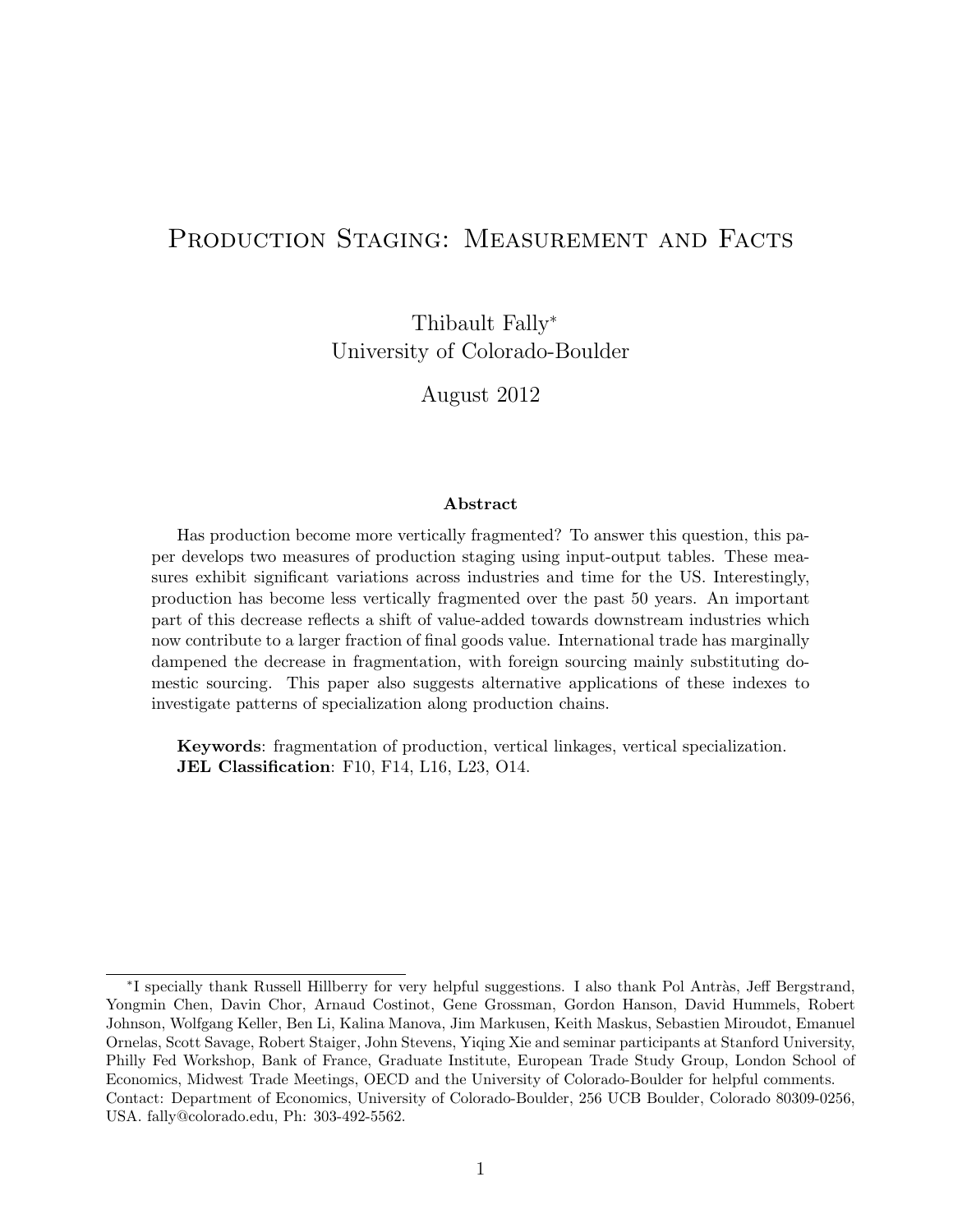# 1 Introduction

Recent work has documented the increasing complexity of production chains, with the examples of iPods, airplanes or cars. In particular, production has become more fragmented across countries (Hummels, Ishii and Yi, 2001, Johnson and Noguera, 2012), associated with a large growth in intermediate goods trade. Yet, little is known about the fragmentation of production across plants within countries. How long are production chains on average? Is production more fragmented now than it was decades ago? Production staging and the number of plants sequentially involved in production chains (henceforth referred to as vertical fragmentation) matter for several key issues in trade and other economic phenomena. As trade costs decline, gains from trade are magnified when production is, or can be, fragmented: not only can consumers import goods at a lower price, but producers can reduce costs by importing inputs at lower prices as well. Similarly, vertical linkages and the possibility of fragmented production constitute one of the main sources of gains from agglomeration according to Marshall.<sup>1</sup> Economic development has also put a traditional emphasis on the role of vertical linkages (Hirshman, 1955), formalized more recently with the "O-ring" theory (Kremer 1993, Jones 2010).

In this paper, I provide new quantitative analyses of the length of production chains, the evolution of production staging over time, and its determinants. I develop two simple measures to reflect: i) the number of production stages embodied in each product;<sup>2</sup> ii) the average number of stages between production and final consumption. These two different indexes provide complementary information on the position of each product along value chains. In particular, the first index corresponds to a weighted average of the number of plants sequentially involved in the production of a certain good, where the weight is the value that has been added at each stage. I show that these indexes have simple structural interpretations and are closely linked to traditional concepts of backward and forward linkages. I also examine aggregation properties of these two indexes and to what extent industry-level data can provide information on fragmentation across plants within and between industries. Moreover, in a closed economy, I find that a weighted average of each of these two indexes across all sectors equals the ratio of total gross output to value added, thereby offering a novel interpretation of this ratio.

I calculate these measures of vertical fragmentation for the US using benchmark inputoutput tables from the Bureau of Economic Analysis for periods covering 1947 to 2002 (aggregate sectors) and 1967 to 1992 (6-digit product level). I find that production chains are short on average and that most of the value added comes from later stages: the weighted average of

<sup>1</sup>Recently confirmed by Ellison et al., forthcoming.

<sup>2</sup>Here, stages correspond to plants. This definition may differ from a task-level approach where each stage could be associated with one task. It may also differ from a purely international perspective where "fragmentation" may refer to the fragmentation of production across countries (as in Johnson and Noguera, 2012).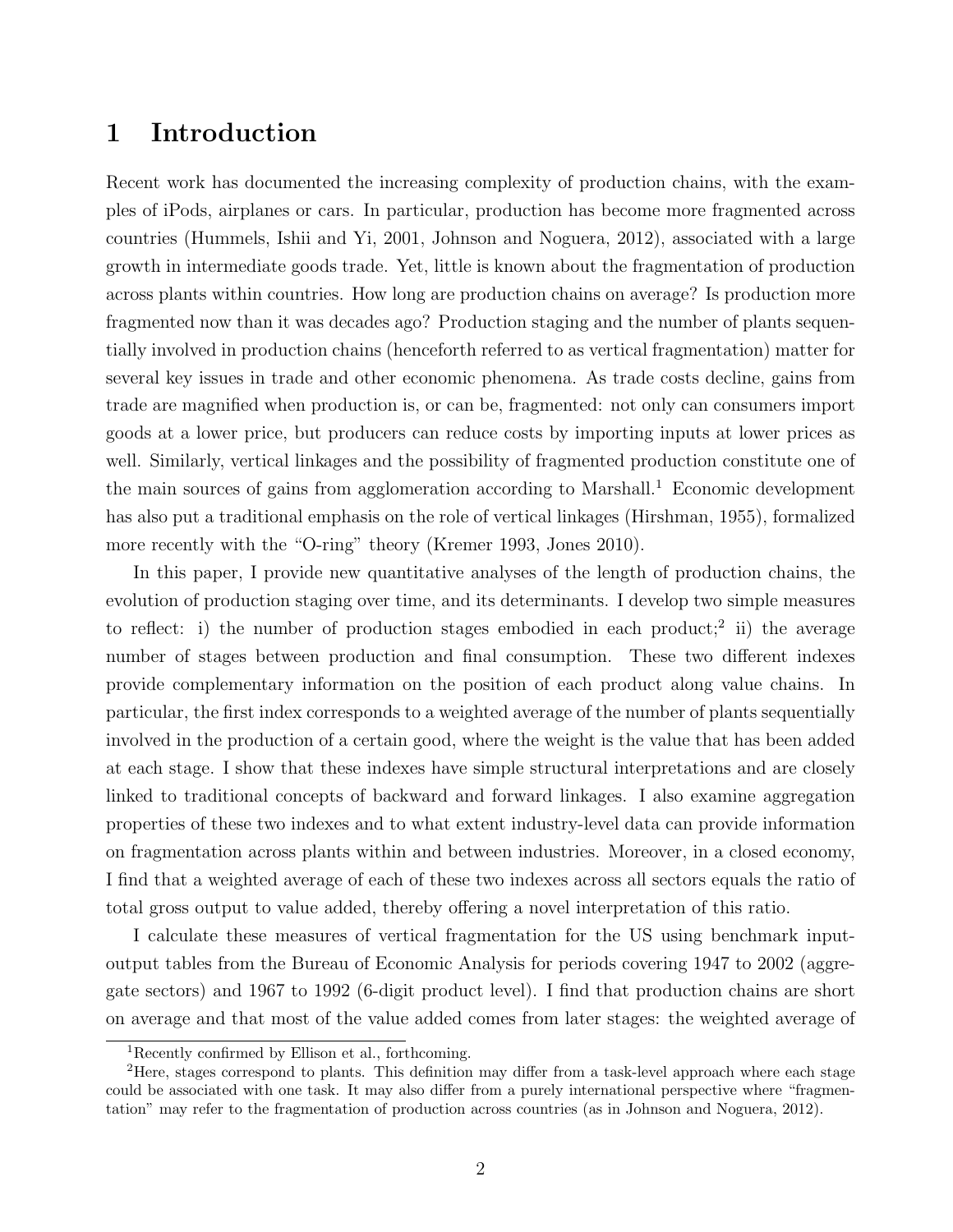



the number of production stages is smaller than 2 for the aggregate economy. Both indexes of fragmentation exhibit large variations across industries. In particular, I find that the number of embodied stages is negatively correlated with product specificity, R&D intensity, skill intensity and dependence on external finance, but does not seem to depend significantly on industry concentration (either proxied by the share of the largest firms in industry production or the Herfindahl Index).

The main and most surprising finding of the paper is that the weighted-average number of production stages has been decreasing by more than 10% over the past 50 years. While this decrease can be partly explained by the increasing share of services in total production, I find that the weighted-average number of production stages has also decreased for primary and manufacturing industries ("tradable" goods). Figure 1 plots this evolution, aggregating over all tradable goods excluding petroleum.

Since the main measure of fragmentation captures an average weighted by value added, changes in relative price of intermediate goods versus final goods may potentially explain changes in this measure (holding quantities fixed). Indeed, swings in oil prices may explain short-term changes in observed fragmentation by magnifying the weight put on early stages. Over the long term, however, I show that changes in relative prices of commodities and intermediate goods do not explain the overall observed decline.

I also specifically investigate the role of trade. The decrease in the overall fragmentation of production remains puzzling since it coincides with the reorganization of supply chains across borders.<sup>3</sup> We can expect that the large decline in transport costs over the past decades has

<sup>3</sup>Note that the production staging index developed here accounts for both foreign and domestic sourcing. A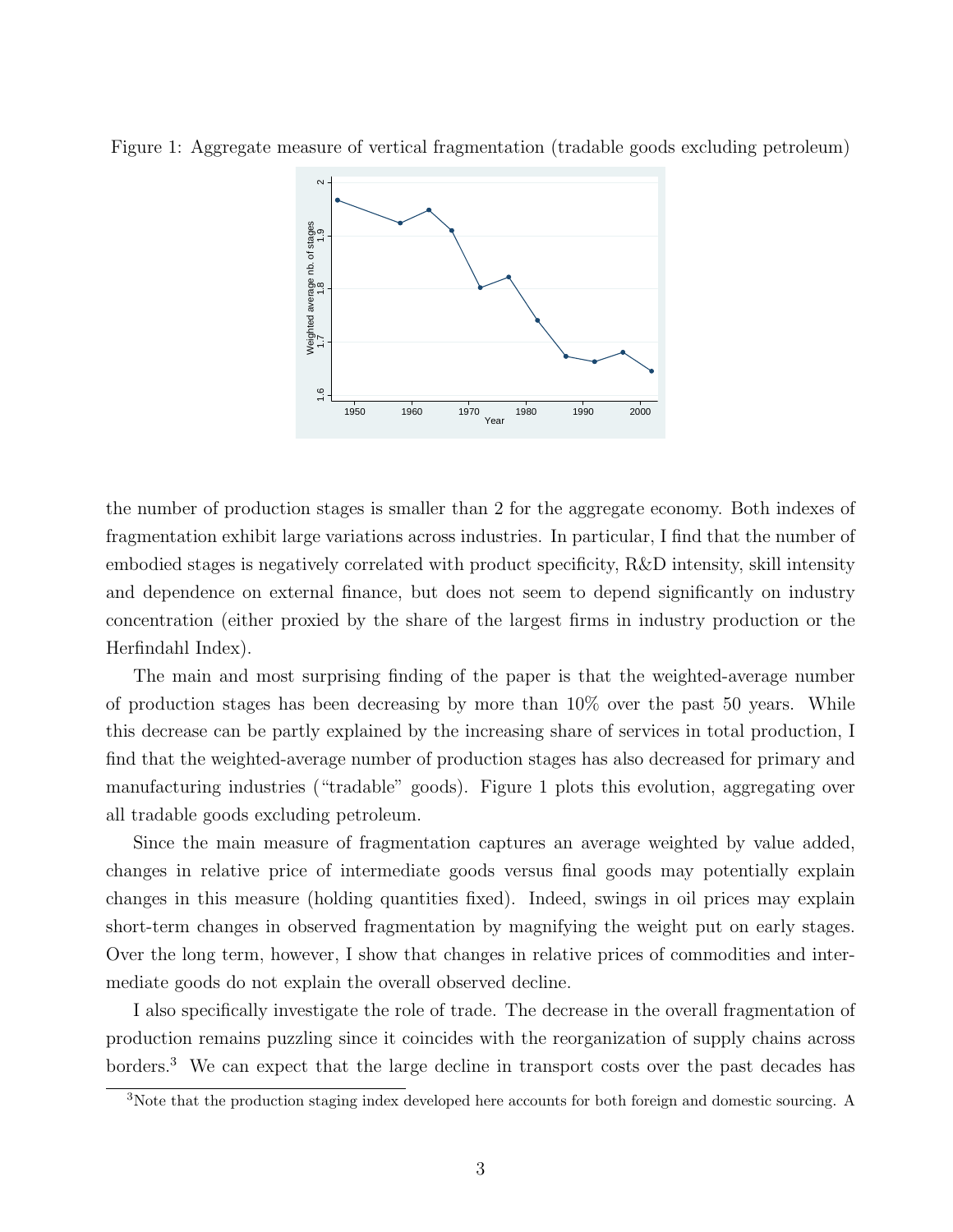provided new opportunities. I find indeed that increased import penetration induced an increase in vertical fragmentation, suggesting that foreign outsourcing might not just be a substitute to domestic outsourcing. This effect is small however, and not robust to instrumenting by transportation costs or tariff declines.

Perhaps the most intuitive way to understand the main finding of the paper is to look at the reallocation of value-added along production chains. I provide evidence of a large and significant shift over time of value-added towards industries that are closer to final demand (i.e. more downstream). In other words, early stages now contribute less to the final value of production, whereas more value is added at later stages. Industry characteristics can shed light on this shift of value-added. In particular, industries that are more intensive in advertising, in skilled labor and less intensive in capital have experienced a larger growth rate and are also relatively more downstream. Overall, such industry characteristics can explain about half of the shift of value-added towards downstream industries.

Furthermore, trade data suggest that this trend is global. I find evidence that the value of multi-lateral trade flows has grown faster in downstream industries relative to upstream industries (even if we omit trade to and from the US). This finding is similar to the shift of US value-added towards final stages and shows that this trend seems common to other countries.

This paper belongs both to the trade and industrial organization literatures. Since the possibility to fragment production affects trade patterns and the gains from trade (Grossman and Rossi-Hansberg, 2008), it is important to measure the extent of the fragmentation of production. Empirical evidence provides various examples of global supply chains (e.g. Feenstra, 1998) and document large trade flows in intermediate goods (Yeats, 2001, Campa and Goldberg, 1997). In comparison, my paper aims at capturing the fragmentation of production across plants instead of fragmentation across borders. There is of course a strong connection: when production can be fragmented within borders it is also more likely to be fragmented across borders. The decision to fragment production within borders remains however largely underexplored.<sup>4</sup>

In this paper, I also discuss and provide alternative uses of the two measures of fragmentation to examine trade patterns. I show that developed and developing countries tend to specialize at different stages along the value chain. In particular, my results suggest that richer countries such as the US have a comparative advantage: i) in goods that involve fewer production stages and ii) in goods that are closer to final demand. Previous indexes on vertical specialization describe the use of imported inputs in exported goods or the value-added content in trade (e.g.

pure substitution between foreign and domestic sources would not affect the index.

<sup>4</sup>A notable exception is Fort (2011) who examines the decision to fragment production (domestically and internationally) in a cross section of US plants in 2007. In all industries, she finds that most firms do not fragment their production, even domestically. This supports my results that production is not highly fragmented vertically. The data however do not allow her to examine the evolution of fragmentation over time.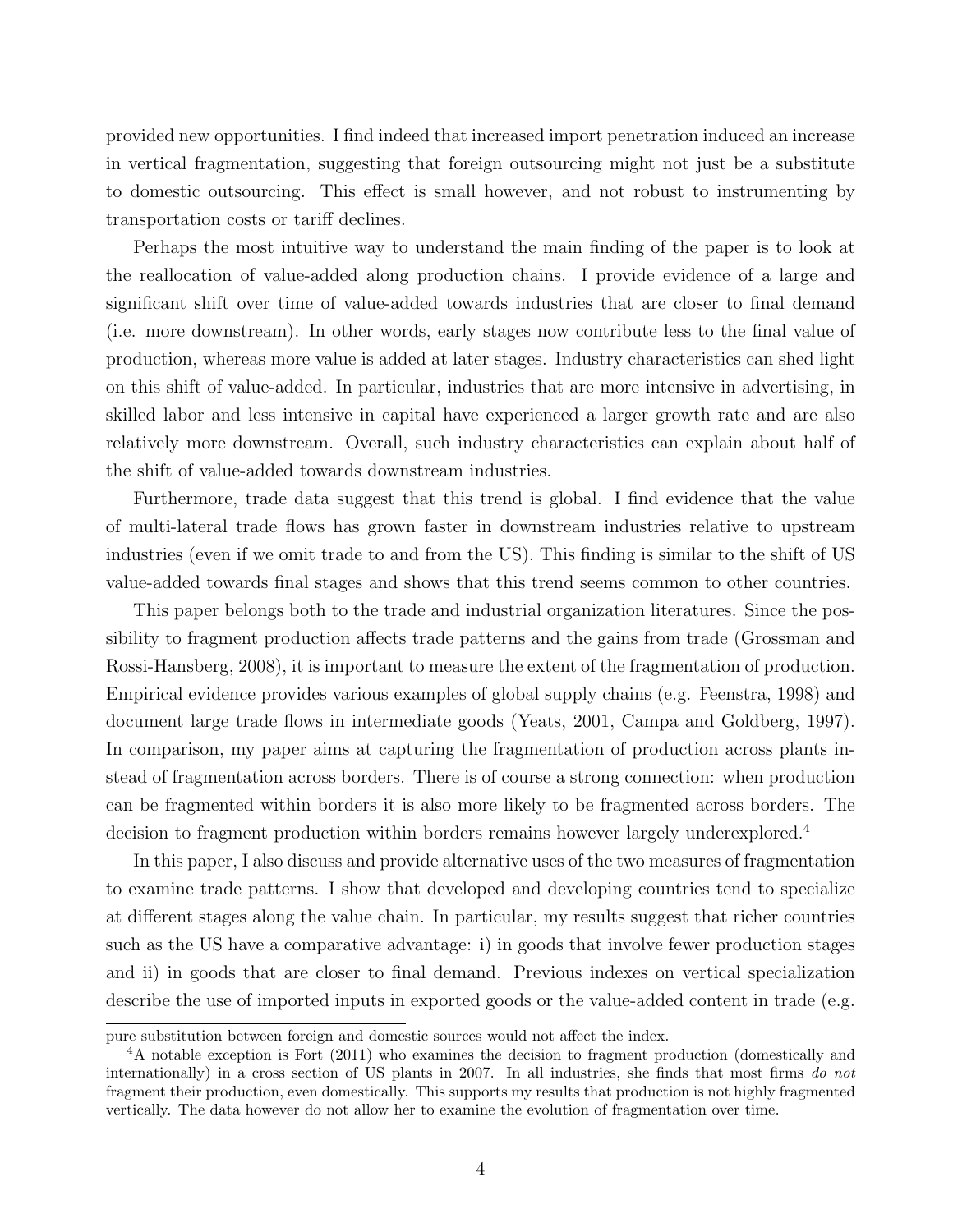Hummels, Ishii and Yi, 2001, Johnson and Noguera, 2010), but are not informative about the position of traded goods along the value chain and their sorting across countries.<sup>5</sup>

This paper also relates to several trends within the industrial organization literature. Firstly, it contributes to analyses of input-output tables pioneered by Leontief (1941). This literature has traditionally examined inter-industry "linkages" and the propagation of shocks across industries and regions. Instead, I show how input-output matrices can provide very interesting information on the number of plants involved sequentially in production chains and quantify the relative position industries along production chains.<sup>6</sup> To my knowledge, this is the first paper to document a decrease in a weighted-average number of production stages and a shift of value added towards downstream stages.

Secondly, it relates to an extensive amount of work in industrial organization on the makeor-buy decision and the determinants of vertical integration (see Lafontaine and Slade, 2007, for a survey of previous empirical works). Within this literature, many studies take as given the decision to source from a supplier, and focus on the ownership structure, i.e. on the decision to integrate this supplier or not. However, as documented by Hortacsu and Syverson (2011), most domestic shipments occur between two independent firms while plants within the same firm do not trade much among themselves. Hence it may be just as important to examine the decision to source inputs from within the same plant vs. from another plant, as reflected by the index developed here.<sup>7</sup>

The remainder of the paper contains four sections. Section 2 defines the key indexes and describes their properties. Section 3 describes the data. Section 4 presents descriptive statistics and the main empirical results. Section 5 presents another application and Section 6 concludes.

<sup>&</sup>lt;sup>5</sup>Additional findings on the role of institutions and focusing on the second index (distance to final demand, also refered to as "upstreamness") are further described in Antràs, Chor, Fally and Hillberry (2012). Note that Fally (2012) preceeds Antràs, Chor, Fally and Hillberry (2012) as well as Antràs and Chor (2012).

<sup>6</sup>The work on "average propagation length" (Dietzenbacher and Romero 2007, Bosma, Dietzenbacher and Romero 2005) also provides a step in this direction. See also Acemoglu, Carvalho, Ozdaglar and Tahbaz-Salehi (2011), who examine the network structure of intersectoral linkages and its role in the propagation of shocks.

<sup>7</sup>Various indexes have been used to measure the extent of vertical integration such as firm size (e.g. Brynjolfsson, Malone, Gurbaxani and Kambil, 1994) or the ratio of value added to gross output (Adelman, 1955). The closest index related to this paper is the "Vertical Industry Connection Index" and similar indexes of vertical integration that take higher values when a firm owns a plant producing goods in an industry having strong make-buy relationship according to the input-output table (e.g., automobile manufacturing and steel) as in Maddigan (1981), Hitt (1999), Fang and Lan (2000), Acemoglu, Johson and Mitton (2007), Acemoglu, Aghion, Griffith and Zilibotti (forthcoming) among others. The later approach has several caveats however. The first is that it requires detailed plant-level data with sufficient information on the range of products that are produced. This makes it difficult to study the evolution of an entire economy over an extended period of time. A second caveat is that it is sensitive to the product classification, especially if inputs and outputs are classified in the same category making it impossible to distinguish integrated from disintegrated processes. Another caveat is that this index is based on ownership structure rather than actual shipments of intermediate goods (this index can take a high value even if these plants to not actually trade).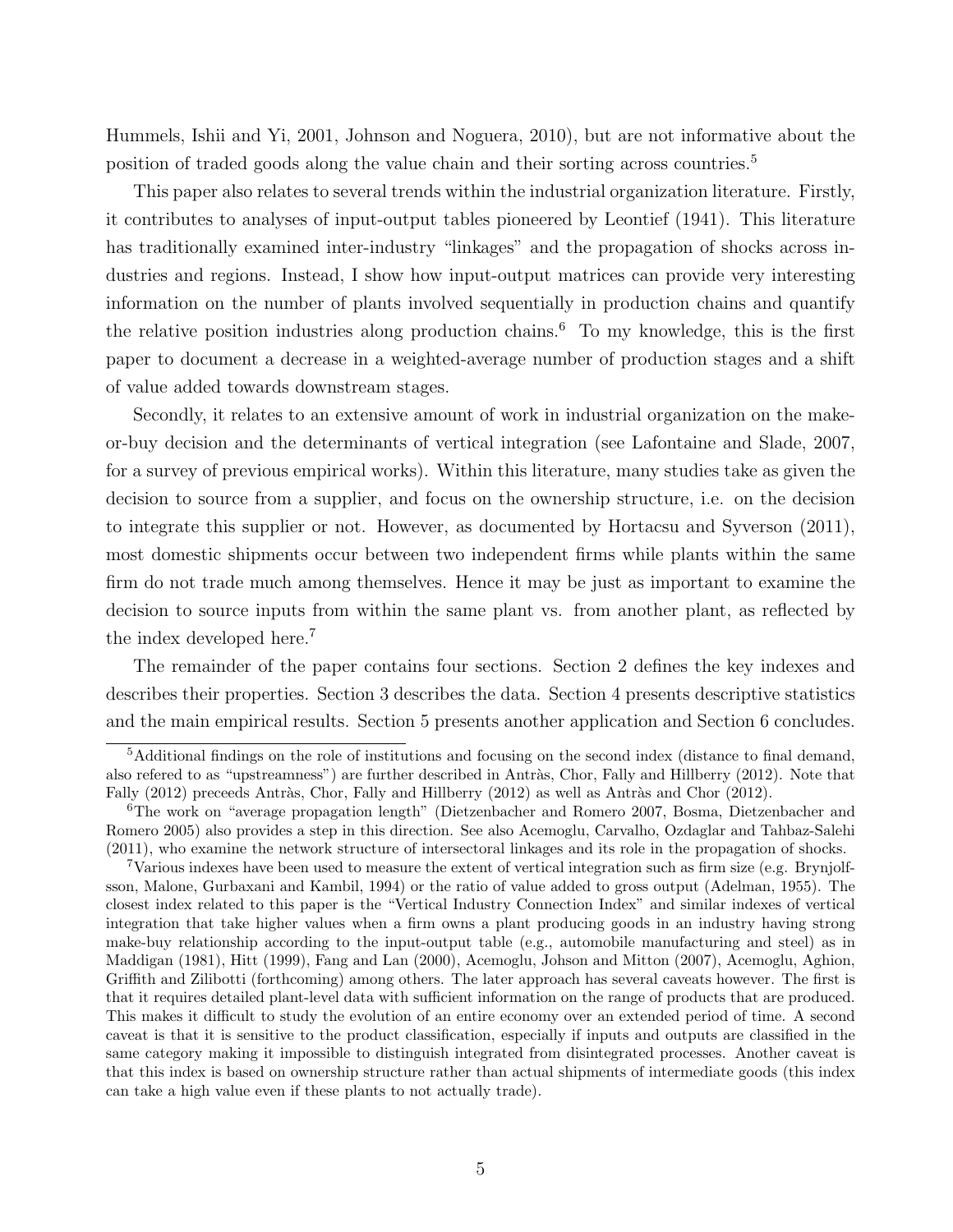# 2 Definitions and properties

## 2.1 Embodied production stages: index N

In this section, I define two measures  $N_i$  and  $D_i$  defined by industry or product<sup>8</sup> to characterize the position along production chains. For each product  $i$ , I define:

- i)  $N_i$  to reflect how many stages on average enter the production of i (average number of stages embodied in good  $i$ ). This corresponds to a weighted-average number of plants involved sequentially in the production of i.
- ii)  $D_i$  to measure how many plants on average this product will go through (e.g. by being assembled with other products) before reaching final demand. In other words, it captures the distance to final demand in terms of production stages.<sup>9</sup>

To construct  $N_i$ , I rely on information provided by input-output tables. In particular, we need data on the value of inputs from industry j used to produce one dollar of goods in industry i, which I denote by  $\mu_{ij}$ . I define this index recursively: the average number of production stages embodied in a good depends on how many stages are embodied in each intermediate good. Using these  $\mu$ 's, I implicitly define  $N_i$  for each industry i by:

$$
N_i = 1 + \sum_j \mu_{ij} N_j \tag{1}
$$

This provides one equation for each industry. This system of linear equations generally has a unique solution that characterizes  $N_i$ .<sup>10</sup>

If production does not require any intermediate goods, the measure of fragmentation N equals one. If production relies on a particular intermediate good, the measure of production stages N depends on how important intermediate goods are in the production process and on how many production stages are needed to produce these intermediate goods.

Note that, in a special case where  $N_j = N_i$  for all inputs j entering the production of good i, the index  $N_i$  would be equal to the gross-output-to-value-added ratio. This GO-VA ratio has previously been used as a measure of vertical fragmentation at the industry level.<sup>11</sup> In

<sup>8</sup>While the US input-output classification after 1967 is precise enough to name each category as a "product", I will henceforth refer to i indifferently as an industry or as a product. For convenience, time subscripts are dropped in this section and will be added in the empirical section.

 $^{9}$ In Antras *et al.* (2012) we refer to this index as a measure of "upstreamness".

<sup>&</sup>lt;sup>10</sup>This measure of production stages corresponds to the sum of "total requirement" coefficients for a given industry. As a corollary of the Perron-Frobenius theorems for non-negative matrices, this system has a unique solution if  $\sum_j \mu_{ij} < 1$  for all i (this condition is always satisfied in practice). By inverting this system of equations, we obtain the (transposed) matrix of total requirements.

<sup>&</sup>lt;sup>11</sup>See for instance Adelman (1995), Woodrow (1979), Macchiavello (2009).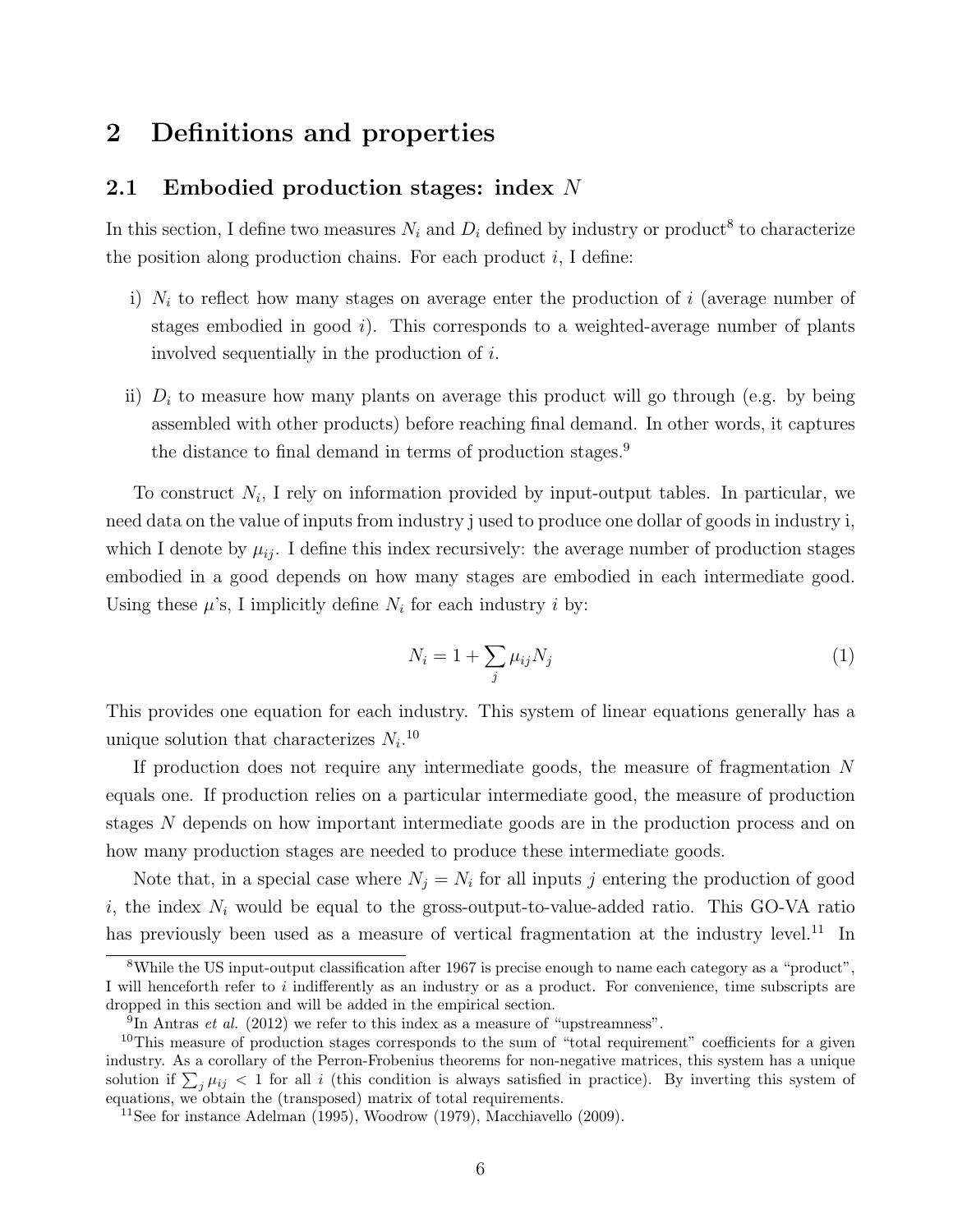general, though,  $N_i$  differs from the gross-output-to-value-added ratio and better accounts for inter-industry linkages when  $N_j \neq N_i$  for a significant fraction of intermediate goods j.

Another way to understand the intuition behind this index is to decompose output into slices of value-added. Let us denote by  $V_i$  the total value-added of industry i (gross output minus intermediate goods purchase). By construction, we have the following accounting equality:  $V_i$  $\frac{V_i}{Y_i} + \sum_j \mu_{ij} = 1$ . We can then see that a fraction  $v_i^{(1)} = \frac{V_i}{Y_i}$  $\frac{V_i}{Y_i}$  of the value of output has "gone" through" only one stage since it has been added within the plant.

Then, looking more closely at intermediate goods, a fraction  $v_i^{(2)} = \sum_j \mu_{ij} \frac{V_j}{Y_i}$  $\frac{V_j}{V_j}$  of output value comes from first-tier suppliers and has gone through 2 stages (including the value added by first-tier suppliers within the same industry *i*). Similarly, a fraction  $v_i^{(3)} = \sum_{j,k} \mu_{ij} \mu_{jk} \frac{V_k}{Y_k}$  $\frac{V_k}{Y_k}$  of the value has gone through 3 stages (i.e. that comes from suppliers of first-tier suppliers), and so forth. We can thus decompose each dollar of output  $i$  into different slices of value-added corresponding to different stages along the production chain:

$$
1 = \frac{V_i}{Y_i} + \sum_j \mu_{ij} \frac{V_j}{Y_j} + \sum_{j,k} \mu_{ij} \mu_{jk} \frac{V_k}{Y_k} + \dots = \sum_{n=1}^{\infty} v_i^{(n)}
$$

where  $v_i^{(n)}$  denotes the fraction of output value going through n stages. This fraction  $v_i^{(n)}$  $i^{(n)}$  can be defined recursively by  $v_i^{(n+1)} = \sum_j \mu_{ij} v_j^{(n)}$  $j^{(n)}$ , with  $v_i^{(1)} = \frac{V_i}{Y_i}$  $\frac{V_i}{Y_i}$ . Based on this decomposition, we obtain the following result:

**Proposition 1** If  $N_i$  is defined recursively as in equation (1) and  $v_i^{(n)}$  $i^{(n)}$  is defined as above, then:

$$
N_i = \sum_{n=1}^{\infty} n v_i^{(n)}
$$

In other words,  $N_i$  is the average number of stages to produce good i weighted by the share  $v_i^{(n)}$ i of value added at each stage n  $(n = 1$  being most downstream).

The proof is provided in the appendix section. Hence the index  $N_i$  can be reinterpreted as the average number of stages involved in the production chain, weighted by the value added at each stage.<sup>12</sup> Note that an input coming from a different plant (a supplier) counts as a different stage even if this input is classified in the same industry as the output.

To better grasp what  $N_i$  is measuring with respect to trade, firm ownership and the type of integration, several comments are in order:

<sup>&</sup>lt;sup>12</sup>In Section 5.3, I examine an alternative index based on  $v_i^{(n)}$  for each good *i*, inspired from the Herfindahl-Hirschman Index, to measure the dispersion of value added along the chain.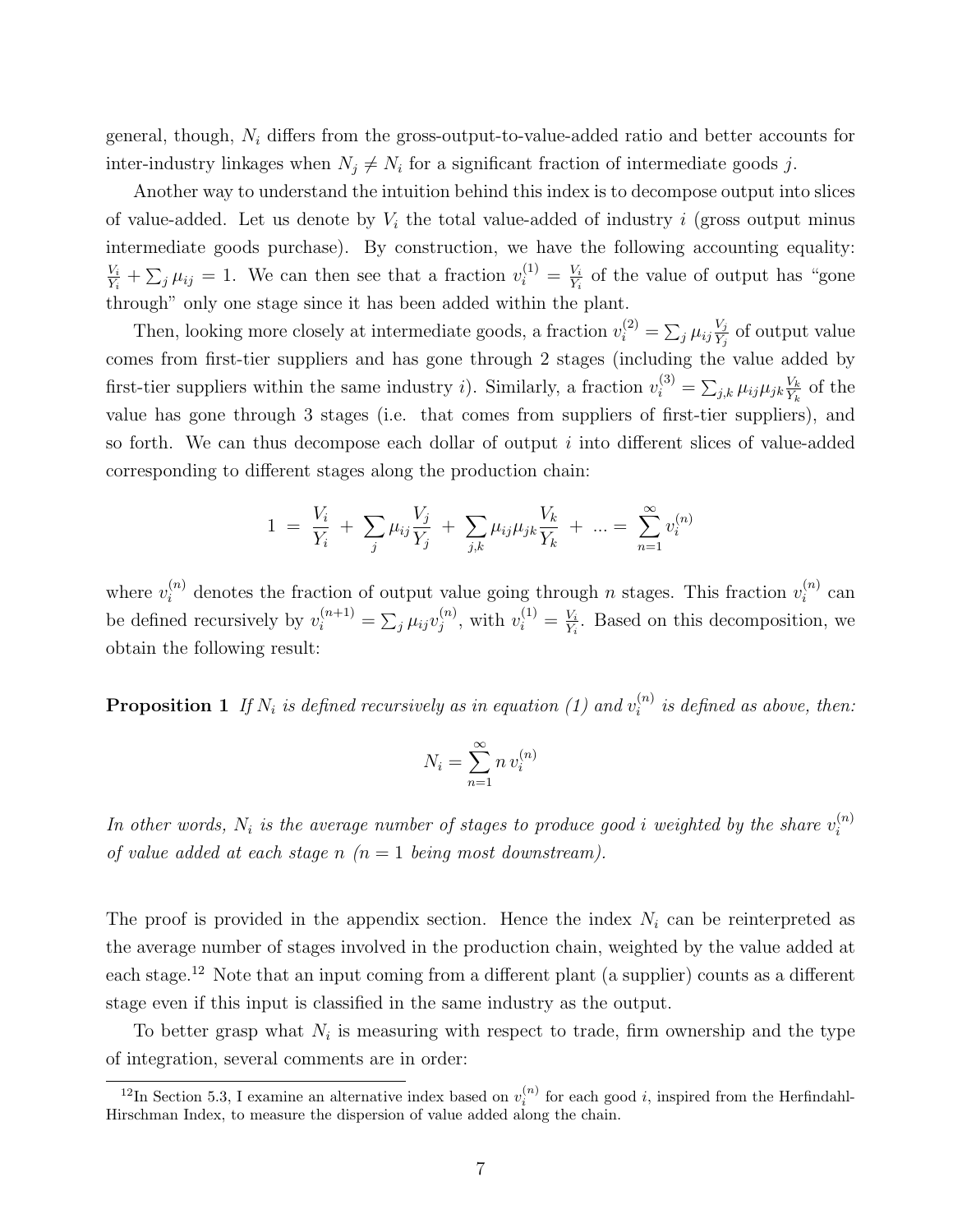Snakes or spilders?<sup>13</sup> While this measure aims at capturing the sequential nature of production, it obviously does not reflect all dimensions of complexity of production chains. In particular, N and D depend on the number of plants involved *sequentially* (production stages) but do not depend on the number of plants involved in parallel. Suppose that, among other intermediate goods, the production of good *i* relies on inputs *j* and *j'* with  $N_j = N_{j'}$ . Index  $N_i$  for good *i* would depend on the sum  $\mu_{ij}N_j + \mu_{ij'}N_{j'} = (\mu_{ij} + \mu_{ij'})N_j$  and would not depend on whether inputs  $j$  and  $j'$  are sourced from two different plants or from the same plant as long as the total use  $(\mu_{ij} + \mu_{ij})$  remains the same. This point is further detailed and illustrated in the appendix.

Plants or firms? When the input-output table is constructed at the plant level (as is the BEA input-output matrix for the US), this index reflects the fragmentation of production across plants independently from the ownership structure (i.e. does not depend on whether suppliers are affiliated or not).<sup>14</sup> Note that, according to Hortacsu and Syverson (2011), shipments across plants belonging to the same firm account for only a very small fraction of total shipments. It suggests that similar results would be obtained if within-firm transactions were excluded.

Foreign or domestic sourcing? Index  $N_i$  does not depend on the share of imported inputs in intermediate goods purchases as long as products of the same classification requires the same number of production stages abroad as domestically.<sup>15</sup> Here I implicitly assume that production of input j is associated with the same measure  $N_i$  whether it is imported or produced domestically, taking the US as the benchmark.Formally, if we differentiate input usage into domestic  $\mu_{ij}^D$  vs. foreign purchases  $\mu_{ij}^F$ , the sum of these two coefficients correspond to the observed input-output coefficient  $\mu_{ij} = \mu_{ij}^D + \mu_{ij}^F$ . Ideally, if we denote by  $N_i^D$  and  $N_i^F$  the weighted average number of production stages required to produce goods i from domestic and foreign sources respectively, we would like to define  $N_i^D$  by the following recursive equation:

$$
N_i^D=1+\sum_j \mu_{ij}^D N_j^D+\sum_j \mu_{ij}^F N_j^F
$$

Assuming that  $N_j^F = N_j^D = N_j$ , we obtain the same equality as in equation (1):

$$
N_i = 1 + \sum_j (\mu_{ij}^D + \mu_{ij}^F) N_j = 1 + \sum_j \mu_{ij} N_j
$$

 $^{13}$ Baldwin and Venables (2010) classify production chains into "snakes" and "spiders"; my index captures the length of snakes and is indifferent to the number of a spider's legs.

 $14A$  similar point has been made by Woodrow (1979) about the value-added-to-gross-output ratio: transactions are recorded in the input-output table even if it involves two plants owned by the same firm. It is however difficult to track intra-firm transactions between plants.

<sup>&</sup>lt;sup>15</sup>Input-output tables generally account for both imported and domestically produced inputs. The BEA tables incorporate the use of imports. However, they do not provide information on the share of imports.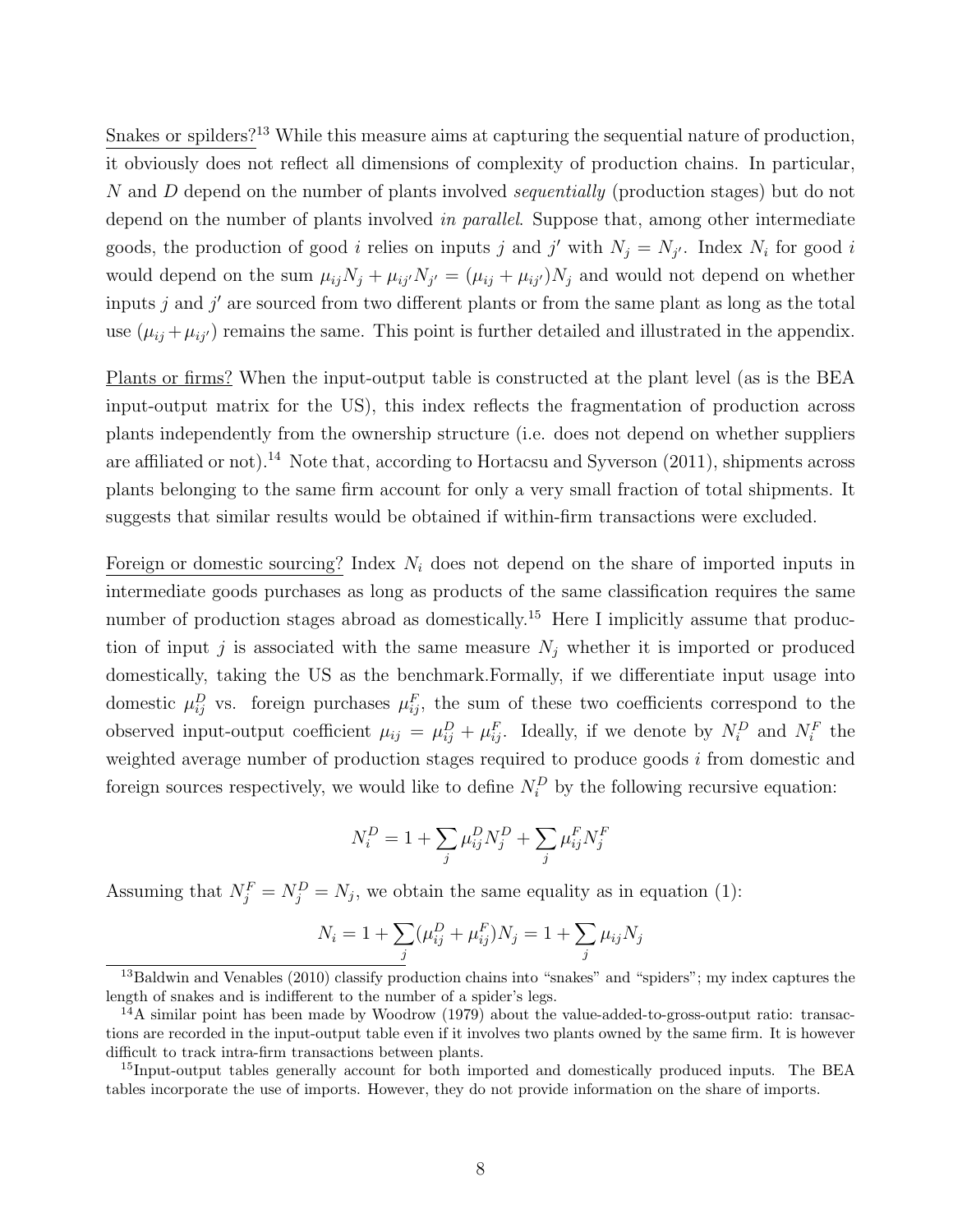This also means that this index does not differentiate between foreign sourcing (offshoring) and domestic sourcing, as long as both types of transactions occur across plants. If there is only a substitution between domestic and foreign sourcing, there is no effect of trade on index  $N_i$ . There is an effect only if foreign sourcing is a substitute to in-house (within-plant) production.

## 2.2 Distance to final demand: Index D

Whereas  $N_i$  reflects the number of stages *before* obtaining good i, an alternative measure  $D_i$ can be constructed to reflect the number of production stages between production of good i and final demand. For each product  $i$ , now we need to know the share of its production that is used as intermediate goods in industry j. We denote this coefficient by  $\varphi_{ij}$ . In a closed economy, this coefficient  $\varphi$  satisfies:

$$
\varphi_{ij} = \frac{Y_j \mu_{ji}}{Y_i}
$$

where  $Y_i$  stands for both the demand for good i and the supply of good i. In an open economy, part of the local demand is met by imports while a fraction of the local production is exported. Assuming that the share of production that is purchased by industry  $j$  is the same whether the good is internationally traded or not, then  $\varphi_{ij}$  should satisfy:

$$
\varphi_{ij} = \frac{Y_j \mu_{ji}}{Y_i + M_i - X_i}
$$

where  $Y_i$  stands for the value of production of good i,  $M_i$  for imports and  $X_i$  for exports. The denominator  $Y_i + M_i - X_i$  is total demand (absorption) of good i in the country, and thus  $\varphi_{ij}$  is the fraction of this demand that corresponds to intermediate input demand from industry  $j$ .<sup>16</sup>

We can now use these coefficient  $\varphi_{ij}$  in the same way as for input-output coefficients  $\mu_{ij}$ . For each product i, we define the "distance to final demand"  $D_i$  by:

$$
D_i = 1 + \sum_j \varphi_{ij} D_j \tag{2}
$$

Again, it defines one equation for each industry. This system of linear equations generally has a unique solution.

The intuition behind this index  $D$  mirrors the intuition for  $N$ . While  $N$  reflects the number of production stages embodied in production,  $D$  reflects the number of stages that have yet to be achieved before reaching final demand. In the extreme case where the entire production of this good is used as final consumption, this measure of distance to final demand is one. If part

<sup>16</sup>Note that this open-economy adjustment is consistent with situations where countries specialize at different stages of production. More details on open-economy adjustments are provided in Antràs, Chor, Fally and Hillberry (2012) where we further examine specialization patterns across a broad range of countries.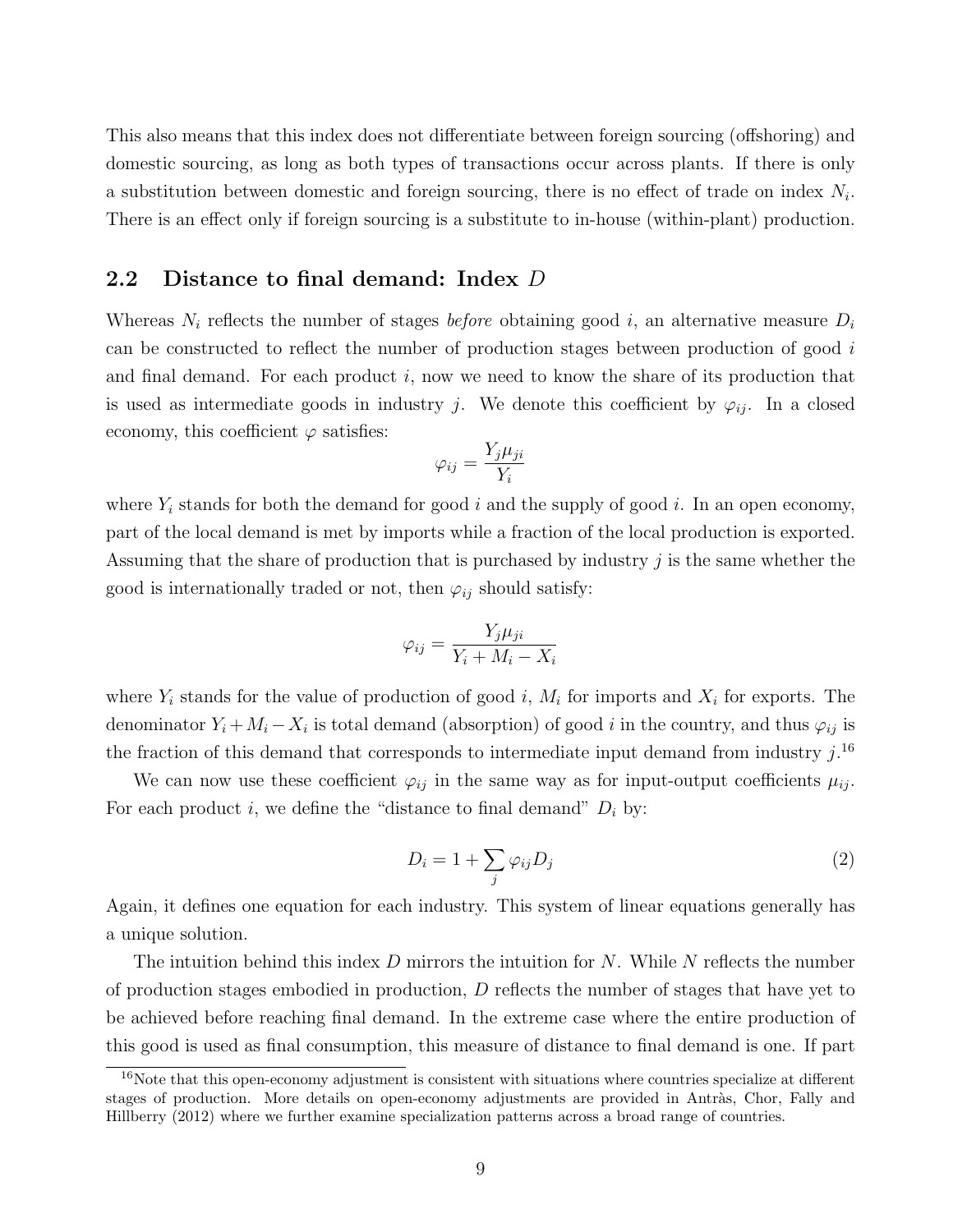of the production is used as an intermediate good, this index is greater than 1 and depends on the share of production used as intermediate good and as well as the number of stages separating the corresponding downstream industry from final demand.

We should also note that it improves on a simple classification of parts versus final goods. As noted by Hummels *et al.* (2001), goods such as tires can be used as both intermediate goods and final goods. Index  $D_i$  does not suffer from this drawback since it more precisely account for the share of output being purchased by final consumers and producers.

A simple example to grasp the intuition behind index  $D$  is the one of a purely sequential production chain ("snake"). Suppose that a number  $S$  of plants produce sequentially, where each plant is indexed by  $n = 1, ..., S$  from the most downstream plant  $(n = 1)$  to the most upstream plant  $(n = S)$ . In this example, plant n only sells to plant  $n - 1$ . Simple calculations show that index D corresponds to the position of plant n on the chain:  $D_n = n$ .

As we show in Antràs, Chor, Fally and Hillberry (2012), this intuition can be generalized to more complicated cases where the whole production in a particular stage is not necessarily sold to a unique plant. In particular, we can decompose output in a similar way as for Proposition 1 above. The above definition of  $D_i$  is equivalent to constructing a weighted average of the number of stages between an industry's output and final demand:

$$
D_i = \sum_{n=1}^{\infty} n s_i^{(n)}
$$

weighted by the share of output  $s_i^{(n)}$  of industry i that goes through n stages before reaching final demand. In particular,  $s_i^{(1)}$  $i^{(1)}$  corresponds to  $1 - \sum_j \varphi_{ij}$ , the fraction of output of industry i that goes to final demand.  $s_i^{(2)}$ <sup>(2)</sup> corresponds to the  $\sum_j \varphi_{ij} (1 - \sum_k \varphi_{jk})$ , i.e. the fraction of output of industry  $i$  that is purchased as inputs for the production of goods that are then sold to final consumers, etc. The fraction  $s_i^{(n)}$  $s_i^{(n)}$  can be formally defined by  $s_i^{(n+1)} = \sum_j \varphi_{ij} s_j^{(n)}$  $j^{(n)},$  with  $s_i^{(1)} = 1 - \sum_j \varphi_{ij}.$ 

## 2.3 Structural interpretations

While the index  $N_i$  has an intuitive interpretation, the link with previous models and more structural interpretations is not straightforward and depends on the structure of production. This section motivates this index from a more structural standpoint, linking  $N_i$  to: i) cumulative trade costs along production chains; ii) the elasticity of prices to productivity; iii) the elasticity of output to productivity; iv) the gains from trade in a Ricardian framework.

i) Cumulative transport costs: As shown by Yi (2010), vertical specialization and multiple border crossings along production chains magnifies the effect of transport costs on trade. A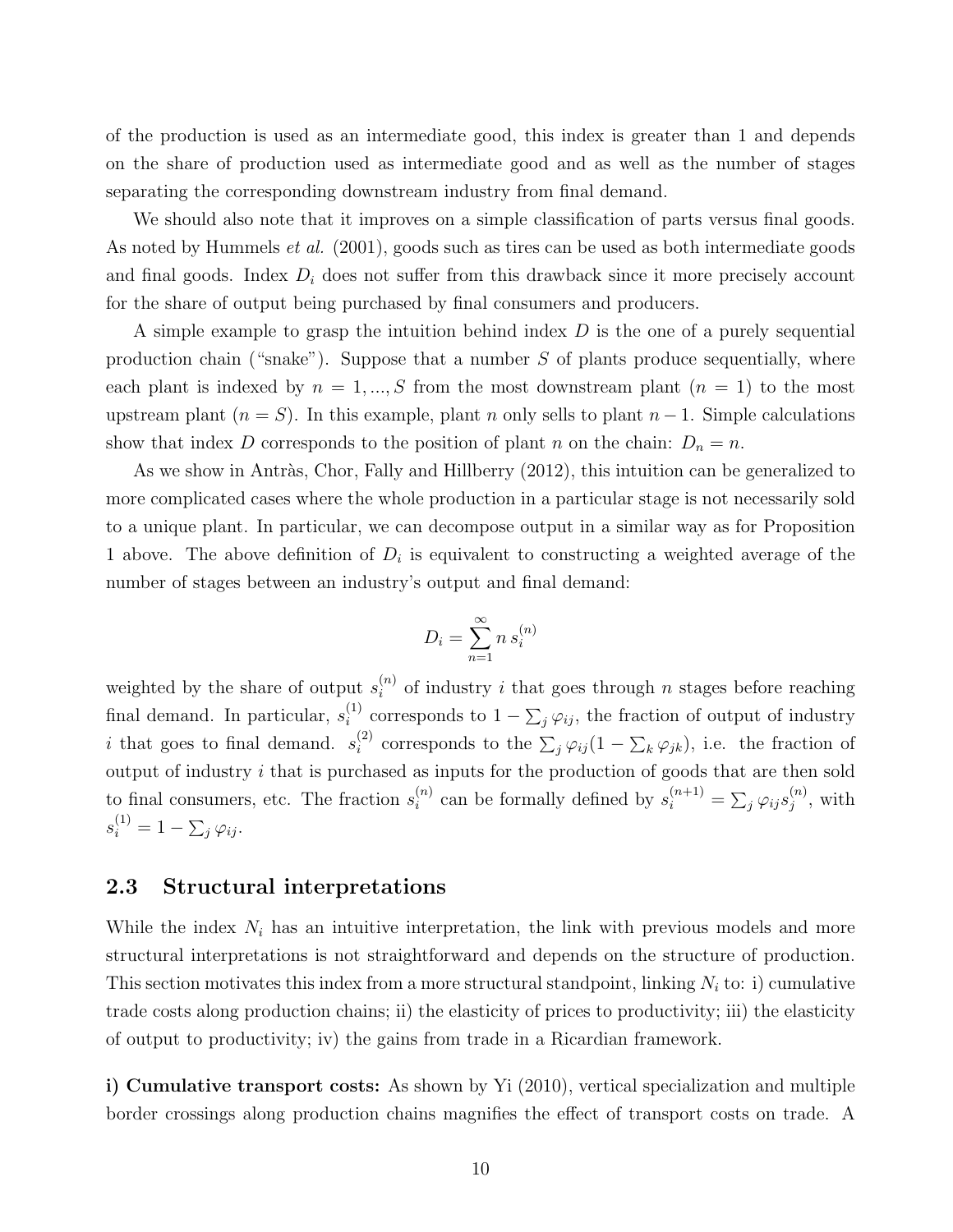similar effect can apply to domestic trade between plants.

To illustrate the relevance of index  $N_i$ , let us examine cumulative trade costs  $T_i$  that are being paid for the production of good i, assuming that there is a transport cost  $\tau$  to ship one dollar of production between any two plants. While  $\tau$  is paid for transporting product i, a transport cost  $\mu_{ij}\tau$  has been incurred for intermediate goods j to produce of one dollar of good i. If we also account for transport costs in more upstream industries, we find:

$$
T_i = \tau + \sum_j \mu_{ij} T_j
$$

 $T_j$  $T_{\tau}$  satisfies the same recursive definition as  $N_i$  (equation 1) and thus  $T_i = \tau N_i$ . This implies, for instance, that an increase in transport costs  $\tau$  has a larger effect on high-N industries.

ii) Price multiplier: Now, let us consider an economy with  $J$  goods, characterized by the following production functions:

$$
Q_i = ZF_i(Q_{i1}, Q_{i2}, ..., Q_{iJ}, L_i)
$$

where Z is a economy-wide productivity term, and  $F_i$  is a good-specific production function with constant returns to scale,  $Q_{ij}$  the quantity of good j used in the production of good i, and  $L_i$  the amount of labor used for i. In this general setting, after normalizing wages to unity, we obtain that the elasticity of prices to economy-wide productivity shocks corresponds to the fragmentation index  $N_i$  (see proof in appendix):

$$
\frac{\partial \log P_i}{\partial \log Z} = -N_i
$$

In the spirit of the O-ring theory (Kremer, 1993) and a more recent model of Costinot, Vogel and Wang (2012), we could further assume that mistakes are made at each stage of production and that mistakes destroy both production and inputs used in production, so that productivity is determined as  $Z = e^{-\lambda}$  where  $\lambda$  is the Poisson rate of arrival of mistakes. In this setting, the semi-elasticity of prices to the rate of mistakes  $\lambda$  equals  $-N_i$ .

We can further examine how a change in productivity affects welfare. In this general framework, we obtain that the effect of productivity on welfare depends on the average of index  $N_i$ weighted by the share of each good in final consumption:

$$
\frac{\partial \log e}{\partial \log Z} = -\frac{\sum_{i} C_{i} N_{i}}{\sum_{i} C_{i}} \tag{3}
$$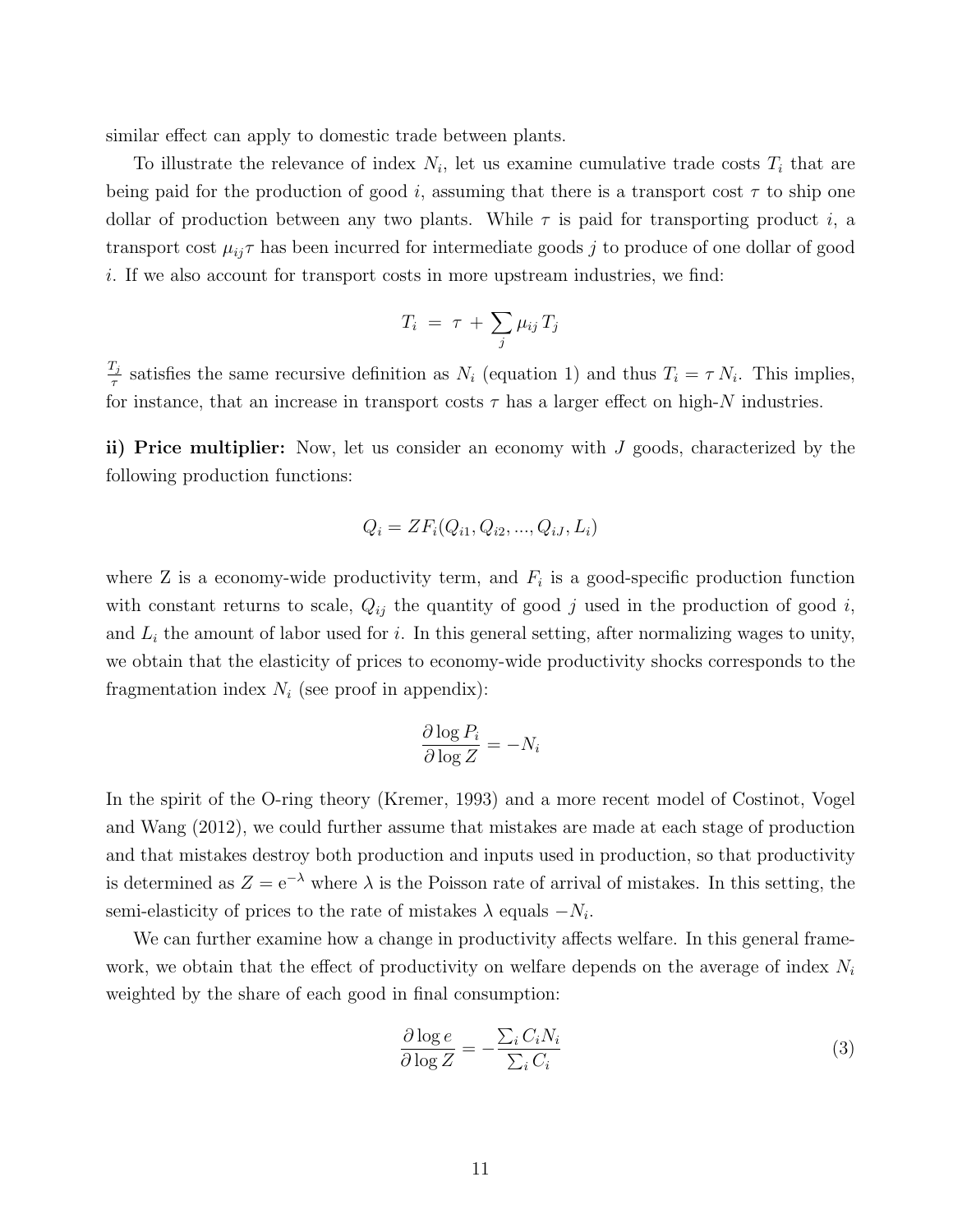where  $e$  denotes the expenditure function for a given level of utility.<sup>17</sup>

iii) Output multiplier: While the role of index  $N$  as a multiplier for prices holds in a general framework, the link between productivity and output depends on the structure of the economy and the shape of production functions. In the appendix, I illustrate the role of  $N_i$  and  $D_i$  in two cases: with Cobb-Douglas and with Leontief production functions.

In a first simple case where production functions and preferences are Cobb-Douglas functions of goods i, the elasticity of output in industry i to economy-wide productivity shocks  $Z$ correspond to the index  $N_i$ :

$$
\frac{\partial \log Q_i}{\partial \log Z} = N_i
$$

This simple case formalizes the link with "total output multipliers" that are well-known in the input-output literature (Chenery and Watanabe 1958, Rasmusen 1956).

In a second case where production functions and preferences are Leontief, the elasticity of output in industry *i* to economy-wide productivity shocks  $Z$  now depends on the index  $D_i$ :

$$
\frac{\partial \log Q_i}{\partial \log Z} - \frac{\partial \log Q_j}{\partial \log Z} = D_i - D_j
$$

In other words, a change in productivity (or in the rate of mistakes as in Costinot et al 2012), the effect on output is the largest for the more upstream goods, i.e. goods that are the "furthest" from final demand. In both cases, we can see that the position of an industry on the production chain determines the sensitivity of output to productivity shocks.

iv) Welfare gains multiplier: As motivated in the introduction, the fragmentation of production magnifies the gains from trade and economic integration. This intuition can be formalized by taking the same approach as in Arkolakis, Costinot and Rodriguez-Clare (2012).

For simplicity, let us assume that we have several industries  $i$  and that production in each industry is as in Eaton and Kortum (2002): markets are perfectly competitive, productivity draws for each variety follow a Frechet distribution, labor is the only factor of production, trade flows satisfy a gravity equation, and demand is CES (see Arkolakis et al 2012, for more details on the underlying assumptions of the competitive case). If there is only one production stage, and if the wage at home is normalized to unity, Arkolakis et al (2012) show that the change in the price index is given by:

$$
\hat{P}_i = \frac{\hat{\lambda}_i^{dom}}{\theta_i}
$$

where  $\lambda_i^{dom}$  refers to the fraction of goods that are *not* imported (in the consumption of goods

 $17$ Since wages are normalized to unity, a decrease in  $e$  reflects a increase in welfare.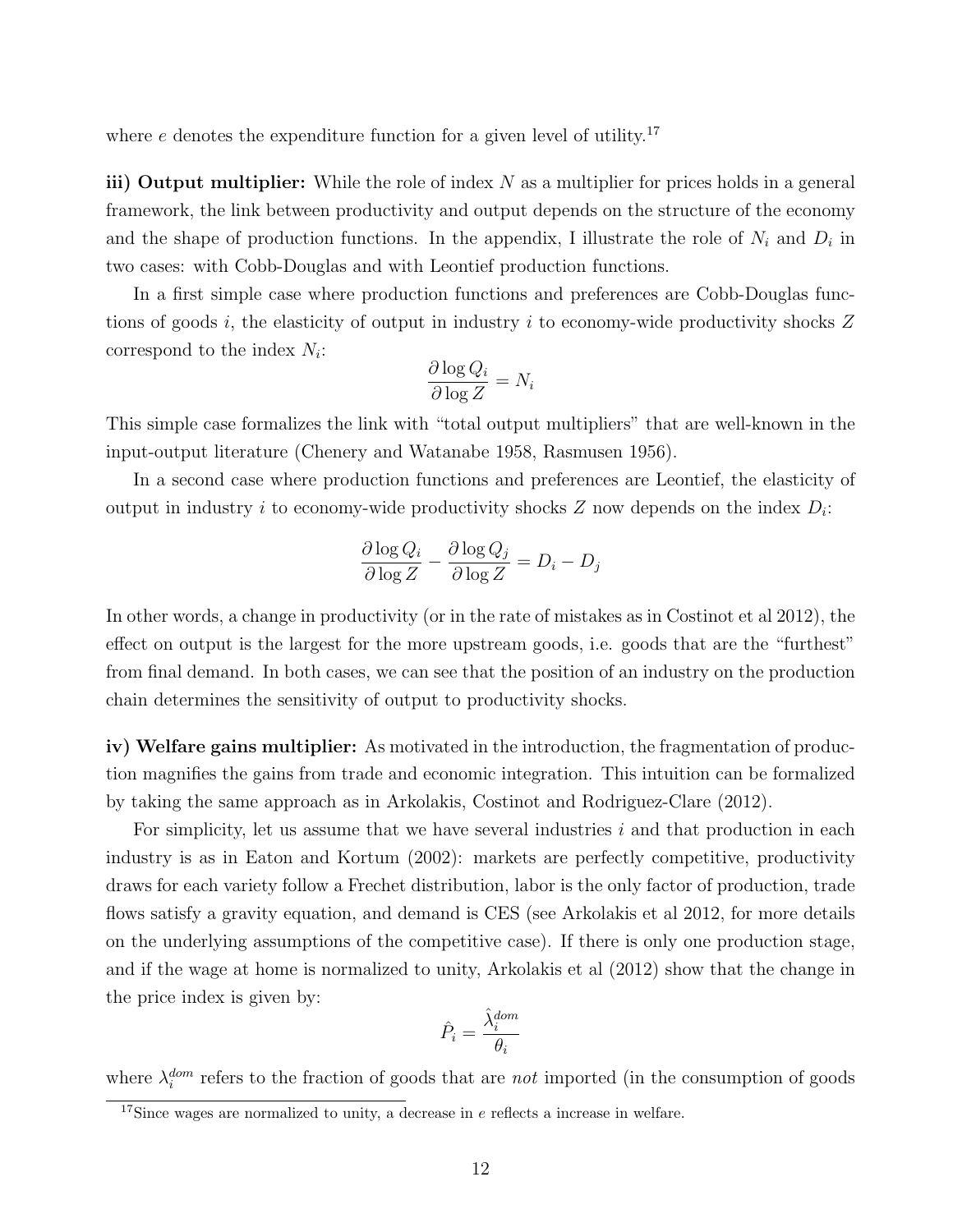in industry i) and where  $\theta_i$  is both the coefficient of dispersion of the Frechet distribution of production in industry  $i$  and the elasticity of trade to trade costs in this industry.

If we extend their model by allowing for inter-industry linkages, assuming Cobb-Douglas production functions with coefficients  $\mu_{ij}$  for the share of input j in the production of good i, the expression above becomes:

$$
\hat{P}_i = \frac{\hat{\lambda}_i^{dom}}{\theta_i} + \sum_j \mu_{ij} \hat{P}_j
$$

If we further assume that the change in import penetration is the same in all industries  $(\hat{\lambda}_i^{dom} =$  $\lambda^{dom}$ ) and that  $\theta_i = \theta$  is also constant across industries, then we obtain that the change in the price index  $P_i$  is proportional to the average number of production stages as measured by  $N_i$ :

$$
\hat{P}_i = \frac{\hat{\lambda}^{dom}}{\theta} \cdot N_i
$$

The intuition is simple. When a country opens to trade, not only consumers can have access to cheaper foreign goods but domestic producers can also reduce their costs by importing cheaper inputs. This magnifies the gains from trade in industries with multiple production stages.

## 2.4 Index for the aggregate economy

Before turning to the data and computing these indexes, I show that these two indexes satisfy interesting and useful aggregation properties.

While both measures  $N_i$  and  $D_i$  are defined for each product, we need to characterize the aggregate economy. For aggregation purposes, the key is to consider the appropriate weights to compute averages. With these two indexes at hand, we can compute:

- i) The number of production stages embodied in final goods (using index  $N_i$ ), averaged across all goods purchased by final consumers. For this purpose, a natural weight is the total value of good i used for final consumption. As shown in equation  $(3)$ , this would be also a natural weight to examine welfare implications.
- ii) The average number of stages between production and final consumption (distance to final demand), making use of index  $D_i$ . For this purpose, a natural weight is the value added by industry i.

I denote by  $C_i$  the value of final consumption of good *i*. It satisfies:  $C_i = Y_i - \sum_j \mu_{ji} Y_j + M_i - X_i$ . It corresponds to total production minus the amount used as intermediate goods by domestic plants, plus net imports. Similarly, I denote by  $V_i$  the value added by industry i, which equals production of good *i* minus intermediate goods use:  $V_i = (1 - \sum_j \mu_{ij})Y_i$ .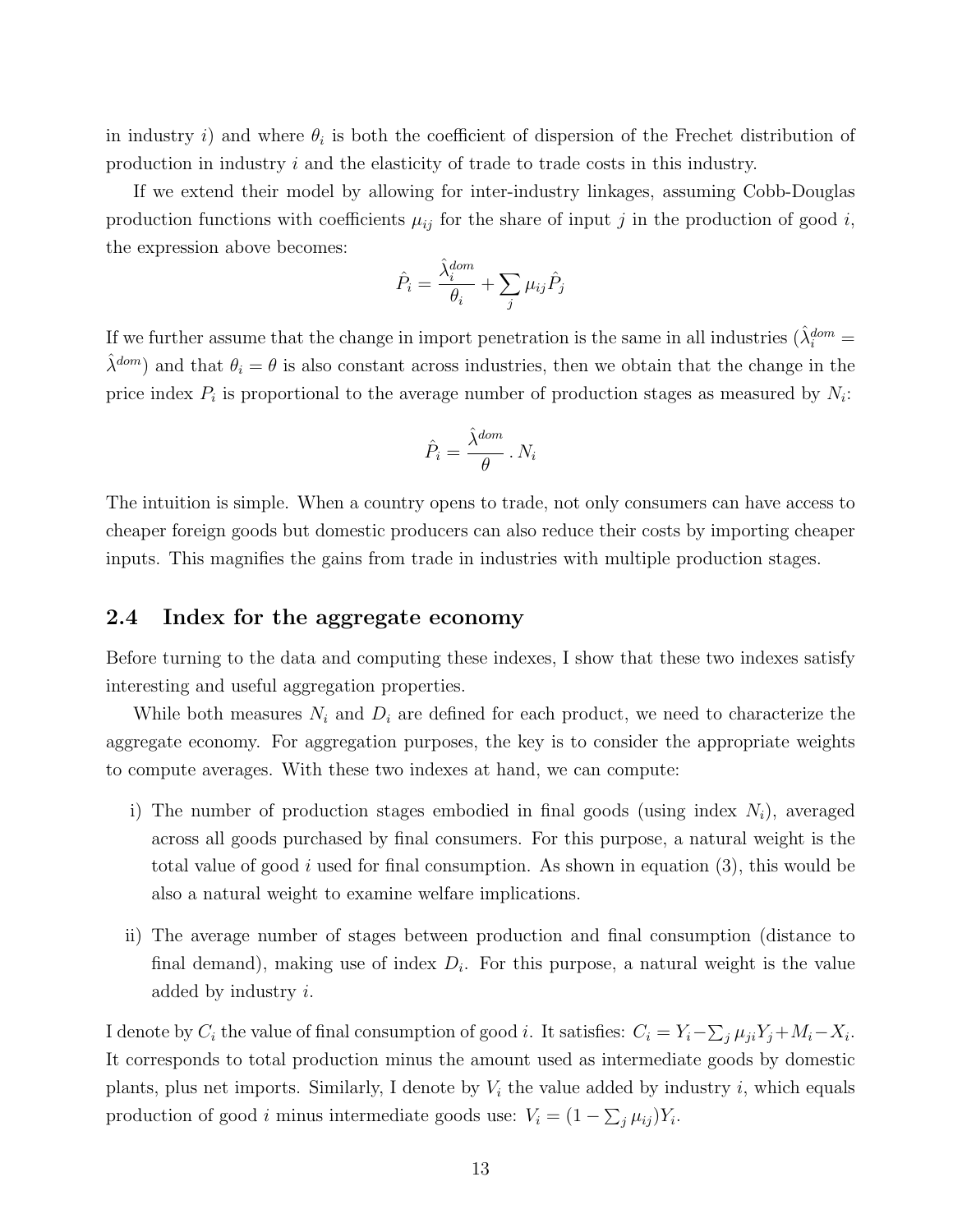**Closed economy**. In a closed economy, net imports equal zero and  $C_i = Y_i - \sum_j \mu_{ji} Y_j$ . Using accounting equalities and the definition of the index (see proof in the appendix), it turns out that the weighted average of both measures of fragmentation equal the ratio of gross output to value added:

**Proposition 2** For a closed economy, the average of the number of production stages  $N_i$  across all industries weighted by their contribution to final demand  $C_i$  equals the average distance to final demand  $D_i$  weighted by value added  $V_i$ , and both equal the ratio of total gross output over GDP:

$$
\frac{\sum_{i} C_{i} N_{i}}{\sum_{i} C_{i}} = \frac{\sum_{i} V_{i} D_{i}}{\sum_{i} V_{i}} = \frac{\sum_{i} Y_{i}}{\sum_{i} V_{i}}
$$

This result provides an interesting interpretation of the gross-output-to-value-added ratio in an economy: it equals the average number of production stages and reflects the fragmentation of production in the economy (note that this is not the case at the industry level).

Open economy. In an open economy, there is no longer equality between supply and demand for intermediate goods by domestic industries (net imports  $M_i - X_i$  no longer equal zero). In this case, the weighted average of the number of production stages is no longer equal to the ratio of gross output to GDP, and no longer equal to the average distance to final demand weighted by value added. Interestingly, the differences between each index and the GO/VA ratio can be expressed as a correlation term between net imports and each index across products:

**Proposition 3** For the aggregate economy, the average of the number of production stages  $N_i$ across all products i weighted by final consumption  $C_i$  and the average number of stages between production and final demand  $D_i$  weighted by value added  $V_i$  satisfy:

$$
\frac{\sum_{i} C_{i} N_{i}}{\sum_{i} C_{i}} = \bar{N} + \frac{\sum_{i} (M_{i} - X_{i}) (N_{i} - \bar{N})}{\sum_{i} C_{i}} \tag{4}
$$

$$
\frac{\sum_{i} V_{i} D_{i}}{\sum_{i} V_{i}} = \bar{N} - \frac{\sum_{i} (M_{i} - X_{i})(D_{i} - 1)}{\sum_{i} V_{i}}
$$
\n(5)

where  $\overline{N}$  denotes the gross-output-to-value-added ratio.

When net trade  $(M_i - X_i)$  is not correlated with either fragmentation index  $N_i$  or  $D_i$ , then the equality to the gross-output-to-value-added ratio continues to hold even in an open economy. When net imports are positively correlated to the number of production stages  $N_i$ , the gross-output-to-value-added ratio underestimates the weighted average number of production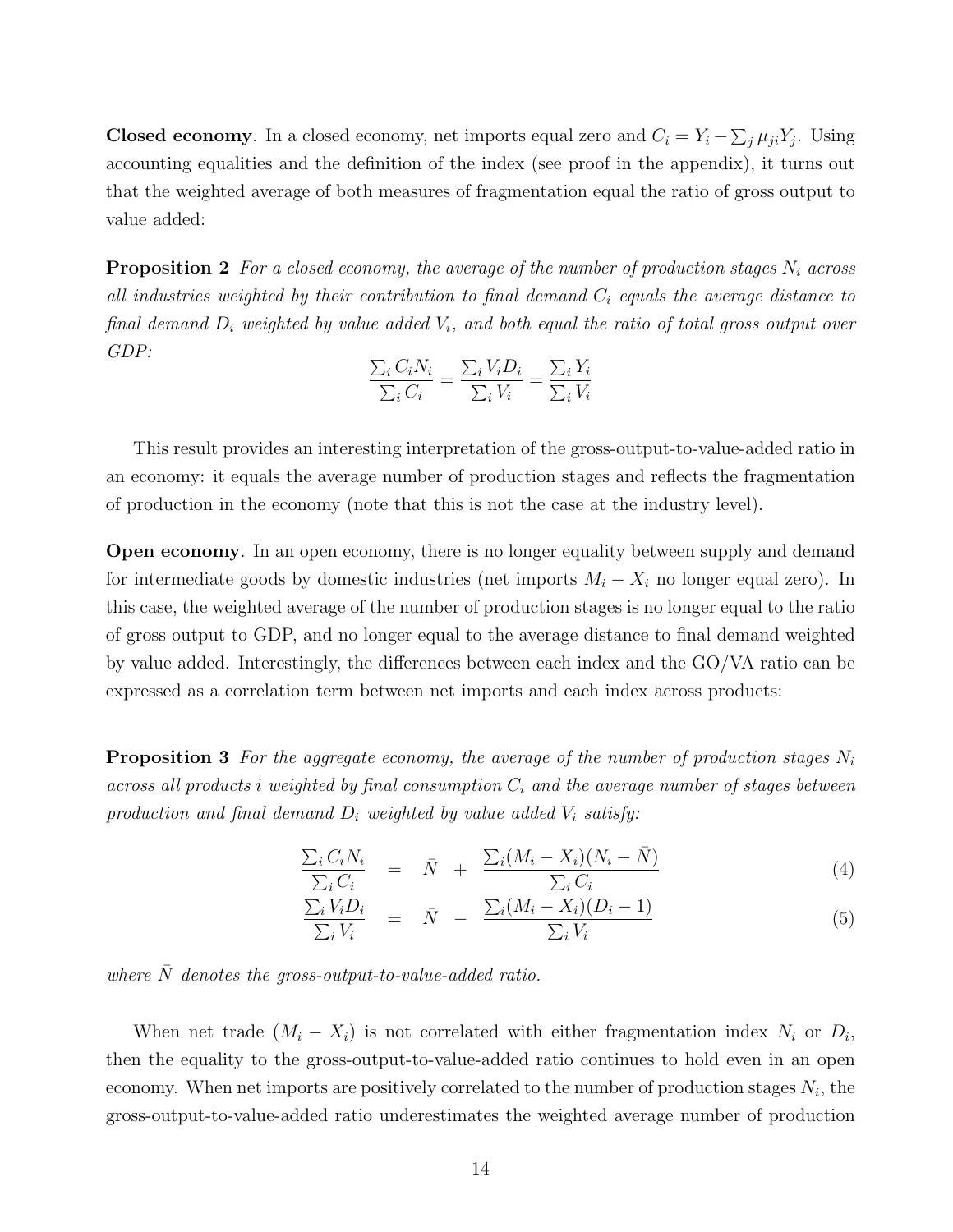stages as it does not account for the larger number of production stages embodied in imports. Conversely, the gross-output-to-value-added ratio underestimates the average number of stages to final demand when a country tends to export goods that are relatively further from final demand.

## 2.5 Additional results on aggregation

### From varieties to industries

For the calculation of  $N_i$  and  $D_i$ , the unit of observation would be ideally the plant or the product variety. Unfortunately, calculating these indexes at the plant or variety level would require plant-level input-output matrices (with data on transactions matched between buyers and suppliers) that are not available. In appendix section A., I derive conditions under which each index measured at the industry level (taking  $i$  as an industry in equations 1 and 2) equals a weighted average of ideal indexes  $N(\omega)$  and  $D(\omega)$  at the plant/variety level.<sup>18</sup> Under reasonable assumptions, index  $N_i$  derived at the industry level is equal to the average of  $N(\omega)$  across varieties  $\omega$  classified in industry *i*, weighted by final consumption for each variety. Similarly, index  $D_i$  derived at the industry level equals the average of  $D(\omega)$  across varieties classified in industry i, weighted by the value added by the plant producing variety  $\omega$ .

I also provide an empirical validation of these aggregation properties. In appendix section C, I show that aggregation yields very little bias when I use an artificially aggregated input-output matrix (aggregating the US input-output matrix at the 2-digit instead of 6-digit level). Index  $N_i$  constructed with the aggregated matrix is very close to the weighted average of indexes  $N_{m,i}$ constructed with the disaggregated matrix for each sub-product m in industry i (with  $\langle 1\% \rangle$ error on average). This suggests that the measure of the number of production stages using equation (1) is robust to the use of aggregated data.

### Cross-border production sharing and the VAX ratio

In this analysis, the measure of fragmentation captures the number of plants (or stage) involved sequentially in production whether these stages occur within the same country or not. Johnson and Noguera (2012) instead define fragmentation as cross-border production sharing. Their main measure of fragmentation for the world economy is based on the ratio of total valueadded content of exports to the total gross value of exports ("VAX\_world").

<sup>&</sup>lt;sup>18</sup>Here varieties do not just refer to final goods but also to specific varieties of intermediate goods for each plant (and for each production stage). Final consumption of a variety can be zero if it is purely an intermediate good.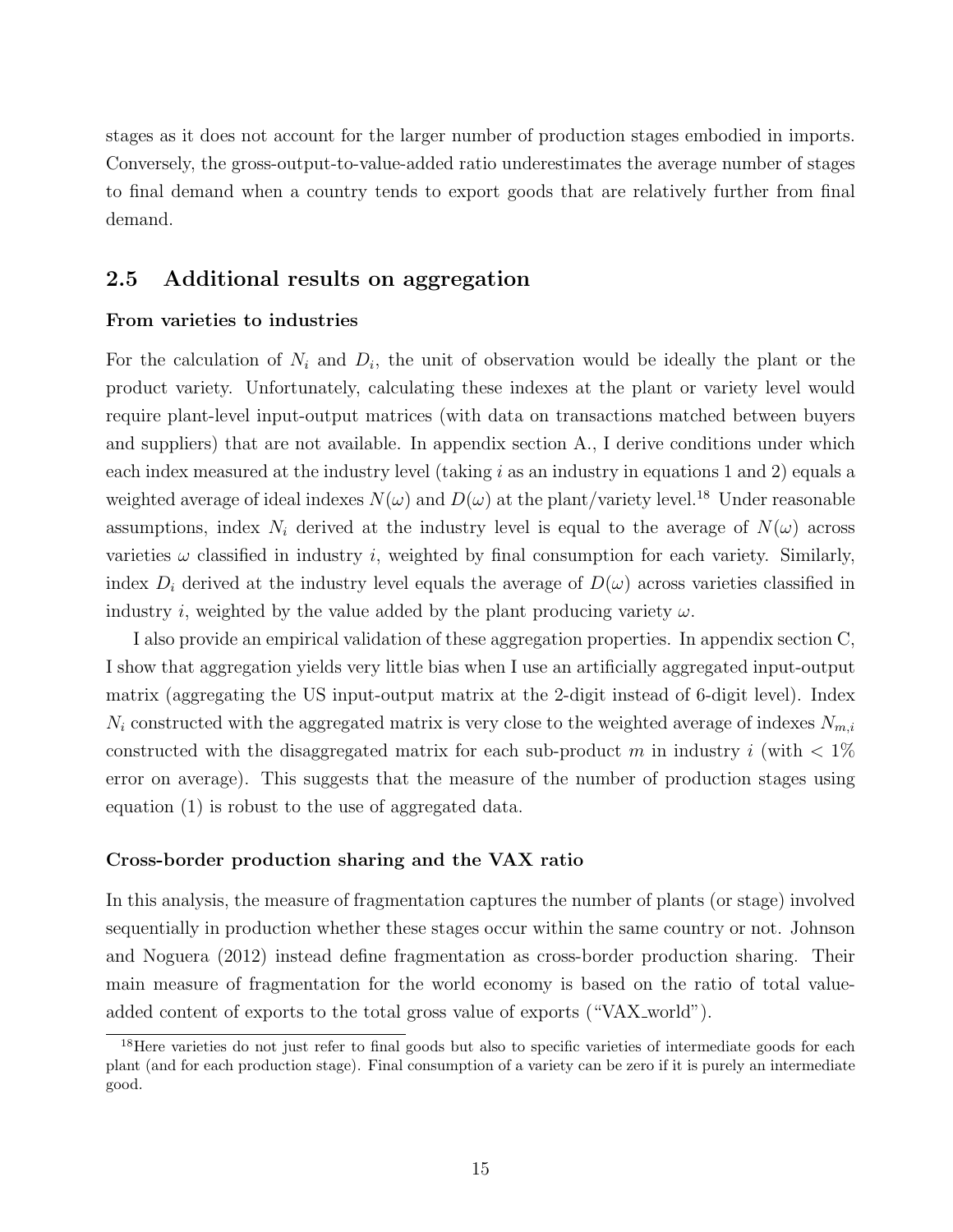As one could expect, there is a close link between these two measures of fragmentation, the VAX ratio and the gross-output-to-value-added ratio. To see the correspondence, one could consider each country as one plant. In line with this interpretation, the equivalent measure of gross output would be total exports for the world in Johnson and Noguera's case (within-country transactions are not counted in the measure of total exports, such as within-plant transactions in the measure of gross output) and the equivalent measure of value added would be total value-added content of trade in Johnson and Noguera's case.<sup>19</sup> Using Propositions 1 and 2, we can conclude that the inverse of the VAX ratio corresponds to the number of embedded border crossings in each dollar of imported final good, weighted by the contribution of each country to total value-added content of trade (a formal proof is provided in the appendix).

# 3 Data

The main data sources are the US input-output matrices developed by the Bureau of Economic Analysis (see Horowitz and Planting, 2009, for a description of the methodology). The US input-output matrices are unique among all countries: they cover the longest time span (since 1947) and are available at a very detailed level (6-digit classification since 1967). Input-output tables for other countries are generally not available at such disaggregated level or only for a much shorter time span.<sup>20</sup>

I use the BEA input-output tables for benchmark years, which are available online.<sup>21</sup> Unfortunately, industry classifications are not always homogenous across periods. The 1997 and 2002 IO tables follow the NAICS classification (430 product categories); the 1967, 72, 77, 82, 87 and 92 IO tables are based on the SIC classification (6-digit level, up to 540 product categories); the 1963 table also follows the SIC classification but is defined at the 4-digit level; previous tables (1947 and 1958) are aggregated to 85 industries.

When I construct the vertical fragmentation index for the aggregate economy I can thus cover 55 years. When more disaggregated data are required for cross-industry comparisons, I rather focus on the period 1967 to 1992 which provides a panel of 377 harmonized product categories.<sup>22</sup> No very precise concordance table is available for NAICS to SIC and so I do not

<sup>&</sup>lt;sup>19</sup>The part of value-added that corresponds to final consumption within the same country is not counted in the total value-added content of trade.

 $^{20}$ This is particularly the case for input-output tables that have been homogenized across several countries, e.g. OECD IO Tables (constructed for 40 industries since 1992), IDE-JETRO IO Tables and GTAP IO Tables (about 80 industries). Among specific countries, Denmark probably has the best coverage (about 200 industries since 1966), which still does not compare to the coverage provided by US IO tables.

 $^{21}$ http://www.bea.gov/industry/io\_benchmark.htm

<sup>22</sup>Some sectors are more disaggregated for certain years but I consolidate these industry classifications to obtain a homogenous classification across all years (the final one is close to 1987 SIC). The consolidated classi-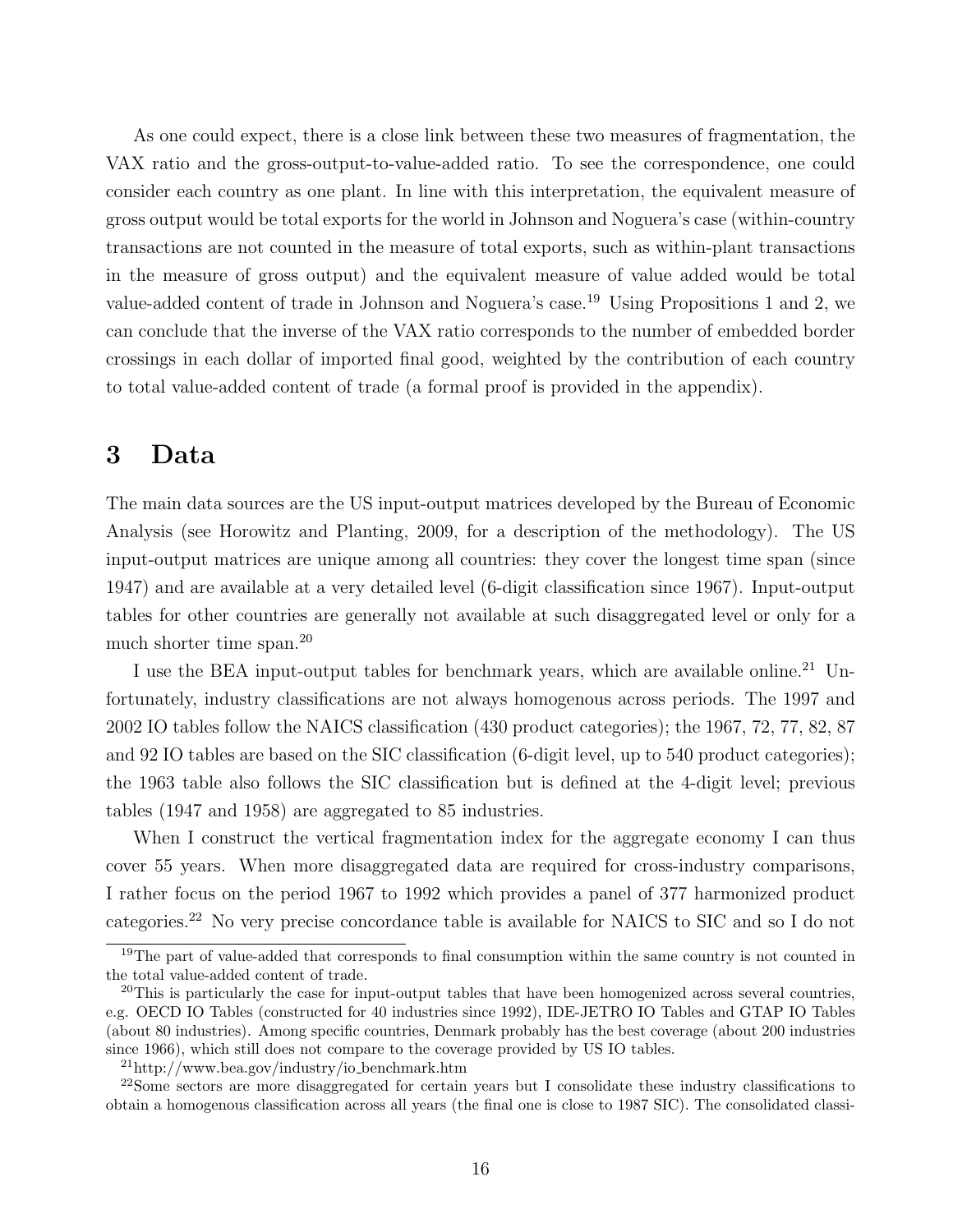consider the 1997 and 2002 IO tables in my regressions by industry.<sup>23</sup>

Note that the industry classification is more precise for manufacturing goods and commodities, with 330 disaggregated categories in these industries. Some services sectors (such as retail and wholesale trade) are not described at a detailed level. Also, I complete these data with a set of various covariates that are used throughout Section 4. The source and construction of these variables are described in the appendix section B. Given the greater availability of data for manufacturing industries, regressions performed at the industry level mostly focus on the manufacturing sector. The manufacturing sector is composed of 305 consolidated input-output industries, 266 of which having information on all variables.

Several remarks are in order about the construction of these data. First, the US inputoutput matrices are based on data on establishments, or plants. As defined by the Census Bureau, an establishment is "a business or industrial unit at a single physical location that produces or distributes goods or that performs services." (Horowitz and Planting, 2009, p39). Hence, each input-output matrix should reflect transactions between plants even if these plants are classified in the same industry. In the construction of indexes  $N_i$  and  $D_i$ , these withinindustry transactions do matter in order to measure the degree of vertical linkages not just across industries but also across plants within industries. Specifically, these within-industry transactions are reflected in the diagonal terms  $\mu_{ii}$  in the IO matrix. Finally, we should note that, given the level of disaggregation of the US tables, these diagonal terms are not large: only 10% of intermediate goods purchases are recorded from within the same industry (between 9.8% and 10.9% each year). This fraction is typically much larger in other input-output tables where product classifications are much more aggregated.

# 4 Empirical Findings

### 4.1 Descriptive statistics

### Evolution of production staging, 1947-2002

The first striking fact is that the weighted-average number of production stages for the US is below 2 except for 1947 and 1958. This is shown in Figure 2 with the average index of production staging proxied by the gross-output-to-value-added ratio for all products. Production is not as disintegrated as we could expect. In other words, value added embodied in production goes through less than two plants (two stages) on average before reaching final demand.

fication is made available on the following webpage: http://spot.colorado.edu/˜fally/data.html

<sup>&</sup>lt;sup>23</sup>See Pierce and Schott (2009) for a discussion. My attempts to include these two years generally confirm my results for 1967-1992.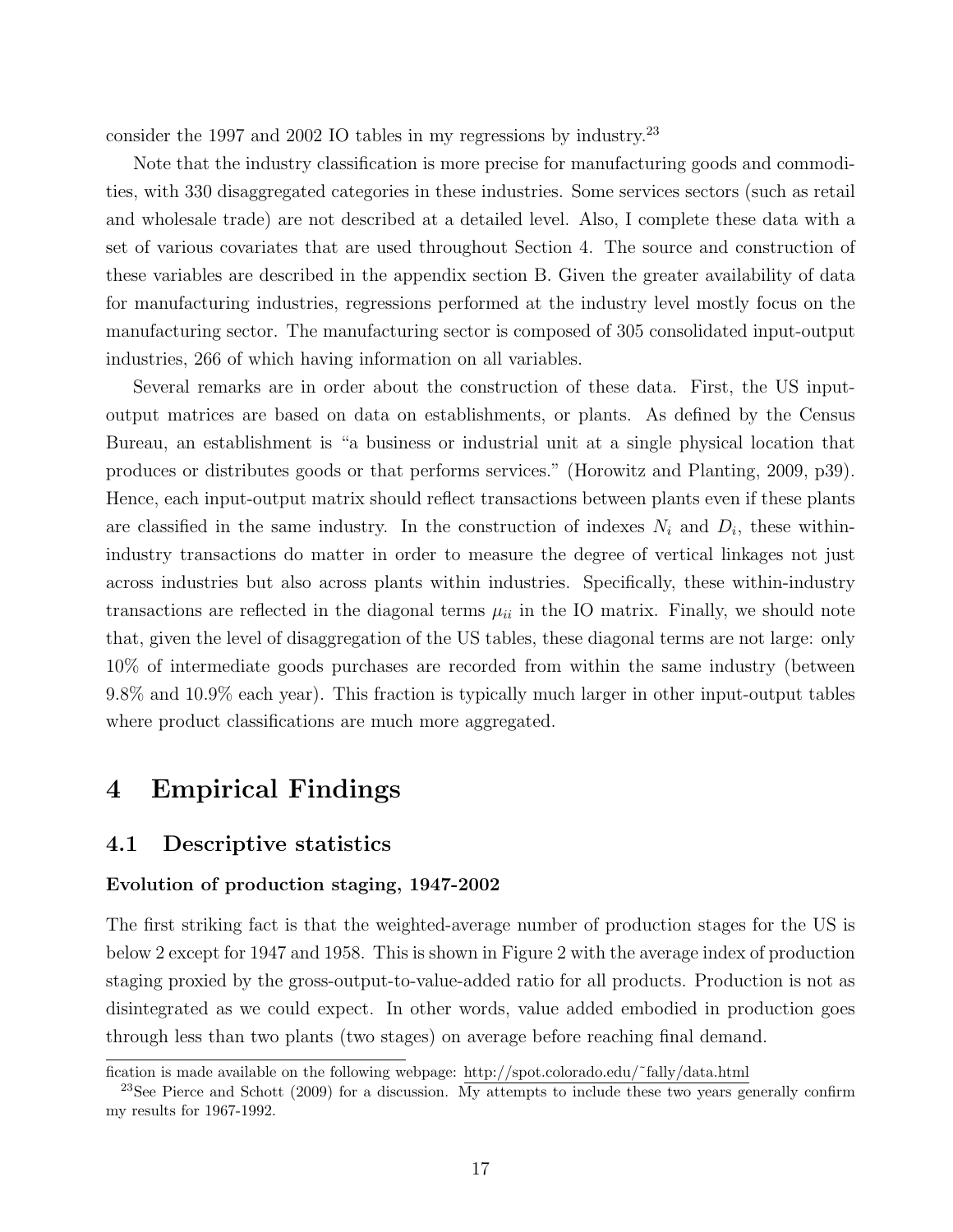

Figure 2: Weighted average number of production stages

Moreover, the fragmentation of production in the US has been decreasing over time. This decrease in the fragmentation of production has been quite smooth over time except for years 1977 and 1982. An obvious candidate explanation for the peak in 1977 and 1982 is the increase in oil prices.<sup>24</sup> When I thus reconstruct my index by excluding petroleum-related industries (crude petroleum and refining), the 1977 and 1982 peak almost disappears and the overall decline in the fragmentation of production is confirmed.<sup>25</sup>

One simple potential explanation is the increasing role played by services in the US economy. Services now account for more than two thirds of GDP but generally require fewer production stages. Moreover, we need to carefully interpret the fragmentation measure using services as the input-output matrix is much more aggregated for these sectors.<sup>26</sup> In comparison, data on manufacturing sectors are more finely detailed.

In the right panel of Figure 2, I compute the aggregate index of fragmentation using only tradable goods and tradable inputs (manufacturing goods and commodities, excluding services and petroleum-related industries). Even if we exclude services, the downward trend is confirmed. The average number of embodied stages for tradable goods declined from 2 to 1.6 over the past 50 years. We can further restrict our attention to manufacturing industries but the picture remains similar.

The figures above are based on the gross-output-to-value-added ratio, adjusting value added for the use of excluded industries such as petroleum. This amounts at considering the US as closed economy. In an open economy, aggregate measures of fragmentation may differ, as shown

 $24$ See sections 4.3 and 4.4 for more precise analyses of the role of prices.

<sup>25</sup>The negative trend is statistically significant even after correcting for auto-correlation.

<sup>&</sup>lt;sup>26</sup>For instance, wholesale trade and retail correspond to only two industries in the input-output table.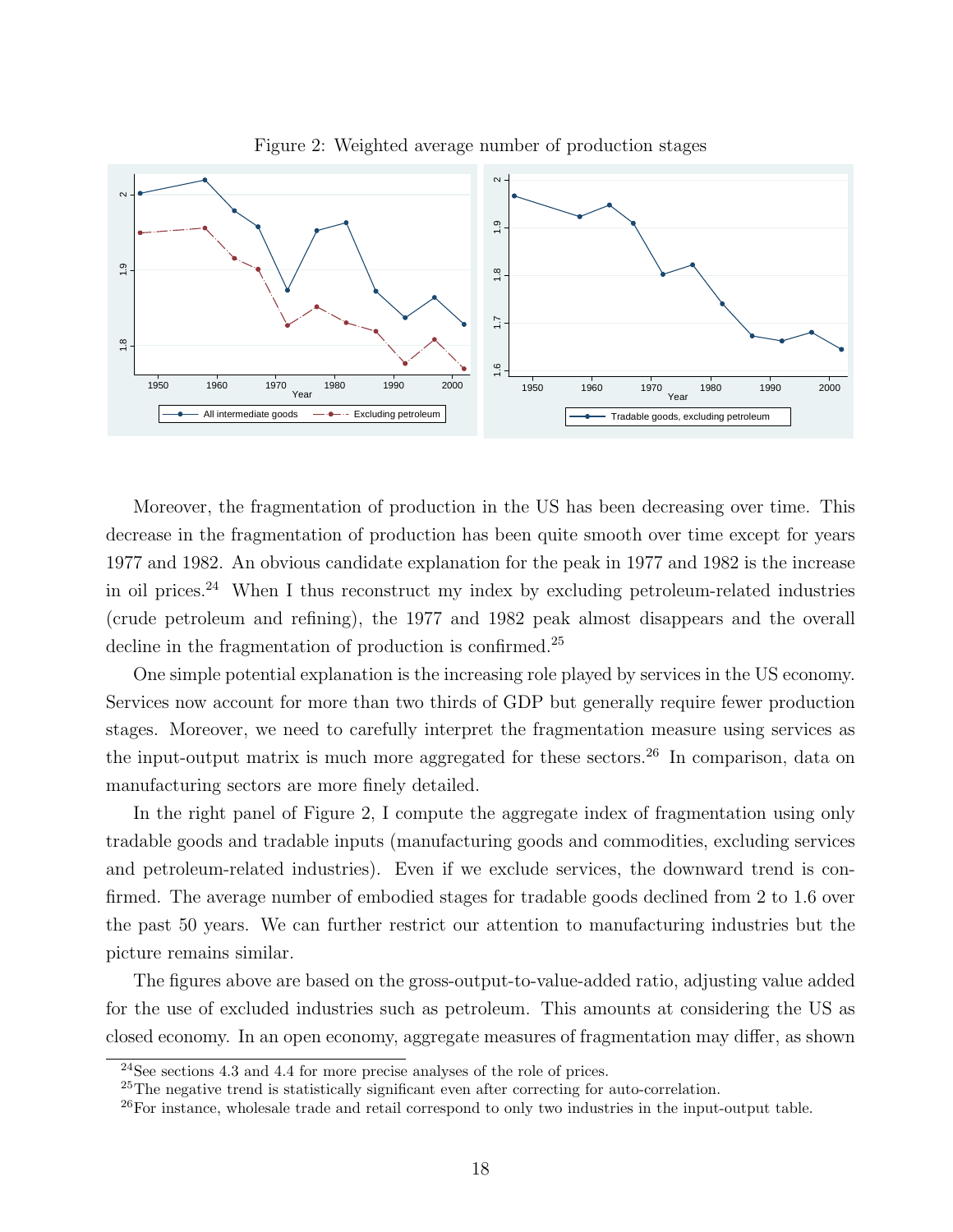in Proposition 3. In particular, the aggregate number production stages  $\frac{\sum_i N_i C_i}{\sum_i C_i}$  $\frac{N_i C_i}{C_i}$  (weighted by final consumption) can differ from the aggregate number of stages to final demand  $\frac{\sum_i D_i V_i}{\sum_i V_i}$ i Vi (weighted by value added). Using product-level trade data from 1967 to 1992, I compute the difference between each of these aggregated indexes and the GO/VA ratio, as described in Proposition 3.

|      | Import      | GO/VA | $\Delta$ Number | $\Delta$ Distance to |
|------|-------------|-------|-----------------|----------------------|
| Year | Penetration | Ratio | of stages       | final demand         |
| 1967 | 0.033       | 1.937 | 0.006           | $-0.002$             |
| 1972 | 0.064       | 1.805 | 0.012           | $-0.005$             |
| 1977 | 0.073       | 1.814 | 0.013           | 0.011                |
| 1982 | 0.094       | 1.728 | 0.020           | 0.023                |
| 1987 | 0.140       | 1.665 | 0.011           | $-0.021$             |
| 1992 | 0.157       | 1.658 | 0.012           | 0.005                |

Table 1: Aggregation biases in open economy

Notes: GO/VA is the ratio of gross output to value added calculated for the aggregate economy. The terms  $\Delta N$  and  $\Delta D$  corresponds to the difference between each aggregate index and the GO/VA ratio.

Results are shown in Table 1. While trade has grown very rapidly during this period (import penetration rose from 3.3% in 1967 to 15.7% in 1992), not adjusting for trade creates very little bias in the computation of these aggregate measures of fragmentation. Deviations are smaller than 0.02, i.e. a  $1\%$  error at most. Figure 2 would thus remain identical after correcting the fragmentation index for international trade. As shown in Proposition 3, this implies that net trade volumes for the US are not systematically related to the position on the value chain. This issue is further discussed in Section 4.3.<sup>27</sup>

### Indexes of production staging by industry in 1992

I now turn to cross-indutry variations in the production staging indexes and describe industries with the largest values of embodied production stages  $N_i$ . I find that food industries typically involve long production chains with little value added at each stage (see Table 2a). Among the top-5 industries with the largest values for  $N_i$ , we find meat packing, sausages, cheese and butter industries (poultry is next). Among the top 25 industries, 17 are related to food. Non-food industries in the top 25 are metal-intensive industries (e.g. cans), leather tanning, petroleum refining, video and audio equipment, wood preserving and the car industry.<sup>28</sup>

 $^{27}$ In Section 4.3 I confirm that import penetration is not significantly correlated with the number of production stages. I find, however, that fragmentation has increased relatively more in sector with larger import penetration.  $^{28}$ The full dataset is posted on this webpage: http://spot.colorado.edu/~fally/data.html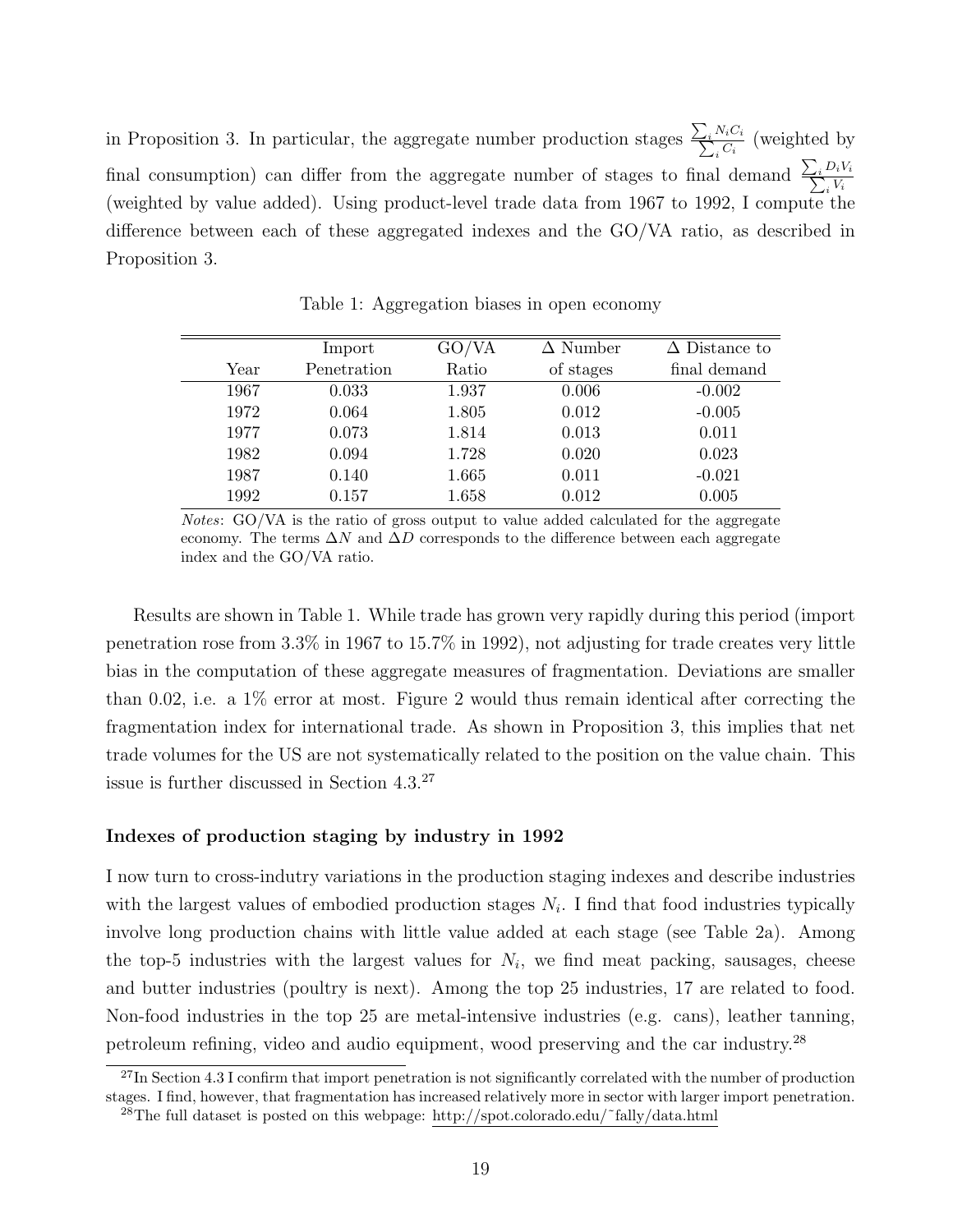| Production stages                         | All inputs | Tradables |      |
|-------------------------------------------|------------|-----------|------|
| Top-5 industries:                         |            |           |      |
| Meat packing plants                       | 3.49       | 2.67      | 8.74 |
| Sausages and other prepared meat products | 3.39       | 2.65      | 4.88 |
| Leather tanning and finishing             | 3.15       | 2.43      | 3.93 |
| Natural, processed, and imitation cheese  | 3.15       | 2.35      | 5.55 |
| Creamery butter                           | 3.13       | 2.35      | 5.12 |
| Motor vehicle industries:                 |            |           |      |
| Motor vehicles and passenger car bodies   | 2.79       | 2.03      | 6.09 |
| Motor vehicle parts and accessories       | 2.40       | 1.78      | 3.15 |
| Truck and bus bodies                      | 2.41       | 1.82      | 2.83 |
| Truck trailers                            | 2.59       | 1.91      | 3.75 |

Table 2a: Largest values in index  $N_i$  (embodied production stages)

Table 2b: Largest values in index  $D_i$  (distance to final demand)

| Stages to final demand                    | All inputs | Tradables |
|-------------------------------------------|------------|-----------|
| Nonferrous metal ores, except copper      | 7.17       | 6.48      |
| Copper ore                                | 5.10       | 4.37      |
| Oil and gas field machinery and equipment | 4.45       | 3.22      |
| Primary smelling and refining of copper   | 4.39       | 3.65      |
| Iron and ferroalloy ores mining           | 4.32       | 3.59      |

If we only look at tradable intermediate goods (manufacturing goods and commodities, excluding services and petroleum-related industries), the ranking among top industries is almost the same. In line with case studies (e.g. Helper, 1991), the car industry appears to be quite disintegrated, though not as disintegrated as the food industry. The weighted average number of stages is 2.8, and it is 2.4 for auto parts.<sup>29</sup>

In turn, if we look at index  $D_i$  on distance to final demand, primary goods exhibit the largest values. The largest is obtained for basic metal products (Table 2b).

Industries with the smallest index of production stages  $N_i$  are generally service industries (see Table 3). If we only consider tradable goods, industries with the smallest number of production stages  $N_i$  correspond to primary goods. Similarly, industries that are closest to final demand are generally services industries. In 1992, 8 products are not used as intermediate goods: "Residential care", "Hospitals", "Cigarettes", "House slippers", "Doctors and dentists", "Owner-occupied dwellings", "Child day care services", "Ordnance and accessories, n.e.c".

An important point to note that these two indexes are only weakly correlated across all

<sup>&</sup>lt;sup>29</sup>Note that the fragmentation index  $N_i$  differs from the gross-output-to-value-added ratio  $Y_i/V_i$  at the industry level. Fragmented industries generally exhibit a large GO/VA ratio but the difference between the two indexes can also be large (first vs. last column) and the ranking is not preserved.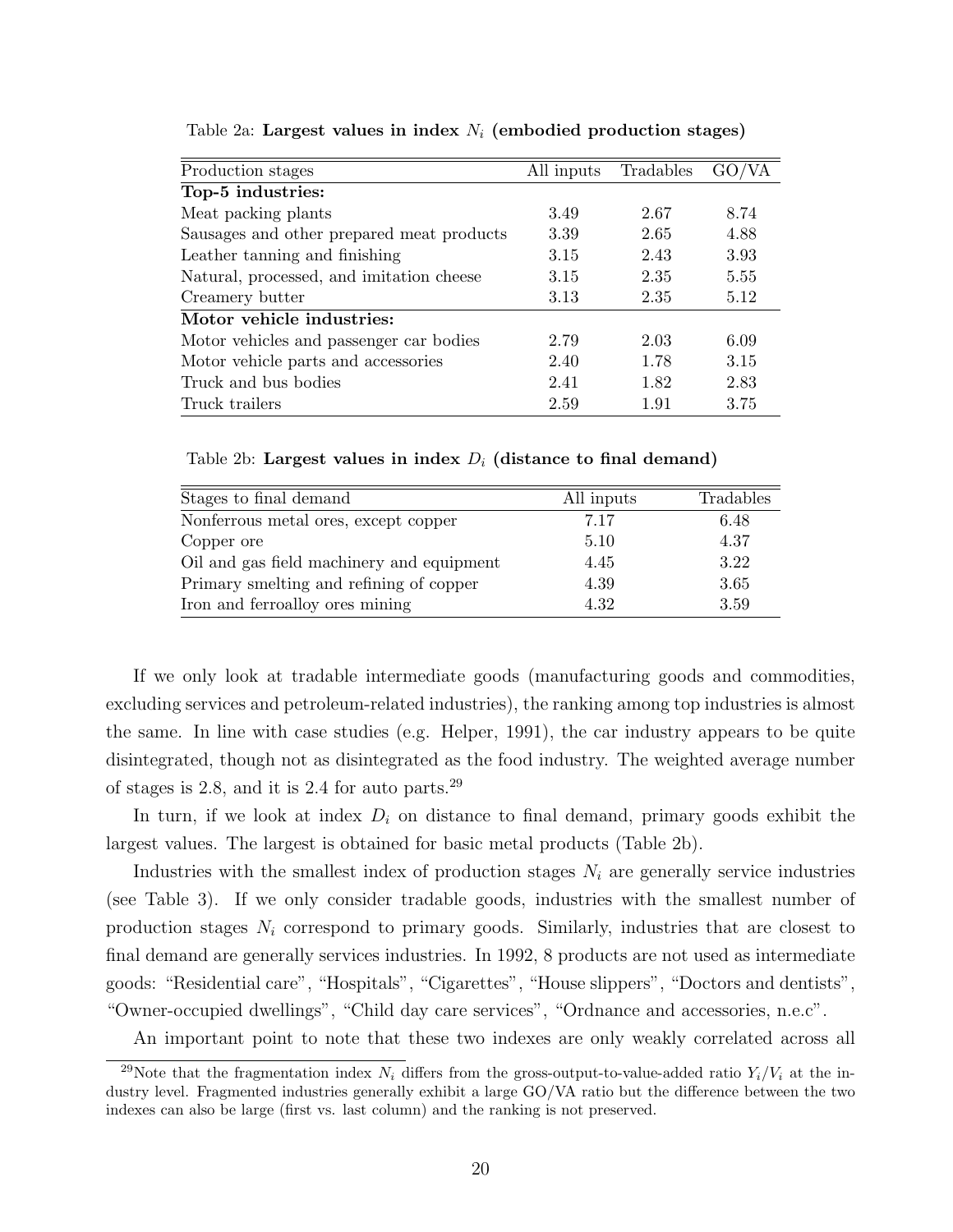| Production stages                    | All inputs | Production stages               | Tradables |
|--------------------------------------|------------|---------------------------------|-----------|
| Owner-occupied dwellings             | 1.23       | Carbon black                    | 1.03      |
| Other Federal Government enterprises | 1.25       | Greenhouse and nursery products | 1.08      |
| Greenhouse and nursery products      | 1.33       | Manufactured ice                | 1.14      |
| U.S. Postal Service                  | 1.34       | Miscellaneous crops             | 1.15      |
| Real estate                          | 1.44       | Forestry and fishery products   | 1.16      |

Table 3: Industries with the smallest number of production stages

commodities and manufacturing industries. The correlation is negative until 1982: -7.5% in 1967, -4.3% in 1972, -1.9% in 1977. Then it lies between -1% and 1% after 1982. This small correlation shows that these two indexes capture different dimensions of the fragmentation of production and can be both informative to characterize the position of an industry along supply chains.

An overall comparison between commodities, manufacturing goods and services confirms the intuition above (Table 4). Manufacturing industries embody more production stages than commodities and commodities more than services. Commodities are further from final demand than manufacturing industries, while services are closer to final demand than manufacturing industries on average. The comparison between manufacturing goods and commodities carries over if we only consider tradable inputs and exclude petroleum-related products.

| Inputs from:  |              | All industries     | Tradables excl. oil |                    |  |
|---------------|--------------|--------------------|---------------------|--------------------|--|
| Index:        | Production   | Stages to          |                     | Stages to          |  |
|               | stages $N_i$ | final demand $D_i$ | stages $N_i$        | final demand $D_i$ |  |
| Manufacturing | 2.19         | 2.11               | 1.60                | 1.53               |  |
| Commodities   | 2.06         | 3.01               | 1.38                | 2.45               |  |
| Services      | 1.75         | 1.79               |                     |                    |  |
| Petroleum     | 2.33         | 3.48               |                     |                    |  |

Table 4: Averages for groups of industries

Now I show that, among manufacturing industries, there are systematic differences between industries and these differences depend on various industry characteristics. The choice of these industry characteristics is primarily motivated by the literature on firm boundaries (see Lafontaine and Slade, 2007). Even if these measures of fragmentation only capture within-plant integration (boundaries of the plant), it may well be influenced by factors determining ownership (boundaries of the firm). Hortacsu and Syverson (2011) show that shipments that occur within the firm account for a very small portion of all shipments across plants. This result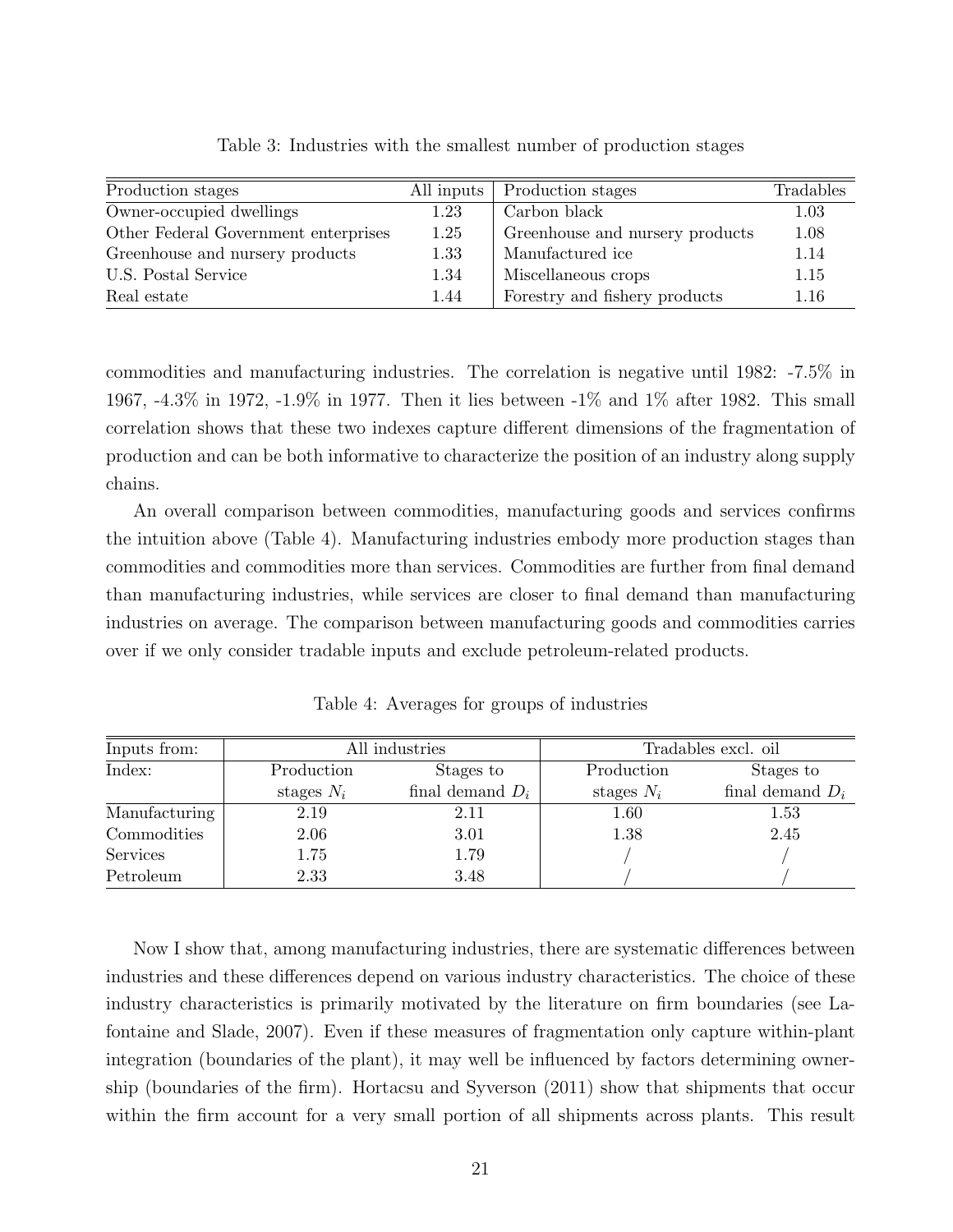implies that the decision to integrate supply chains within the same firm often goes along within-plant production.

The literature on the boundaries of the firm has identified various determinants of vertical integration. First, innovative industries rely less intensively on outsourcing whereas mature industries are more likely to outsource components (Acemoglu, Aghion and Zilibotti, 2007). We can thus expect a negative correlation between R&D intensity and vertical fragmentation. Skill intensity and the complexity of tasks may also affect externalization decisions, with more complex tasks more likely to be performed within the firm (Costinot, Oldenski and Rauch, 2009).<sup>30</sup> Following Antràs (2003) model based on the property-right approach, the internalization decision also depends on capital intensity. Capital-intensive industries rely more intensively on investment decisions taken by headquarters and are thus more likely to be integrated, whereas decisions taken by suppliers are relatively more important in labor-intensive industries leading to more outsourcing in these industries (a similar argument applies to R&D intensive industries vs. mature industries). Other factors affecting integration include competition and market thickness (e.g. McLaren, 2000) and financial constraints (Acemoglu, Johnson and Mitton, 2007, Carluccio and Fally, forthcoming). I proxy competition by the fraction of output produced by the 4 largest companies in the industry<sup>31</sup> and financial constraints by an index of external finance dependence (Rajan and Zingales, 1998).

Another factor to be considered is product specificity. Nunn (2007) suggests that sourcing is more difficult or costly for specific product, especially when contracts are difficult to enforce (see also Hanson, 1995). The claim is not specifically made about the choice between outsourcing and integration, but applies to supplier-buyer relationships in general. As in Nunn (2007), I use Rauch (1999) classification to identify specific products (goods sold on thin markets). We can expect a negative correlation between specificity and vertical fragmentation.

Pairwise correlations between each index and these industry characteristics are shown in Table 5 (see appendix for details on data and variable definitions).<sup>32</sup> The first column shows that high-tech industries generally embody a smaller average number of production stages. These results are in line with the literature on vertical integration. In particular, there is a negative and significant correlation for  $N_i$  with product specificity, R&D intensity, skill intensity and dependence in external finance. We may expect high-tech industries to be more complex and combine multiple inputs, but complex inputs are more difficult to source from other plants.<sup>33</sup>

 $30$  Here I focus on a measure skill intensity. I obtain similar results with the measure of non-routine vs. routine task developed by Costinot, Oldenski and Rauch (2009). The latter is however initially defined following the NAICS classification, which is difficult to match with the SIC classification.

 $31$  Alternatively, we can use the Herfindahl-Hirschman Index. Results are qualitatively the same.

<sup>32</sup>Very similar results are obtained with multivariate regressions.

 $33\text{As}$  mentioned before, the measure of vertical fragmentation  $N_i$  depends does not depend on how many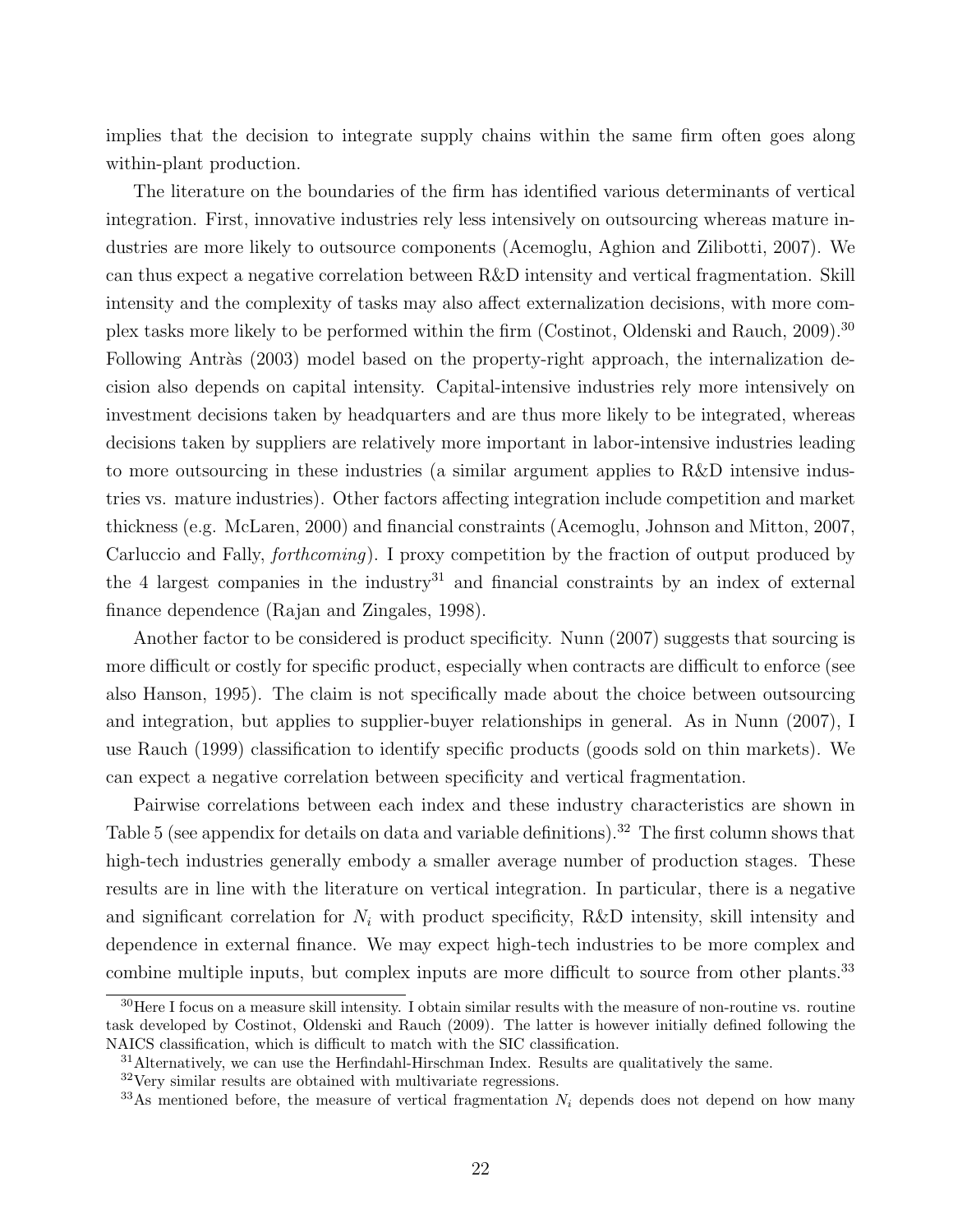|                       | Production     | Distance to          |
|-----------------------|----------------|----------------------|
| Variable:             | Stages $(N_i)$ | final demand $(D_i)$ |
| Specificity           | $-0.266*$      | $-0.498*$            |
| R&D                   | $-0.259*$      | $-0.038$             |
| Capital intensity     | 0.091          | $0.524*$             |
| Skill intensity       | $-0.219*$      | $-0.167*$            |
| Advertising intensity | $-0.083$       | $-0.267*$            |
| Productivity          | $-0.025$       | 0.030                |
| Financial Dep         | $-0.185*$      | $0.322*$             |
| Share of top 4 firms  | $-0.040$       | 0.075                |

Table 5: Pairwise correlations with industry characteristics

Notes: Variables for year 1992. A star denotes significance at 1%

There is however no significant correlation between  $N_i$  and either capital intensity, productivity or industry concentration.

Turning to the second column (index  $D_i$ ), industries that are further from final demand have lower values of skill intensity and product specificity. In particular, these industries are less intensive in the use of advertisements, which is quite intuitive (advertising industries are those that are closer to final consumers). These upstream industries are also more intensive in capital and rely more heavily on external finance. In particular, the latter is consistent with the predictions of Kim and Shin (2012).

## 4.2 Within-between decompositions of aggregate changes

Since the degree of vertical fragmentation varies sensibly across industries, I now examine whether the decrease in the overall fragmentation of production can be explained by composition effects. Is there a continuous shift towards industries with fewer production stages? Or can we only explain the overall decrease by changes within each industry?

Composition effects can occur along two dimensions. First, consumption may be shifting towards goods that require fewer production stages. Second, value added can shift towards industries that are closer to final demand, meaning that downstream industries contribute to a larger fraction of final goods value. Following Proposition 2, both shifts can contribute to the aggregate decrease in fragmentation. Hence, using these two indexes provides two different angles to look at these composition effects.

To examine these questions quantitatively, I decompose the change in the fragmentation of production into "between" and "within effects". Between two periods, the change in the

different inputs are assembled, conditional on the share of outsourced inputs in the value of the final good.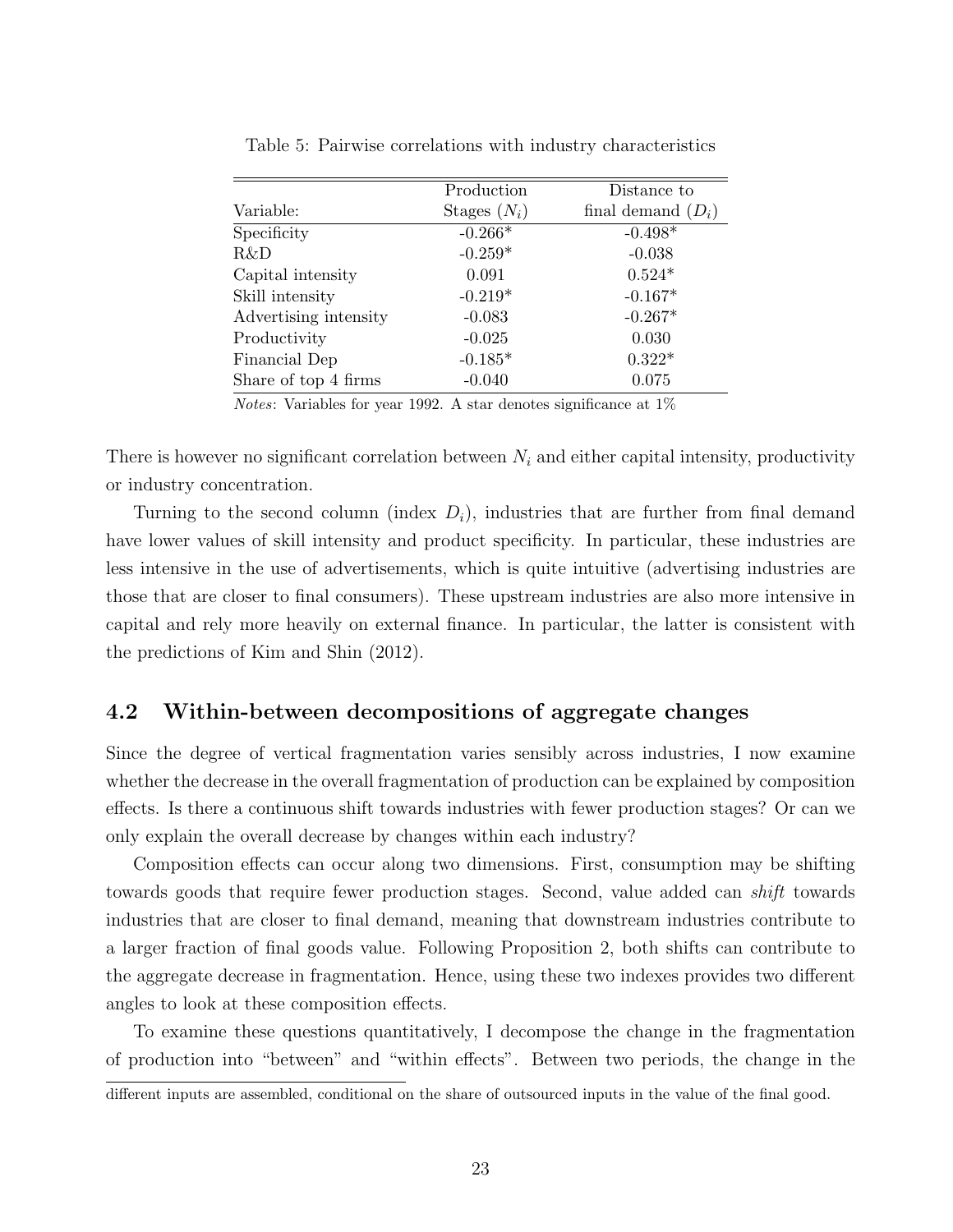aggregate index can be expressed as (Decomposition 1):

$$
\Delta \bar{N}_t = \underbrace{\left[\sum_i \frac{(N_{i,t} + N_{i,t-1})}{2} \cdot \Delta c_{i,t}\right]}_{Between 1} + \underbrace{\left[\sum_i \Delta N_{i,t} \cdot \frac{(c_{i,t} + c_{i,t-1})}{2}\right]}_{Within 1}
$$

with  $\Delta$  denoting simple differences between periods t and  $t-1$ , and  $c_{i,t} \equiv C_{i,t}/[\sum_j C_{j,t}]$  the share of consumption in section  $i$  at time  $t$ . Decomposition 1 is based on the number of production stages. Alternatively, we can use the distance to final demand weighted by value added (Decomposition 2):

$$
\Delta \bar{D}_t = \underbrace{\left[\sum_i \frac{(D_{i,t} + D_{i,t-1})}{2} \cdot \Delta v_{i,t}\right]}_{Between\ 2} + \underbrace{\left[\sum_i \Delta D_{i,t} \cdot \frac{(v_{i,t} + v_{i,t-1})}{2}\right]}_{Within\ 2}
$$

where  $v_{i,t} \equiv V_{i,t}/[\sum_j V_{j,t}]$  denotes the share of value added in section i at time t. In each decomposition, the first term reflects a change in the composition (between effect) whereas the second term reflects changes within industries. As documented in Table 1, aggregate indexes  $\bar{N}_t$  and  $\bar{D}_t$  are almost equal to each other, and very close to the ratio of gross output to value added.<sup>34</sup> Hence, these two approaches can be seen as two alternative decompositions of the evolution of the aggregate average number of production stages.

I first decompose the change in the index calculated for all industries, including all inputs (Table 6, Panel A). Panel A shows similar results for both decompositions. In both decompositions, the within and between effects are equally large. Summing across all years, the between effect actually dominates. This negative trend for both indexes can be explained by a shift of demand and production towards services. Services require fewer stages and are also closer to final demand. While the between effect is consistently negative in Decomposition 1, the between effect in Decomposition 2 is positive for the transition period between 1972 and 1977. This can be explained by the increase in basic commodity prices such as petroleum, which increases the share of industries that are further from final demand. For other years, the between effect is negative though. Similarly, increases in commodity prices can explain the positive within effect in the first decomposition (see Table 8 in the next section).

Then, I decompose the change in fragmentation by considering tradable goods only (manufacturing and commodities excluding petroleum). Panel B shows that the between effect in Decomposition 1 is much smaller for tradable goods, and a large part of the evolution across

<sup>&</sup>lt;sup>34</sup>In theory, the weighted average of the number of production stages may differ from the weighted average of the distance to final demand in an open economy. However Table 1 show that, in practice, these two measures are almost equal to each other for the US.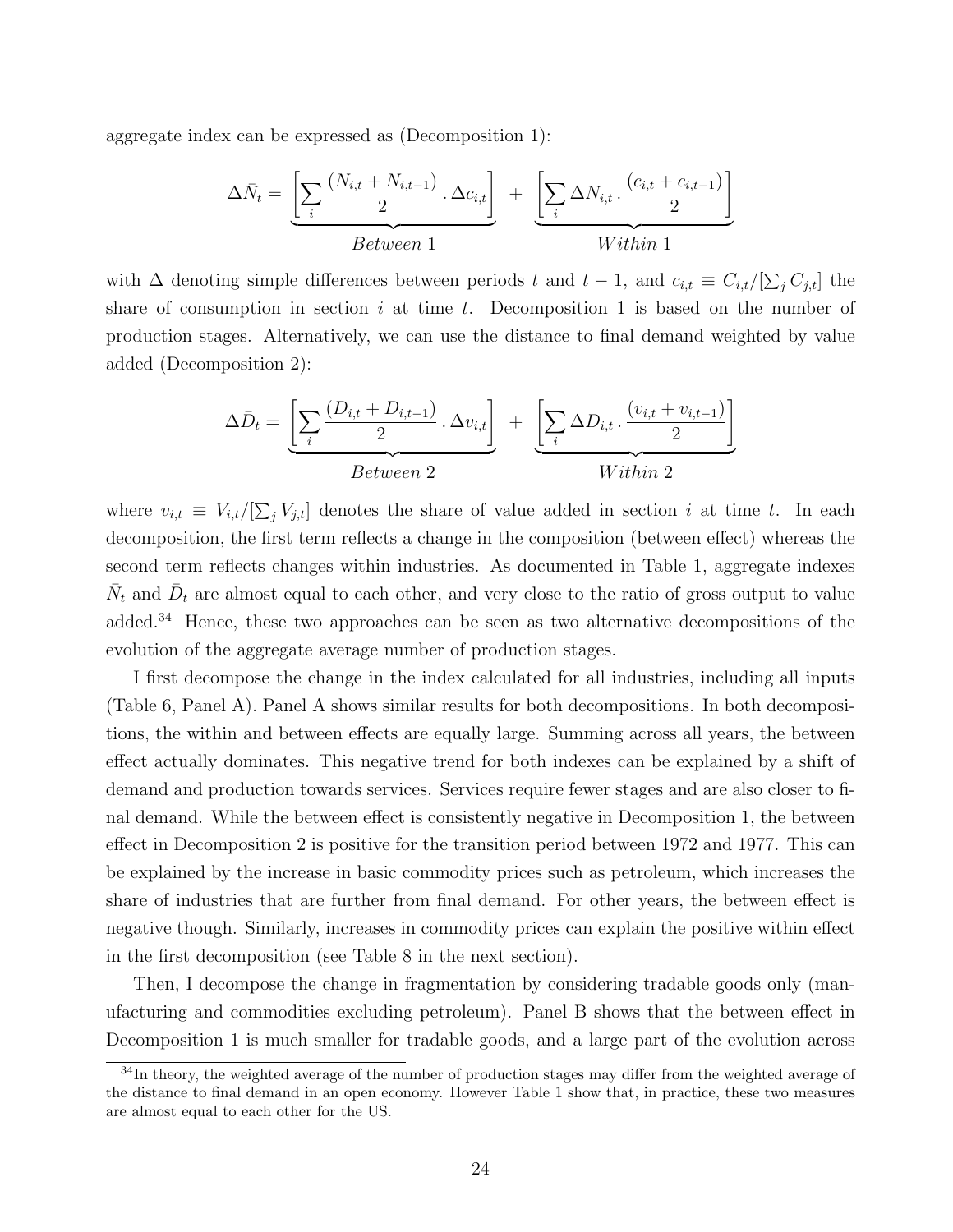|       | Average number of        | Average distance to            |          |               |                                |          |  |
|-------|--------------------------|--------------------------------|----------|---------------|--------------------------------|----------|--|
|       |                          | production stages:             |          | final demand: |                                |          |  |
|       |                          | (decomposition 1 along $N_i$ ) |          |               | (decomposition 2 along $D_i$ ) |          |  |
|       | Aggregate                | <b>Between</b>                 | Within   | Aggregate     | <b>Between</b>                 | Within   |  |
| Year  | change                   | effect                         | effect   | change        | effect                         | effect   |  |
|       | Panel A: All industries  |                                |          |               |                                |          |  |
| 67-72 | $-0.087$                 | $-0.028$                       | $-0.059$ | $-0.100$      | $-0.023$                       | $-0.078$ |  |
| 72-77 | 0.070                    | $-0.009$                       | 0.078    | 0.049         | 0.032                          | 0.016    |  |
| 77-82 | 0.013                    | $-0.033$                       | 0.045    | 0.026         | $-0.016$                       | 0.042    |  |
| 82-87 | $-0.086$                 | $-0.007$                       | $-0.079$ | $-0.097$      | $-0.041$                       | $-0.055$ |  |
| 87-92 | $-0.031$                 | $-0.030$                       | $-0.001$ | $-0.014$      | $-0.010$                       | $-0.004$ |  |
|       | Panel B: Tradeable goods |                                |          |               |                                |          |  |
| 67-72 | $-0.127$                 | 0.022                          | $-0.148$ | $-0.136$      | $-0.002$                       | $-0.134$ |  |
| 72-77 | 0.011                    | $-0.024$                       | 0.035    | 0.025         | 0.042                          | $-0.017$ |  |
| 77-82 | $-0.079$                 | $-0.030$                       | $-0.049$ | $-0.074$      | $-0.055$                       | $-0.019$ |  |
| 82-87 | $-0.072$                 | $-0.002$                       | $-0.070$ | $-0.107$      | $-0.055$                       | $-0.052$ |  |
| 87-92 | $-0.006$                 | $-0.006$                       | 0.001    | 0.019         | 0.009                          | 0.010    |  |

#### Table 6: Within-between decompositions

Notes: Panel A: all industries are included except petroleum; Panel B: primary and secondary industries are included except petroleum. See text for within and between decomposition. It is applied to the number of production stages in columns 3 and 4 and to the number of stages to final demand in columns 5 and 6. The values in column 2 (difference in aggregate GO/VA between two years) equal the sum of columns 3 and 4 and also the sum of columns 5 and 6.

years is explained by the within effect. This confirms that part of the results from Panel A are driven by the shift towards services and shows that, among tradable goods, there has been no shift of consumption towards less fragmented goods. Hence, changes in consumption patterns across tradable goods do not explain the decline in production staging.

The between effect in Decomposition 2 remains large compared to Decomposition 1. Except for 1967, the variations in aggregate distance to final demand are mostly driven by the between effect. Except for 1972-1977 period, value-added has been shifting towards manufacturing industries that are closer to final demand.

In what follows, I will first examine the evolution of the number of production stages N focusing on the within effect of decomposition 1 (section 4.3). Then I will turn to distance to final demand by providing additional evidence on the shift of value-added towards final stages (section 4.4). The latter provides simple and intuitive insights on the aggregate decrease in the weighted number of production stages.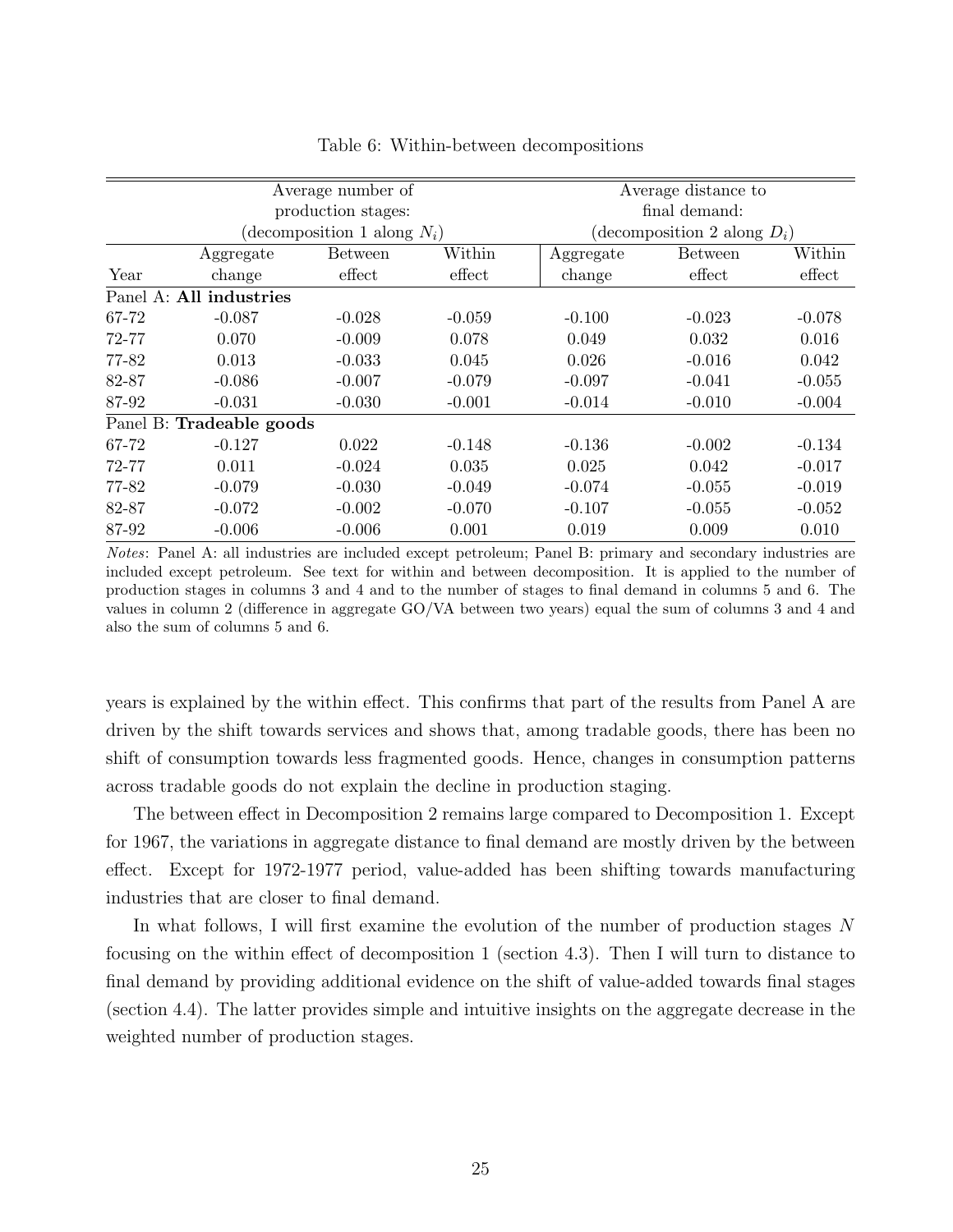## 4.3 Determinants of "Within" changes

As shown previously (decomposition 1), the aggregate decrease in fragmentation in the manufacturing sector mostly corresponds to "within" effects rather than a shift of consumption towards goods that require fewer production stages. As motivated previously, whether production chains are more vertically fragmented across plants may depend on the complexity of tasks, on the need for capital, on the thickness of upstream markets, etc. Now, are there empirical regularities that could explain the change in vertical fragmentation by industry?

| Dependent variable:   | $\Delta N$ |         |
|-----------------------|------------|---------|
|                       | coef.      | s.e.    |
| Specificity           | $2.121***$ | [0.665] |
| R&D intensity         | $0.565***$ | [0.153] |
| Capital intensity     | $1.490***$ | [0.475] |
| Skill intensity       | $-6.285**$ | [3.052] |
| Advertising intensity | $-0.018$   | [0.079] |
| Productivity growth   | $-2.666$   | [2.052] |
| Financial Dependence  | $-0.293*$  | [0.168] |
| Top 4 share           | $-0.014$   | [0.013] |
| Number of industries  | 266        |         |
| R-squared             | 0.12       |         |

Table 7: Within-industry changes

Notes: OLS regressions with robust standard errors in brackets;

∗ significant at 10%; ∗∗ significant at 5%; ∗∗∗ significant at 1%.

Table 7 explores the change in fragmentation by industry depending on various industry characteristics. The dependent variable is increase in the index of fragmentation:  $\Delta N_i$  =  $N_{i,1992} - N_{i,1967}$ . Results show that the change in fragmentation is positively related to product specificity (measured by Rauch 1999 index), R&D intensity and capital intensity, and negatively related to skill intensity and financial dependence. All-in-all, these industry characteristics can account for about 12% of the variance in the change in fragmentation (R-squared). The positive correlation with variables characterizing high-tech industries (such as R&D intensity) is consistent with a product-cycle interpretation: innovative industries become more fragmented as they mature (see e.g. Antràs 2005). However, while this interpretation might help understand why some industries are becoming more fragmented than others, it does not shed light on the overall decline fragmentation.

In the working paper version (Fally 2012), I further examine whether the decline in fragmentation can be explained by changes in these industry characteristics. As R&D, skill and capital intensity are important determinants of differences vertical fragmentation across industries, one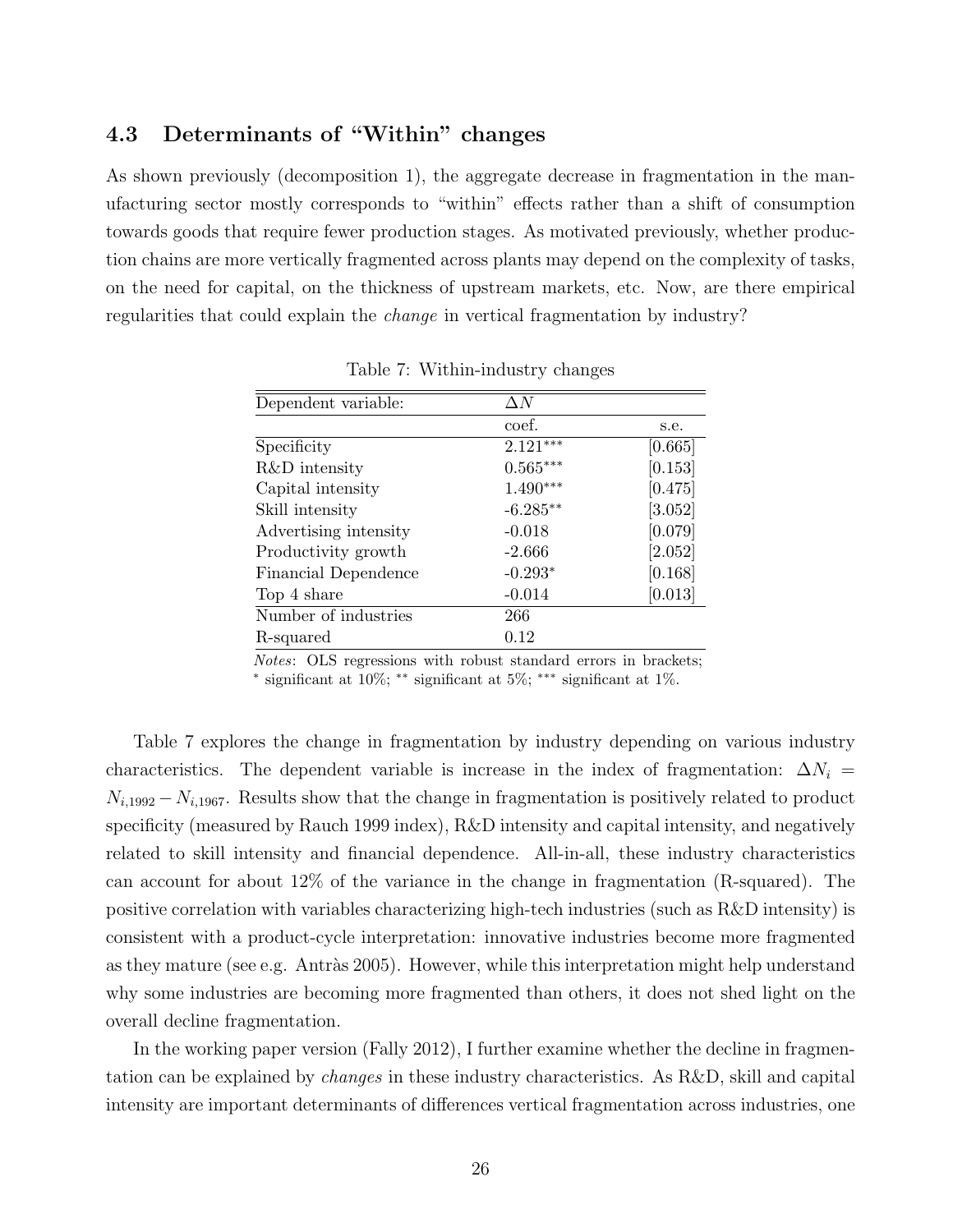might suspect that changes in R&D, capital and skill intensities might be driving the decrease in fragmentation. However, I do not find any significant relationship between the change in these industry characteristics and the change in fragmentation  $\Delta N_i$ . I also examine the role of upstream industry characteristics by averages of industry characteristics weighted by direct input-output coeffcients as in Nunn (2007). Results are very similar to the ones presented in Table 7, with even stronger correlations with capital and R&D intensity.

### Adjusting for prices

Since the measure of fragmentation developed here is based on value-added weights, a natural question is whether changes in these weights (and changes in the overall measure) are not simply reflecting changes in relative prices along value chains. For instance, if competition among suppliers has eroded their bargaining power compared to final goods producers, we could expect the relative price of intermediate goods to decrease, thus reducing the share (in value) of intermediate goods in final goods production. Such an effect would be reflected in the index N as a decrease. To disentangle such price effects, I propose a further decomposition of the "within" effect computed in Table 6 (decomposition 1).

Let  $Q_{ij,t}$  denote the quantity of intermediate good j used in the production of good i at time t. The input-output coefficient could then be rewritten as:  $\mu_{ij,t} = \frac{P_{j,t}Q_{ij,t}}{P_{i,t}Q_{ij,t}}$  $P_{i,t}Q_{i,t}$  where  $P_{i,t}$  denotes the price index of goods produced by industry i, and where  $Q_{i,t}$  denotes total output quantity of industry  $i$ . Looking at the evolution across years, we can decompose the change in input-output coefficient  $\Delta \mu_{ij,t} \equiv \mu_{ij,t} - \mu_{ij,t-1}$  in two components reflecting changes in prices and quantities respectively (see Appendix B):

$$
\Delta \mu_{ij,t} = \underbrace{\left(\frac{P_{j,t}}{P_{i,t}} - \frac{P_{j,t-1}}{P_{i,t-1}}\right) \cdot \frac{1}{2} \left(\frac{Q_{ij,t}}{Q_{i,t}} + \frac{Q_{ij,t-1}}{Q_{i,t-1}}\right)}_{\Delta \mu_{ij,t}^P} + \underbrace{\frac{1}{2} \left(\frac{P_{j,t}}{P_{i,t}} + \frac{P_{j,t-1}}{P_{i,t-1}}\right) \cdot \left(\frac{Q_{ij,t}}{Q_{i,t}} - \frac{Q_{ij,t-1}}{Q_{i,t-1}}\right)}_{\Delta \mu_{ij,t}^Q}
$$

Using this price-quantity decomposition of the change in direct coefficients, we thereby obtain a natural decomposition of the changes in the fragmentation index for each industry:

$$
\Delta N_{i,t} = \underbrace{\sum_{k} a_{ik,t} \left[ \sum_{j} \Delta \mu_{kj,t}^P \left( \frac{N_{j,t} + N_{j,t-1}}{2} \right) \right]}_{\text{Price effect}} + \underbrace{\sum_{k} a_{ik,t} \left[ \sum_{j} \Delta \mu_{kj,t}^Q \left( \frac{N_{j,t} + N_{j,t-1}}{2} \right) \right]}_{\text{Quantity effect}}
$$

where  $a_{ik,t}$  denotes the coefficients of the matrix  $(I-M_{t-1,t})^{-1}$  with I the identity matrix and  $M_{t-1,t}$  the average matrix for time  $t-1$  and t with coefficients  $\frac{\mu_{ij,t}+\mu_{ij,t-1}}{2}$  (see Appendix B).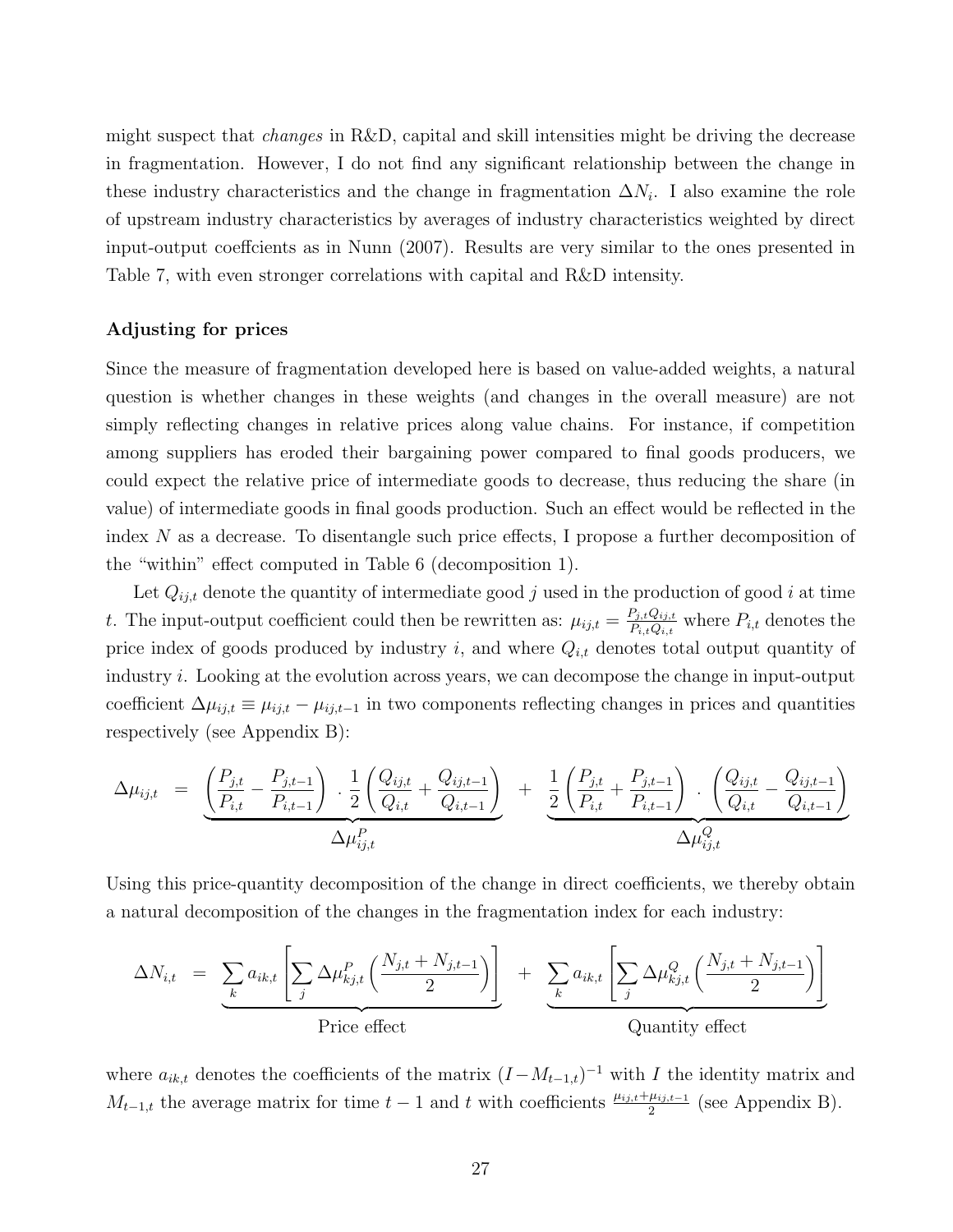To proxy for price ratios, I use data on producer price indices from the NBER CES database (for manufacturing industries) and from the BLS (for other commodities). Using data on relative price indices, quantity ratios are simply obtained by dividing the input-output coefficient by the relative price ratio  $\frac{Q_{ij,t}}{Q_{i,t}} = \frac{\mu_{ij,t} P_{i,t}}{P_{j,t}}$  $\frac{j,t\,F_{i,t}}{P_{j,t}}$  .

| Year  | Within effect | Price effect | Quantity effect |
|-------|---------------|--------------|-----------------|
| 67-72 | $-0.148$      | 0.006        | $-0.154$        |
| 72-77 | 0.035         | 0.076        | $-0.041$        |
| 77-82 | $-0.049$      | 0.008        | $-0.057$        |
| 82-87 | $-0.070$      | $-0.025$     | $-0.045$        |
| 87-92 | 0.001         | $-0.011$     | 0.012           |

Table 8: Price vs. quantity decomposition - Tradeable goods

Notes: The within effect is the same as in Table 6, panel B, and equal the sum of the quantity and price effects.

In Table 8, I compute this decomposition to isolate the role of prices in explaining the within effect in the decomposition of the fragmentation index. Interestingly, price effects are very small except for transition period between 1972 and 1977, where the evolution of prices (increase in the relative price of intermediates) can explain a large increase in the fragmentation index. The quantity effect is however negative for 1972-1977, like other years, suggesting that the index of vertical fragmentation would have decreased during this period if relative prices had remained stable. This table shows that the negative trend in the index  $N$  cannot be simply explained by price changes.

While these results suggest that changes in relative price do not explain the overall decrease in vertical fragmentation, one must remain careful about potential price measurement errors. As measured by the BLS, price indices do not fully account for the introduction of new varieties.<sup>35</sup>

### Trade and vertical fragmentation

Trade can have two opposite effects. As trade barriers fall, production chains increasingly involve parties located in different countries (Yi, 2003). International trade provides new opportunities to reduce costs by shifting part or entire production abroad. It is thus natural to expect a positive effect of trade on the fragmentation of production. Note however that trade does not affect this measure of fragmentation if there is simply a substitution between domestic outsourcing and foreign outsourcing. As described in Section 2, the measure of fragmentation is based on the total use of inputs and does not differentiate shipments from another plant in

<sup>35</sup>This is known as the "outlet substitution bias" in the consumer price index literature. A similar issue arises with international trade and the availability of new imported varieties (Houseman *et al.*, 2011).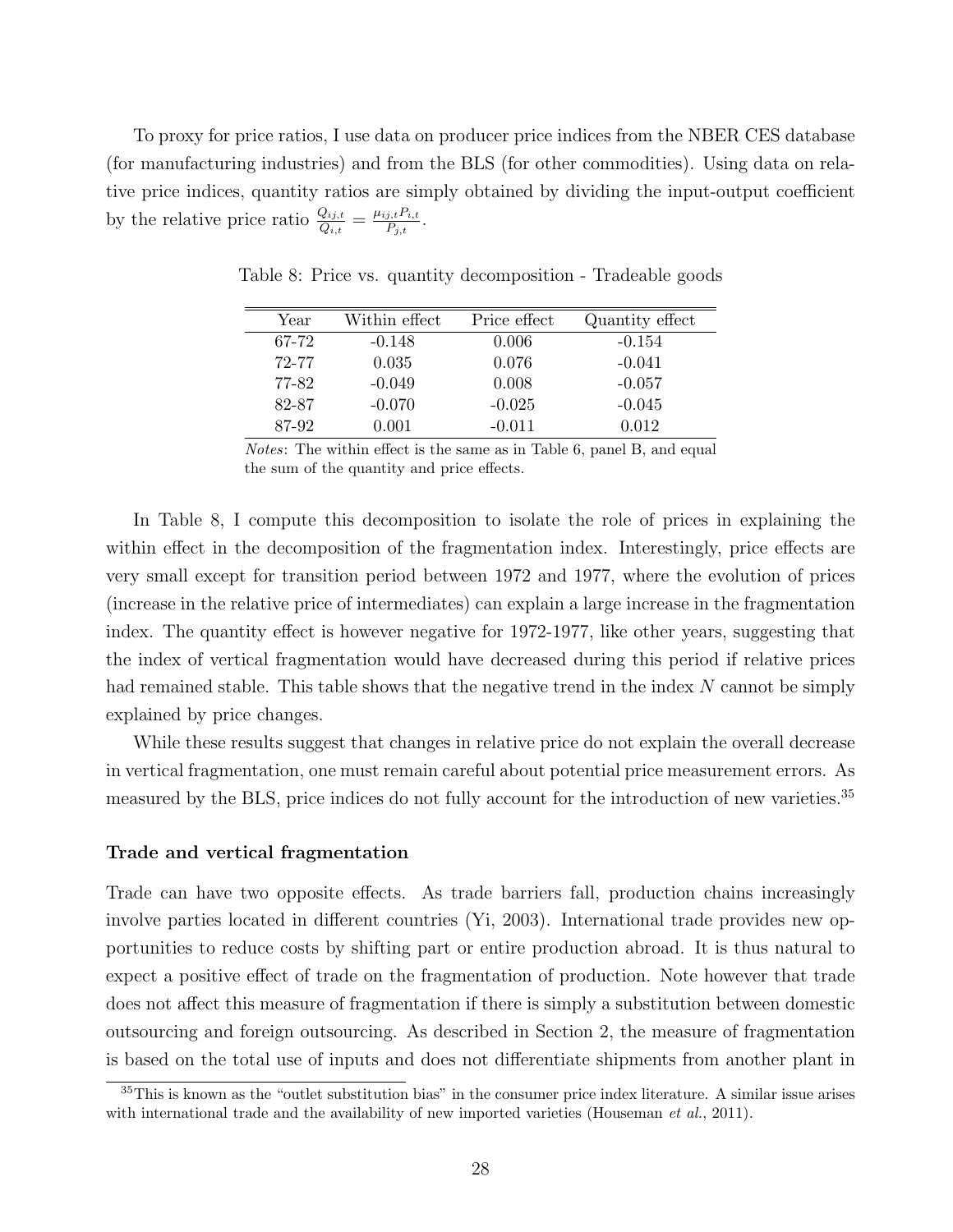the US and shipments from overseas. Hence, if trade is found to have a positive impact, it would suggest that it substitutes to tasks that were previously performed within the plant.

There may be also a negative effect of trade on this measure of fragmentation. If trade reduces the relative price of intermediate goods, there is a possibility that it also reduces the amount spent on these goods, and therefore reduces the share of value added associated with upstream stages.<sup>36</sup>

A first test is whether the number of production stages or the position on the value chain is correlated with import penetration across industries (in the cross section). Results presented in Table 1 already imply that is only a small correlation between either net imports and production stages  $N_i$  or net imports and the distance to final demand  $D_i$ . In Table 9, I confirm these results by regressing index  $N_i$  (column 1) and  $D_i$  (column 2) on import penetration across industries (all variables are averaged across periods). Import penetration is defined as the ratio of imports to production plus imports minus exports in each industry. I find no significant correlation (OLS regression with robust standard errors). Interestingly, I even find a negative (but not significant) correlation between import penetration and  $D_i$ , suggesting that import competition has become relatively tougher in downstream industries than upstream industries. Given this result, it appears also unlikely that import competition has induced a decrease in the relative price of upstream goods vs. compared to downstream goods. This is in line with the fact that price indexes have not decreased relatively faster in upstream industries.

From the non-significant correlation between trade and import penetration in a crosssection, we should however not conclude that trade does not affect vertical fragmentation. I now examine whether changes in import penetration are related to changes in the fragmentation of production. For this purpose, I regress the change in the measure of production stages  $(\Delta N_i)$  by industry on the increase in import penetration between 1967 and 1992, by industry. In columns (3) and (4), I find a positive and significant effect which could suggest that trade indeed creates new opportunities to fragment production. Controlling for other industry characteristics does not greatly affect the main coefficient (column 4).

More importantly, we would like to know whether imports of *inputs* are associated with an increase in the number of production stages. For this purpose, I compute the change in average import penetration among upstream industries (import penetration weighted by direct input coefficients), and use it instead of the change in import penetration within the same industry. In columns (5), I find a larger coefficient but the associated beta coefficient is smaller

<sup>&</sup>lt;sup>36</sup>The results above suggest that price effects are small but these price indices do not perfectly account for new varieties of traded inputs. Note that this negative effect of trade can only occur if there is a very low substitution between outsourced intermediate goods (domestically or internationally) and intermediate goods produced within the plant, otherwise a negative effect of trade on relative prices would also imply an increase in the share of outsourced intermediate goods.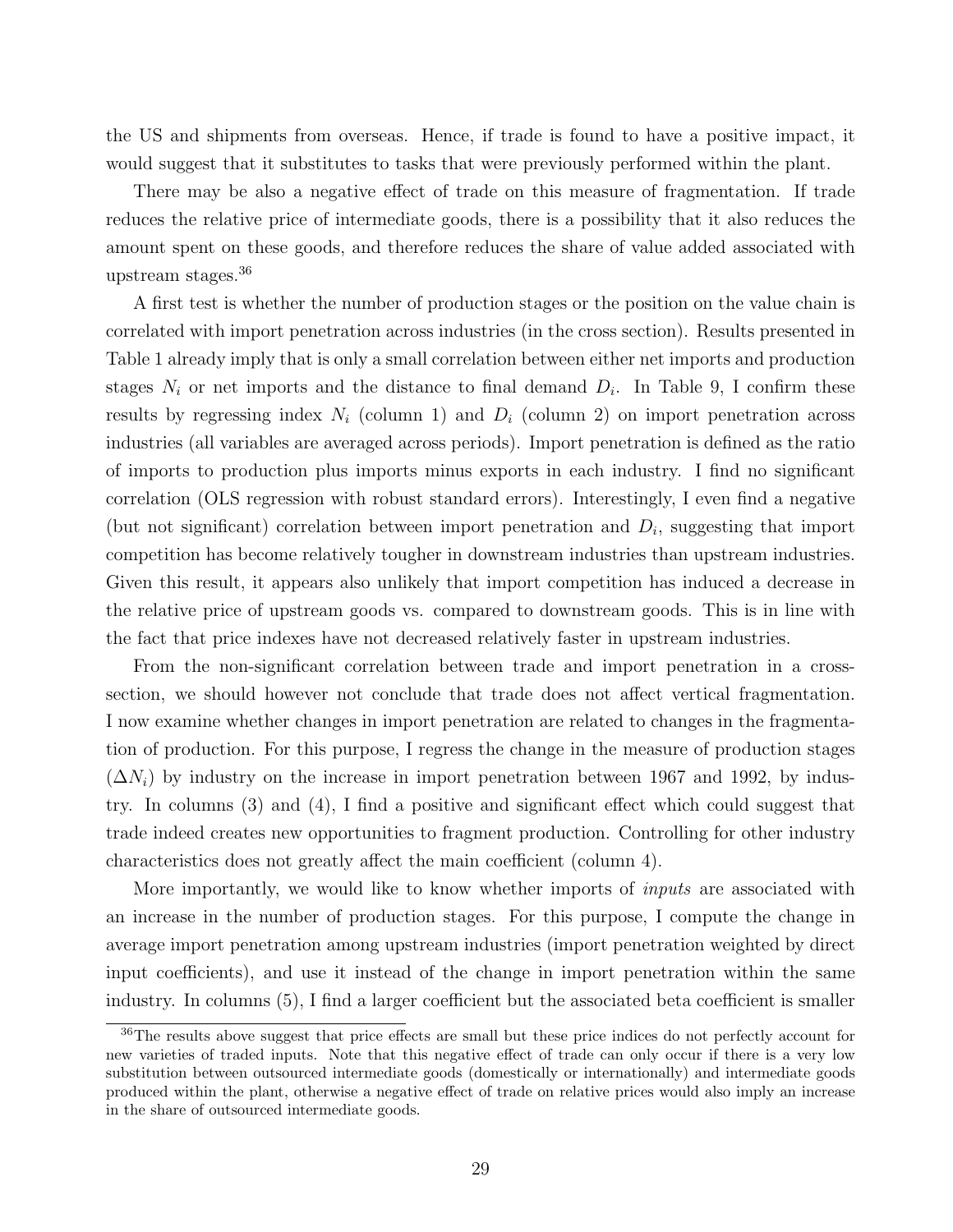| Dependent variable: | Ν              | D              | $\Delta N$    | $\Delta N$     | $\Delta N$  | $\Delta N$     |
|---------------------|----------------|----------------|---------------|----------------|-------------|----------------|
| Import penetration  | $-0.032$       | $-0.475$       |               |                |             |                |
|                     | [0.128]        | [0.307]        |               |                |             |                |
| Increase in imports |                |                | 0.218         | 0.168          |             |                |
| (same industry)     |                |                | $[0.060]$ *** | $[0.076]^{**}$ |             |                |
| Increase in imports |                |                |               |                | 0.260       | 0.240          |
| (upstream industry) |                |                |               |                | $[0.137]$ * | [0.204]        |
| Controls            | N <sub>o</sub> | N <sub>o</sub> | No            | $\mathbf{Yes}$ | No          | $\mathbf{Yes}$ |
| Nb of industries    | 305            | 305            | 305           | 266            | 305         | 266            |
| R-squared           | 0.01           | 0.01           | 0.03          | 0.16           | 0.01        | 0.13           |

Table 9: Import penetration and the measure of production stages

Notes: OLS regressions. Dependent variables: Average number of production stages  $(N)$  and stages to final demand (D) in 1992;  $\Delta N$  increase in N between 1967 and 1992. Independent variables: average import penetration (col. 1 and 2); increase in import penetration in the same industry (col. 3 and 4); increase in average import penetration in upstream industries (col. 5 and 6). Controls include all variables in column (1) of Table 7. Robust standard errors in brackets; <sup>∗</sup> significant at 10%; ∗∗ significant at 5%; ∗∗∗ significant at 1%.

(0.11 against 0.20) and less significant. As shown in column (6), the coefficient for imports is no longer significant when additional controls are added. Similarly, I find no significant effect after instrumenting the change in import penetration by transport costs and tariff decreases in upstream industries. Hence, while opening to trade seems to be positively associated with an increase in vertical fragmentation across plants, its effect is not large and robust.

## 4.4 A shift of value added towards downstream industries

As shown in Proposition 1, the index N can be interpreted as the weighted average number of production stages, weighted by value being added at each stage. Hence, equivalently, a decrease in N can be interpreted as a shift of value towards final stages. While plant-level data between buyers and suppliers are not available, we can still examine the shift of value added towards industries that are closer to final demand. This shift corresponds to the between effect associated with distance to final demand (decomposition 2) in Table 6.

A similar way to illustrate this shift is to examine the value-added-weighted average distance to final demand, using panel data on value added but using a reference value for the index of distance to final demand for each sector. To be more precise, I compute for each year:

$$
\widetilde{D}_{v,t} = \sum_i v_{it} D_{i,1992}
$$

where  $D_{i,1992}$  is the distance index associated with industry i in year 1992 (or an alternative year)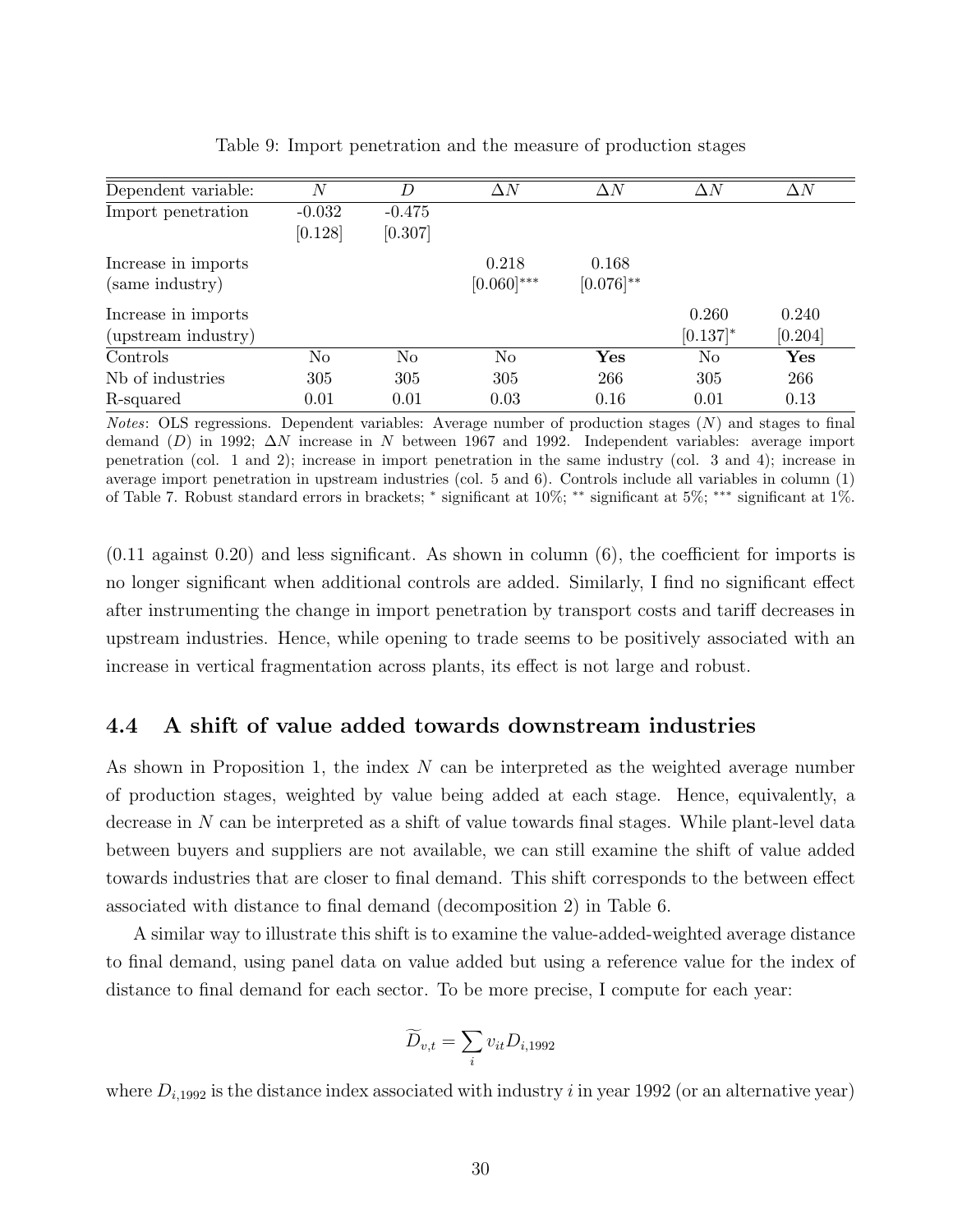and  $v_{it}$  is the share of value added from sector i at time t. Hence, keeping the distance index constant, the observed change in  $\widetilde{D}_{v,t}$  would solely reflect a change in the industry composition. Moreover, we are no longer restricted to "benchmark" years since data on value added are available from other sources. Here, I use data on manufacturing value-added from the NBER-CES database available on a SIC-based classification between 1958 and 1996 (this dataset does not cover primary industries). To also examine what happened in subsequent years, I also compute the distance index using the 2002 input-output matrix (based on the NAICS classification) to be combined with NBER-CES data available on a NAICS basis until 2005.





Notes: Distance index measured with the 1992 (SIC-based) and 2002 (NAICS-based) input-output tables. Value-added data are from the NBER-CES database.

Figure 3 illustrates the evolution of  $D_{v,t}$ . We can indeed observe an overall shift of production towards downstream sectors during these five decades except between 1973 and 1981 when the price of oil and other basic commodities have dramatically increased.

Table 10 provides yet another way to examine the shift of value added. In columns (1) to (3), I test whether value added has grown significantly more in industries that are closer to final demand (OLS regressions with robust standard errors). The dependent variable is the growth in VA by industry between 1967 and 1992, while the independent variable is the distance to final demand by industry (1967-1992 average).The coefficient is negative and significant; the beta coefficient equals -0.221.

This result clearly confirms the shift of value added towards downstream industries, which is consistent with the negative "between" effect found in Table 6 (Panel B, Decomposition 2). In column (2), I control for the number  $N_i$  of production stages: the coefficient is not significant,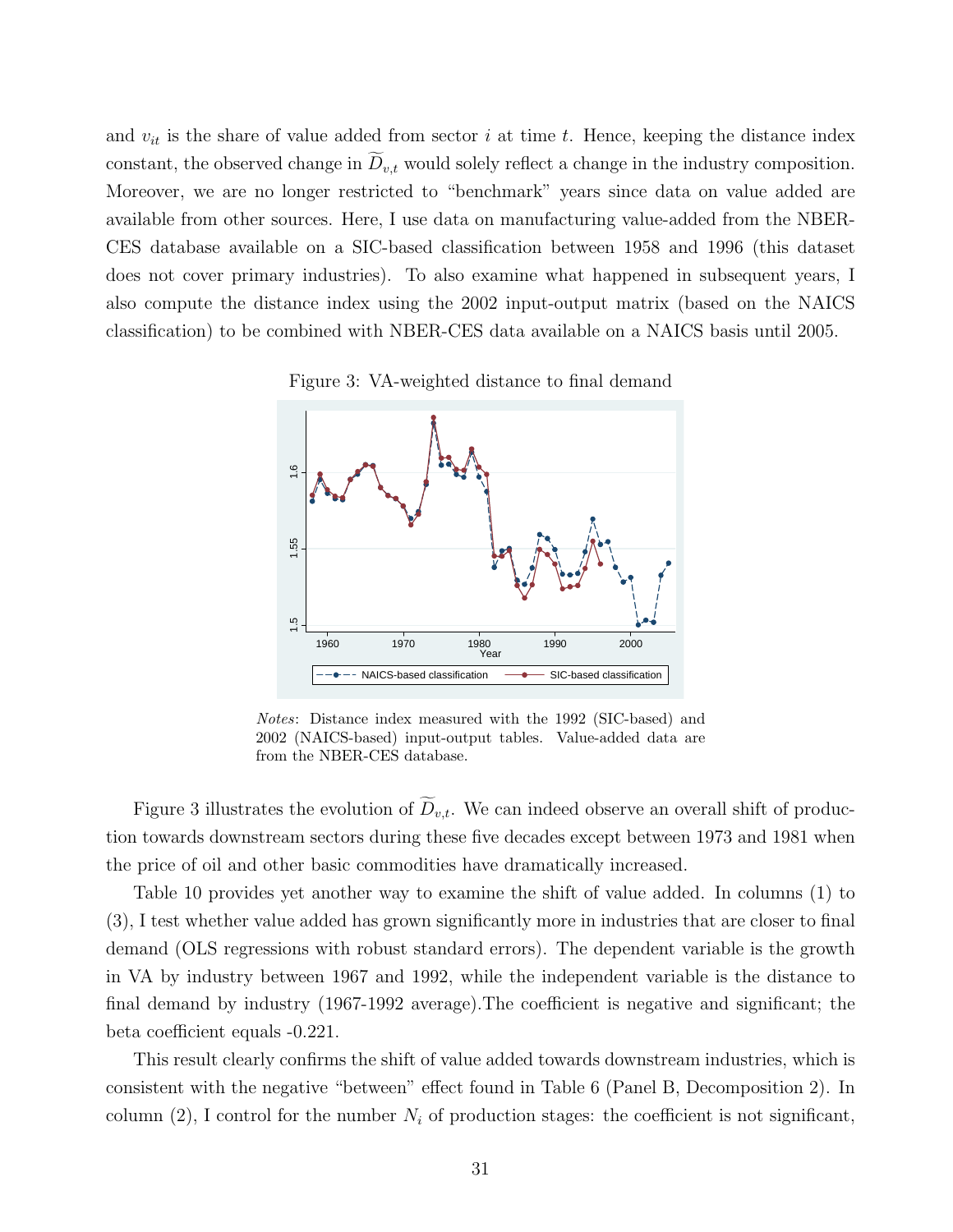| Dependent variable:    | <b>VA</b>       | <b>VA</b>       | <b>VA</b>       | Increase      | Increase        | Price    |
|------------------------|-----------------|-----------------|-----------------|---------------|-----------------|----------|
|                        | Growth          | Growth          | Growth          | in $VA/GO$    | in $VA/GO$      | Growth   |
| Stages to final demand | $-2.927$        | $-2.951$        | $-2.365$        | $-0.403$      | $-0.270$        | $-0.122$ |
|                        | $[1.108]^{***}$ | $[1.119]^{***}$ | $[1.430]^{*}$   | $[0.151]$ *** | [0.207]         | [0.597]  |
| Number of stages       |                 | 0.530           | 0.837           |               |                 |          |
|                        |                 | [2.931]         | [3.245]         |               |                 |          |
| Specificity            |                 |                 | $-5.985$        |               | $-0.400$        |          |
|                        |                 |                 | $[3.025]^{**}$  |               | [0.379]         |          |
| R&D intensity          |                 |                 | 0.323           |               | $-0.213$        |          |
|                        |                 |                 | [0.688]         |               | $[0.084]^{**}$  |          |
| Capital intensity      |                 |                 | $-5.330$        |               | $-0.704$        |          |
|                        |                 |                 | $[2.088]^{**}$  |               | $[0.253]^{***}$ |          |
| Skill intensity        |                 |                 | 8.126           |               | 3.110           |          |
|                        |                 |                 | [9.921]         |               | $[1.621]$ *     |          |
| Advertising intensity  |                 |                 | 0.712           |               | 0.003           |          |
|                        |                 |                 | $[0.299]^{**}$  |               | [0.077]         |          |
| Productivity growth    |                 |                 | 26.580          |               | 0.456           |          |
|                        |                 |                 | $[11.381]^{**}$ |               | [1.027]         |          |
| Financial Dependence   |                 |                 | 1.173           |               | 0.210           |          |
|                        |                 |                 | $[0.522]^{**}$  |               | $[0.083]^{**}$  |          |
| Top 4 share            |                 |                 | $-0.065$        |               | 0.003           |          |
|                        |                 |                 | [0.043]         |               | [0.007]         |          |
| Import penetration     |                 |                 | $-36.838$       |               | $-2.022$        |          |
|                        |                 |                 | $[8.848]^{***}$ |               | $[1.104]^{*}$   |          |
| Number of industries   | $305\,$         | $305\,$         | 266             | 305           | 266             | $305\,$  |
| R-squared              | 0.02            | 0.02            | 0.20            | 0.02          | 0.12            | 0.00     |

Table 10: Shift of value-added towards final stages

Notes: OLS regressions. Dependent variables: growth of value added by industry between 1967 and 1992 (columns 1 to 3); increase in the value-added-to-gross-output ratio (columns 4 and 5); growth of industry price index (column 6). Independent variables: averages between 1967 and 1992; data on industry characteristics are described in the appendix. Robust standard errors in brackets; \* significant at 10%; \*\* at 5%; \*\*\* at 1%.

reflecting the small "between" effect found in decomposition  $1.^{37}$  In column (3), I control for other industry characteristics: Product specificity, R&D intensity, capital and skill intensity, advertising intensity, productivity growth, financial dependence and industry concentration. The coefficient for distance to final demand remains significant but is now smaller. In particular, part of the negative correlation between value-added growth and distance to final demand can be attributed to a faster growth in advertising-intensive industries (which are closer to final demand). I also control for import penetration which has a negative effect on VA growth.

Interestingly, the ratio of value added to gross output (by industry) exhibits a similar

<sup>&</sup>lt;sup>37</sup>Alternatively, we can use the growth of consumption as the dependent variable. The coefficient for the number of production stages is also not significant.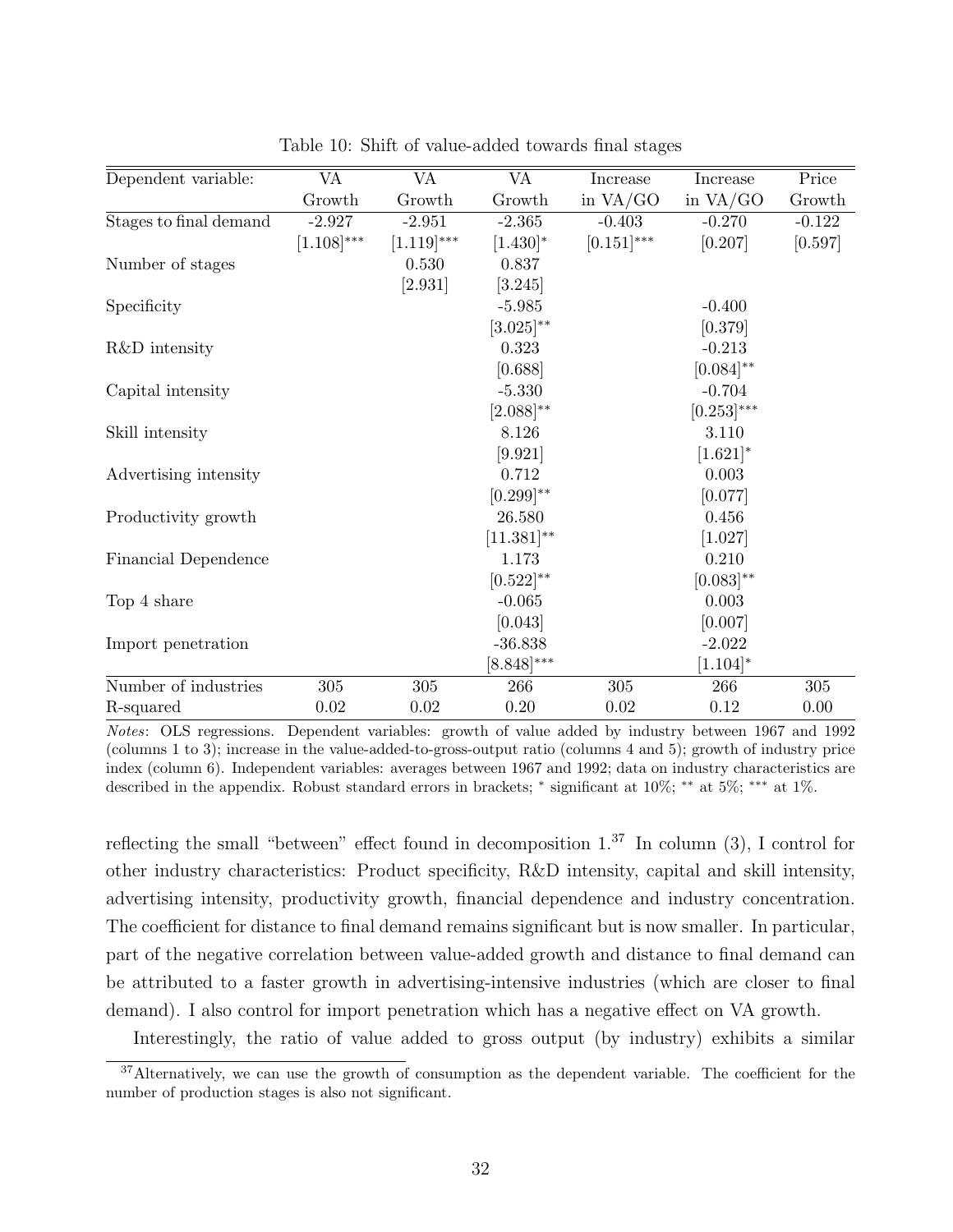pattern. In columns (4) and (5), the dependent variable is the increase (simple difference) in VA/GO between 1967 and 1992, regressed on the distance to final demand by industry. The coefficient is also significantly negative; the beta coefficient equals -0.242 in column (4). In this regression, the constant equals  $+1.30$ . We can test and verify that VA/GO has significantly increased for industries that are the closest to final demand, while it has significantly decreased for industries with a measure of distance to final demand equal to 3. These results remain fairly unaltered after controlling for other industry characteristics and import penetration.

Since the growth in value-added is mechanically affected by changes in prices, a natural question is whether the shift of value added does not simply reflect an erosion of the relative prices of intermediate goods (e.g. driven by an increase in competition among suppliers and an erosion of their bargaining power relative to downstream producers). To examine this hypothesis, I again use industry price data from the NBER-CES database and the Bureau of Labor and Statistics (BLS) over the same time period. In column (6), I regress the change in the industry-level price index on the measure of distance to final demand. The coefficient is however very small and not statistically significant. Additional evidence on relative prices is provided in appendix section C, showing that the price of basic commodities and intermediate goods (compared to final goods) has not decreased over the past decades.

A straightforward explanation for the shift towards downstream industries is that valueadded growth has been driven by other factors (e.g. shift towards high-tech industries) and that these factors are themselves related to the distance to final demand. In particular, valueadded has grown faster in industries that are intensive in R&D, in skills, in advertising, in external finance, and less intensive in physical capital. In turn, these industries are generally closer to final demand (see Table 5) which can explain why value-added growth is negatively correlated with distance to final demand. To examine this explanation quantitatively, I perform the following exercise:

- i) First, I regress value-added growth on industry characteristics (all control variables from column 3 of Table 10: R&D intensity, skill intensity, etc.) excluding the two measures of fragmentation. The regression coefficients are almost identical to those in column 3 of Table 10 for the corresponding variables.
- ii) Then, I use the predicted value-added growth by industry from step 1 and regress the constructed variable on distance to final demand.

The resulting coefficient is  $-1.50$  (significant at  $1\%$ ). It is more than half of the magnitude of the main coefficient from Table 10, column 1. This result suggests that these industry characteristics can explain half of the negative correlation between value-added growth and distance to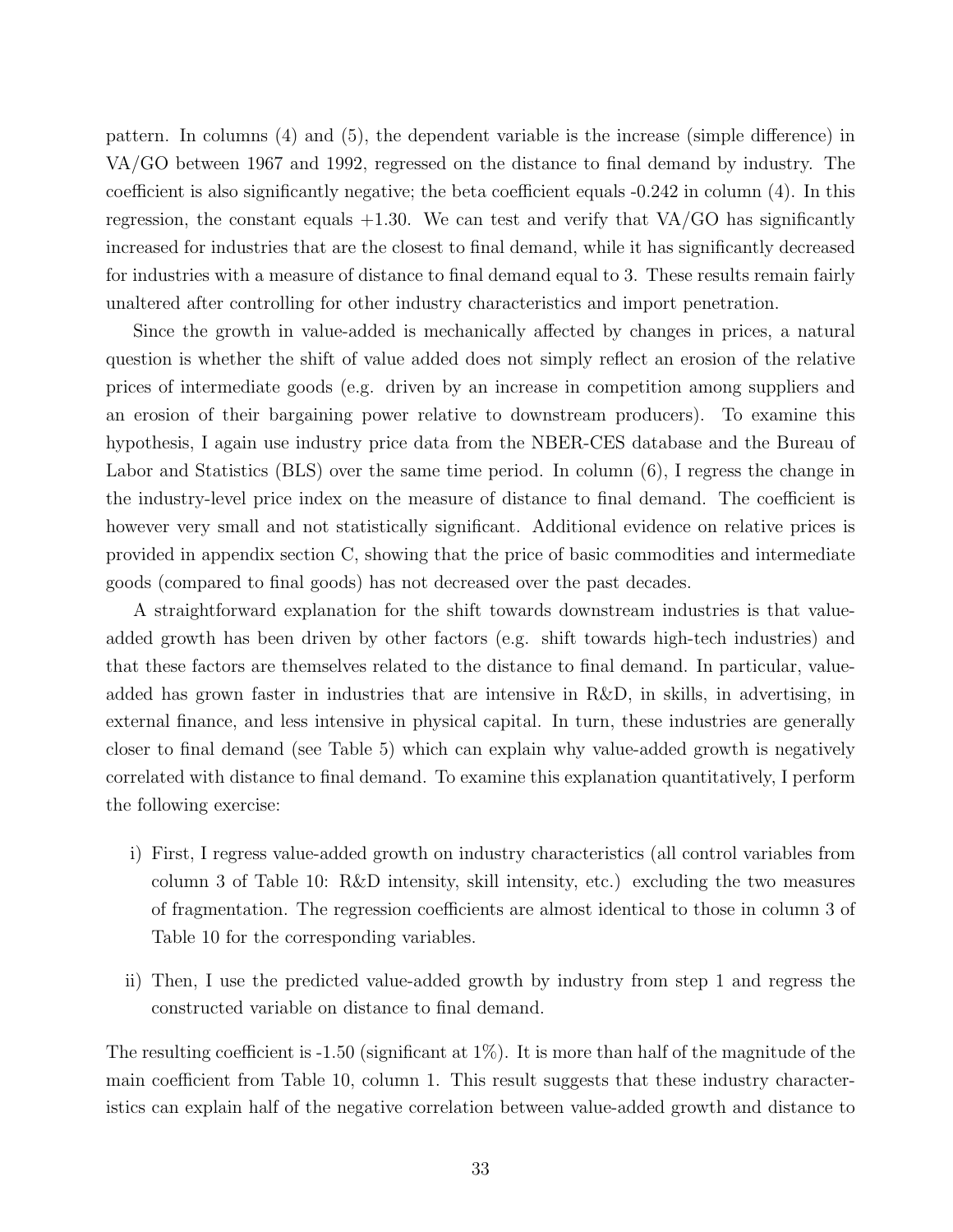final demand, which itself can explain the aggregate decrease in vertical fragmentation. These findings on the shift of value-added also demonstrate that the overall decline in fragmentation is not counter-intuitive if we see it from this angle: US activities that have grown the fastest are those at the last stages of production chains, which also implies that intermediate goods and early-stage production is becoming relatively less important.

#### A global shift towards downstream industries

While the previous results document the fragmentation of production in the US, and particularly the shift of value-added towards downstream industries, one can ask whether similar results can be observed for other countries and for trade flows.

Production has become more fragmented *across borders* (Hummels, Ishii and Yi, 2001, Johnson and Noguera, 2012). This can be shown (see Johnson and Noguera, 2012) as an overall decrease of the ratio of value-added content of trade (VAX ratio) which can be interpreted (see Section 2.4) as the inverse of the average number of border crossings embodied in traded goods.

Surprisingly, I find however that trade flows have shifted towards downstream industries, in parallel to the shift of value-added in the US.<sup>38</sup> To document this fact, I construct the average of distance to final demand across industries weighted by the total value of world trade:

$$
\widetilde{D}_{x,t} = \sum_{i} x_{it}^{world} D_{i,1992}
$$

where  $D_{i,1992}$  is the distance index associated with industry i in year 1992 (or an alternative year) and  $x_{it}^w$  is the share of total trade of product i in world trade, at time t. To compute  $x_{it}^w$ , I use multilateral trade data from the UN-NBER database between 1962 and 1996.<sup>39</sup>

The evolution of  $D_{x,t}$  is shown in Figure 4. The decline in average distance to final demand is even starker than for US value-added. The year 1974 is an outlier although petroleumrelated trade flows have been dropped for the calculation of the weighted-average. One may think that this shift simply reflect an increasing share of manufacturing goods relative to basic commodities, but a similar trend is obtained if we just look at trade flows in manufacturing industries.<sup>40</sup> It shows that the shift toward downstream activities is not unique to the US

<sup>38</sup>A similar finding has been pointed out by Hummels, Ishii and Yi (2001). Looking at trade across Broad Economic Classifications (distinguishing goods into capital, consumption and intermediate goods), the share of intermediate goods trade has been decreasing from 50% in 1970 to 40% in 1992. As discussed earlier, the BEC classification has some drawbacks while  $D_i$  better accounts for the position on the value chain.

<sup>&</sup>lt;sup>39</sup>These trade data are available in the revision 2 of the SITC classification. I have used various concordance tables between SITC and SIC industries to combine the trade data with input-output measures. Alternatively, I obtain extremely similar results by using more precise concordance tables between SITC and HS product classifications, and then between HS and NAICS classification, to be finally combined with distance indexes contructed from the NAICS-based 2002 input-output table.

<sup>&</sup>lt;sup>40</sup>Note that the fact that trade has shifted towards more downstream industries is not inconsistent with an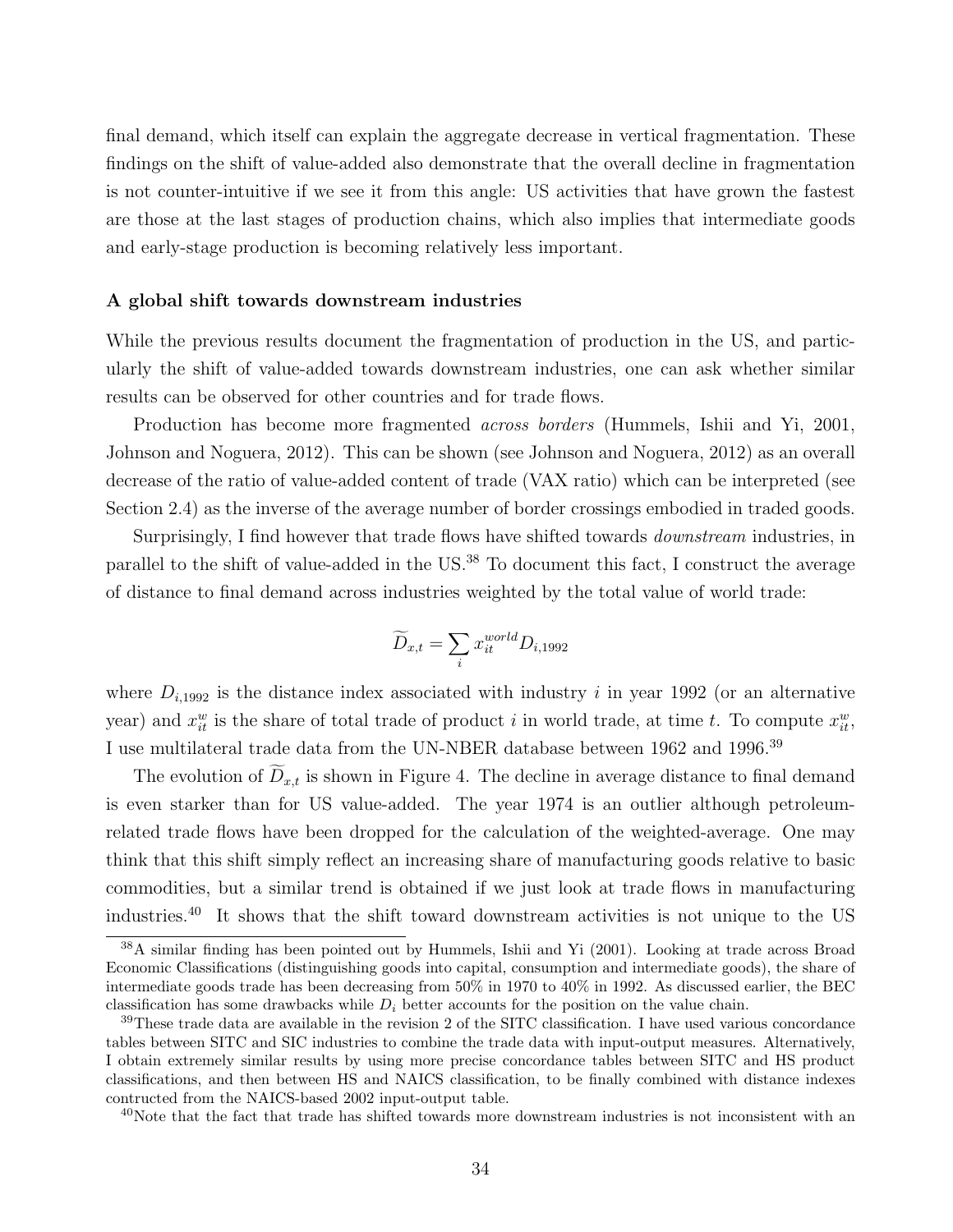

Figure 4: Trade-weighted distance to final demand (based on 1992 IO table)

economy and is also reflected in world trade flows. We obtain the same figure even US imports and exports are excluded in the computation above.

# 5 Vertical specialization and trade patterns

This section briefly describes alternative applications of the two measures of fragmentation examined in this paper. These two measures provide novel information on the position of each industry along production chains which is not captured by other indexes of fragmentation.

Table 9 shows that import penetration is not significantly correlated with either index  $N_i$  or  $D_i$  across industries. However, the patterns of trade and the source of imports may be related to the degree of fragmentation. A recent paper by Costinot, Vogel and Wang (2011) develops a simple model where stages along production chains are naturally sorted across countries depending on their productivities. They predict that poor countries specialize in early stages while more developed countries specialize in final stages. They also predict that poor countries should be involved in shorter production chains, while developed countries specialize in longer production chains.

To examine these predictions, I regress US imports in 1992 (by industry  $i$  and source country c) on industry dummies, country dummies and two interaction terms: i) between

overall increase in international fragmentation (as shown for instance by the decrease in the VAX ratio, Johnson and Noguera, 2012). For instance, let us consider two industries: a downstream industry (e.g. assembly) and an upstream industry (e.g. components). If international trade is initially more concentrated in the upstream industry, with downstream activities taking place where final goods are consumed, the value-added content of trade would be large since they would be no "vertical specialization" as defined by Hummels et al. (2001). Now, if international trade occurs in both downstream and upstream industries, patterns of vertical specialization would appear and the value-added content of trade (VAX ratio) would decrease.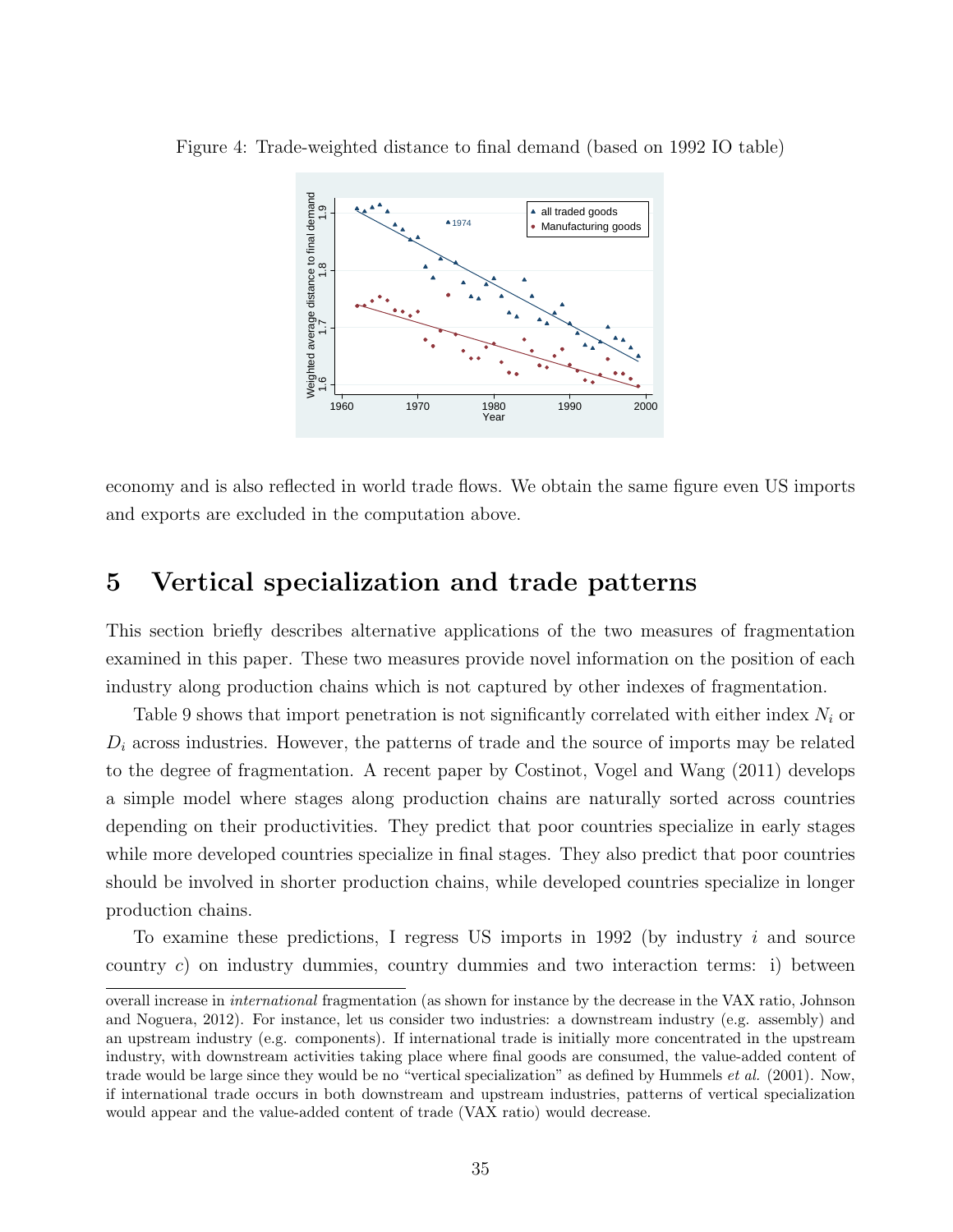GDP per capita of the source country c and the number of production stages  $N_i$  in industry i (measured for the US as above); ii) between GDP per capita and the distance to final demand  $(\text{index } D_i)$ :<sup>41</sup>

$$
\log E[M_{ic}] = \beta_N \cdot N_i \cdot \log(pcGDP_c) + \beta_D \cdot D_i \cdot \log(pcGDP_c) + \alpha_i + \eta_c
$$

Such approach using interaction terms has been put forward by Romalis (2004) and Nunn (2007) among others. If richer countries specialize in goods involving more stages, we could expect a positive coefficient  $\beta_N$ . If richer countries specialize in stages that are closer to final demand, we could expect a negative coefficient  $\beta_D$ . Since patterns of fragmentation are related to other industry characteristics such as capital and skill intensity (see Table 5), I further control for interactions between capital intensity and capital endowments, skill intensity and skill endowments (as in Romalis, 2004).

| Dependent variable:                                         | Imports         | Imports        | Imports       | Imports         |
|-------------------------------------------------------------|-----------------|----------------|---------------|-----------------|
| $\text{pcGDP}_c$ * production stages $N_i$                  | $-0.420$        |                | $-0.421$      | $-0.209$        |
|                                                             | $[0.090]^{***}$ |                | $[0.091]$ *** | $[0.096]^{***}$ |
| pcGDP <sub>c</sub> $*$ stages to final demand $D_i$         |                 | $-0.075$       | $-0.065$      | $-0.180$        |
|                                                             |                 | $[0.033]^{**}$ | $[0.033]$ *   | $[0.042]^{***}$ |
| Skill endowment <sub>c</sub> * Skill intensity <sub>i</sub> |                 |                |               | $6.118***$      |
| K endowment <sub>c</sub> $*$ K intensity <sub>i</sub>       |                 |                |               | $0.314***$      |
| Industry fixed effects                                      | Yes             | Yes            | <b>Yes</b>    | Yes             |
| Country fixed effects                                       | <b>Yes</b>      | Yes            | <b>Yes</b>    | Yes             |
| Observations                                                | 46412           | 46412          | 46412         | 31696           |
| Log pseudolikelihood                                        | $-34632$        | $-34647$       | $-34629$      | $-31032$        |

Table 11: Comparative advantage along supply chains

Notes: Negative binomial PML regressions with robust standard errors in brackets; \* significant at 10%; \*\* significant at 5%; ∗∗∗ significant at 1%.

Table 11 shows that, surprisingly, rich countries are more likely to export goods involving fewer production stages, with a negative and significant interaction terms in column (1). Also, richer countries seem to specialize in industries that are closer to final demand (column 2). The latter is consistent with Costinot et al (2011) while the former is not. In column (4), I further control for endowments in skilled labor and capital and interactions with skill and capital intensities (which are both positive and significant as in Romalis, 2004). With these controls, results are more in line with Costinot et al (2011) with a stronger coefficient for the interaction with the number of stages to final demand  $D_i$  and a smaller coefficient for the interaction with the number of production stages  $N_i$ .

<sup>&</sup>lt;sup>41</sup>This equation with Negative-Binomial PML which allows for zeros and overdispersion.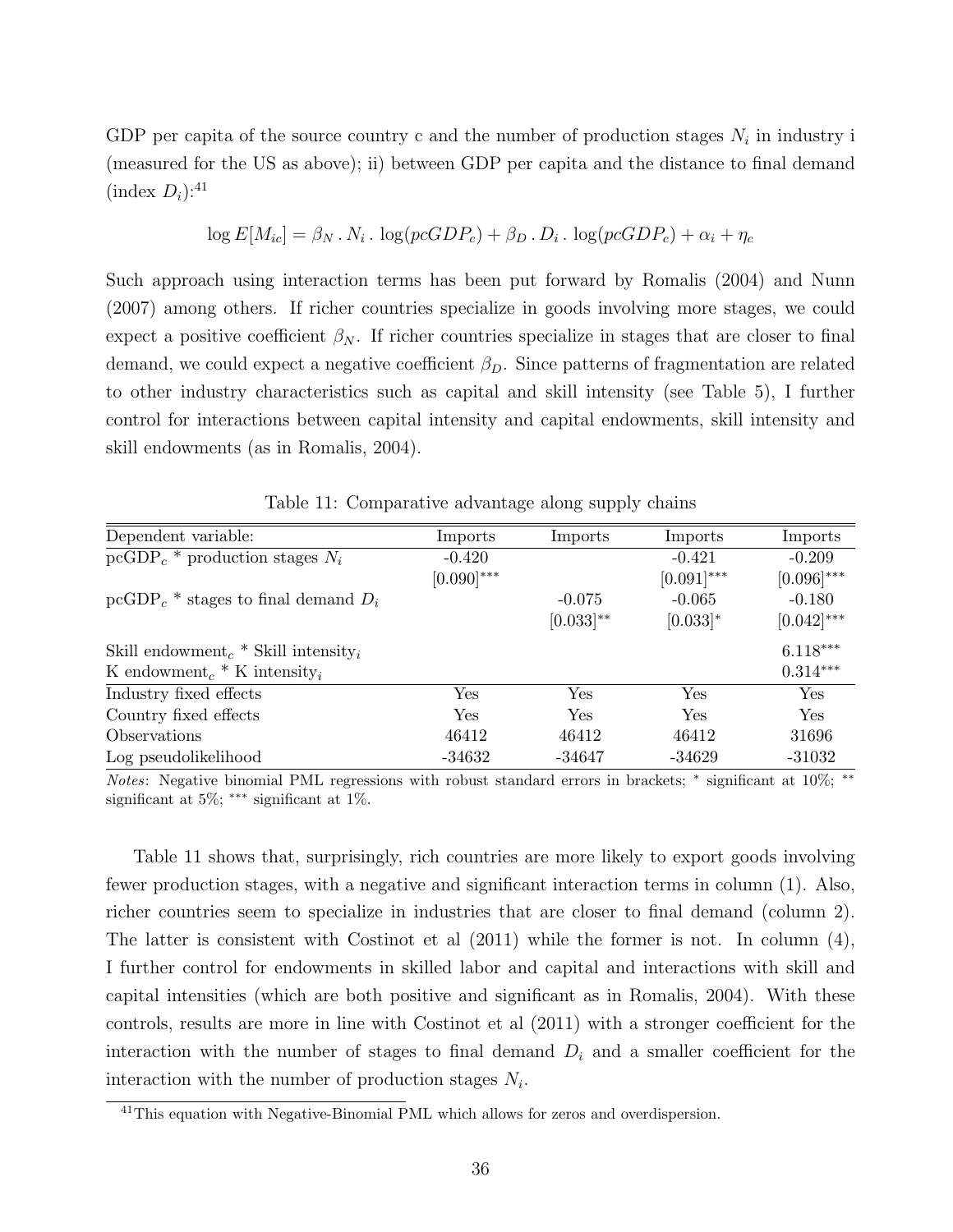Other applications of the second index  $D_i$  ("upstreamness") are explored in Antràs, Chor, Fally and Hillberry (2012) where we examine the role of institutional quality in explaining patterns of specialization along value chains. In Fally (2012), I also examine the effect of distance depending on the position on production chains.

# 6 Conclusion

In this paper, I provide a novel measure of the fragmentation of production reflecting the average number of production stages by industry weighted by the contribution of each stage to value added. A variant of this measure reflects the number of stages between an industry's production and final demand. These indexes offer simple structural interpretations. These indexes only require input-output tables that are generally publicly available. They satisfy interesting aggregation properties: i) the weighted average equals the gross-output-to-valueadded ratio in a closed economy; ii) at the industry level, these indexes are not likely to be biased by using more aggregated input-output matrices.

The key finding is that US industries have become less vertically fragmented over the past 50 years. The average number of production stages seems to have decreased according to the above fragmentation index computed using the BEA US input-output tables since 1947. This fact is not just limited to a composition effect between services and tradable goods. When I exclude services, I also find a decline in the number of production stages on aggregate. Among manufacturing industries, I find a relatively smaller declines in more specific, R&D- and capitalintensive industries, and larger declines in skill-intensive and financially dependent industries.

Trade and prices do not play an important role in explaining these results. While the commodity-price shock of the mid-70's can explain a temporary increase in measured fragmentation, long-term changes in fragmentation do not reflect systematic changes in relative prices of upstream vs. downstream goods. Also, import penetration in the US is not correlated with an industry's position on the value-added chain across industries, and the change in fragmentation is not strongly correlated with increases in import penetration in upstream industries.

In order to provide a more intuitive view on the decrease in vertical fragmentation, I examine the evolution of the relative contribution of stages to value added. In particular, I find a large and significant shift of value added towards production stages that are closer to final demand, which generates an overall decrease in weighted-average number of production stages. Half of this shift can be explained by observable industry characteristics such as intensities in the use of capital, skilled labor and advertising services.

While this paper mainly focuses on the vertical fragmentation of production in the US, the measures of fragmentation developed here may have various other applications. I illustrate one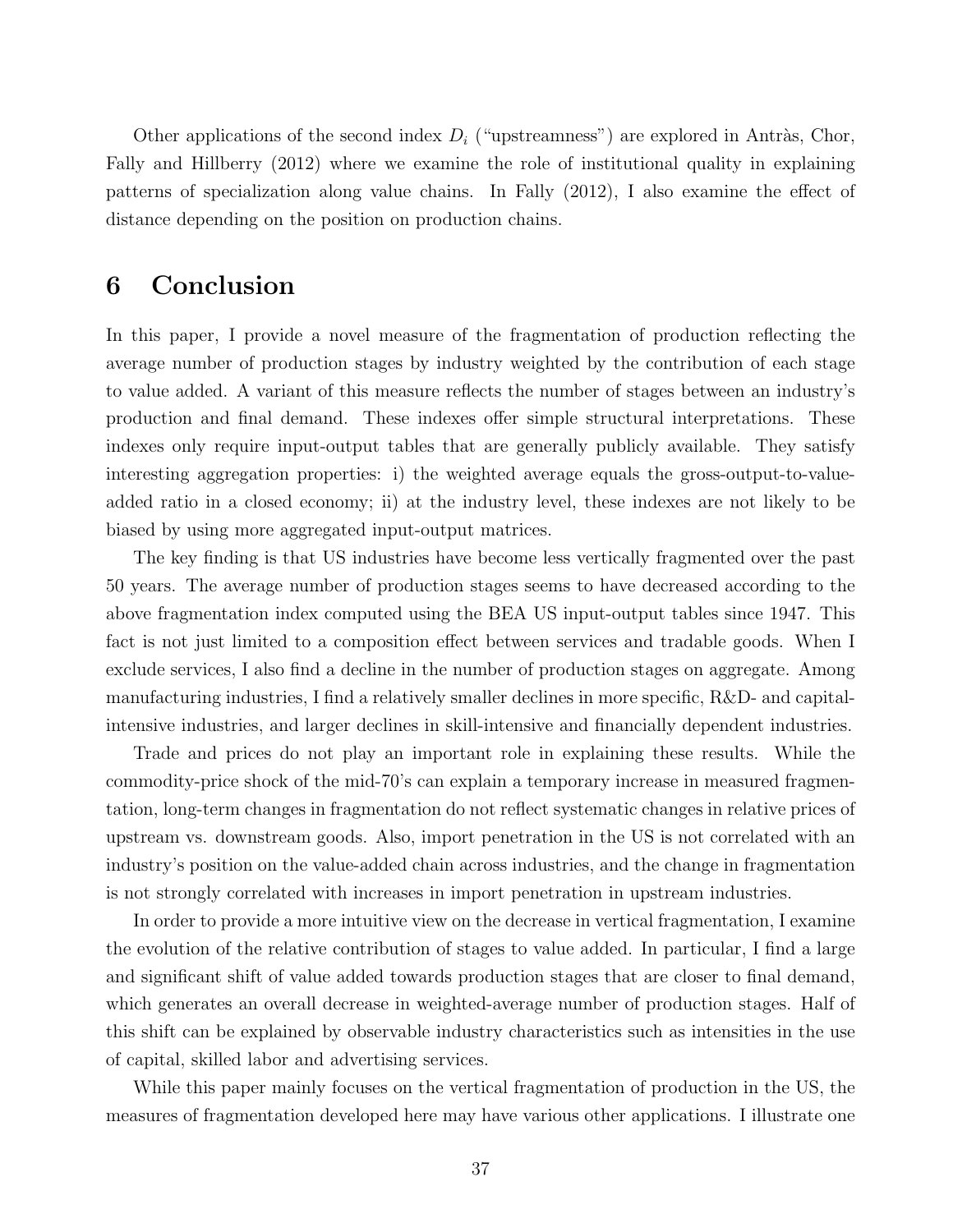of those by investigating patterns of US imports depending on the position of industries along value chains and the level of development of the exporting country. In particular, I find that rich countries have a comparative advantage in industries that are closer to final demand and less vertically fragmented.

## References

Abowd, J. "Appendix: The NBER Immigration, Trade, and Labor Market Files," in John M. Abowd and Richard B. Freeman, eds. Immigration, Trade, and the Labor Market. Chicago: Univ. of Chicago Press and NBER, 1991, 407-422.

Abraham, Katharine G. and Taylor, Susan K. (1996), "Firm's Use of Outside Contractors: Theory and Evidence," Journal of Labor Economics, 14, 394-424.

Acemoglu, D., P. Aghion, R. Griffith, and F. Zilibotti (2010),"Vertical integration and technology: theory and evidence," Journal of the European Economic Association, 85:5.

Acemoglu, Daron, Simon Johnson and Todd Mitton (2009), "Determinants of Vertical Integration: Finance, Contracts and Regulation," Journal of Finance, 63:3, 1251-1290.

Acemoglu, D., V. Carvalho, A. Ozdaglar and A. Tahbaz-Salehi (2011) "The network origins of aggregate fluctuations", mimeo

Adelman, M. A. (1955). "Concept and Statistical Measurement of Vertical Integration," NBER Chapters, in: Business Concentration and Price Policy, pages 279-328, NBER.

Antràs, Pol (2003) "Firms, Contracts, and Trade Structure," Quarterly Journal of Economics, 118:4, 1375-1418.

Antràs, P., D. Chor, T. Fally and R. Hillberry (2012), "Measuring the Upstreamness of Production and Trade Flows" American Economic Review Papers and Proceedings.

Arkolakis, C., Costinot, A. and Rodriguez-Clare, A. (2012) "New Trade Models, Same Old Gains?", American Economic Review, vol. 102(1), pages 94-130.

Baldwin, R. E. and A. Venables (2010), "Relocating the Value Chain: Offshoring and Agglomeration in the World Economy", NBER Working paper No. 16111.

Bartelsman, Becker and Gray, 2000, NBER-CES Manufacturing Industry Database.

Bosma, N. S., E. Dietzenbacher, and I. Romero "Using average propagation lengths to identify production chains in the Andalusian economy", Estudios de Economia Aplicada, 23 (2005), 405-422.

Brynjolfsson, E., T. Malone, V. Gurbaxani, A. Kambil (1994), "Does Information Technology Lead to Smaller Firms?", Management Science, Vol. 40, No. 12, p1628-1644.

Campa, J. M., and L. Goldberg, "The Evolving External Orientation of Manufacturing Industries: Evidence from Four Countries," Federal Reserve Bank of New York Economic Policy Review 4 (1997), 79-99.

Carluccio, Juan and Thibault Fally (2010), "Global Sourcing under Imperfect Capital Markets," Forthcoming in the *Review of Economics and Statistics*.

Chenery, Hollis B. and Tsunehiko Watanabe (1958) "International Comparisons of the Structure of Production", Econometrica, 26,487-521.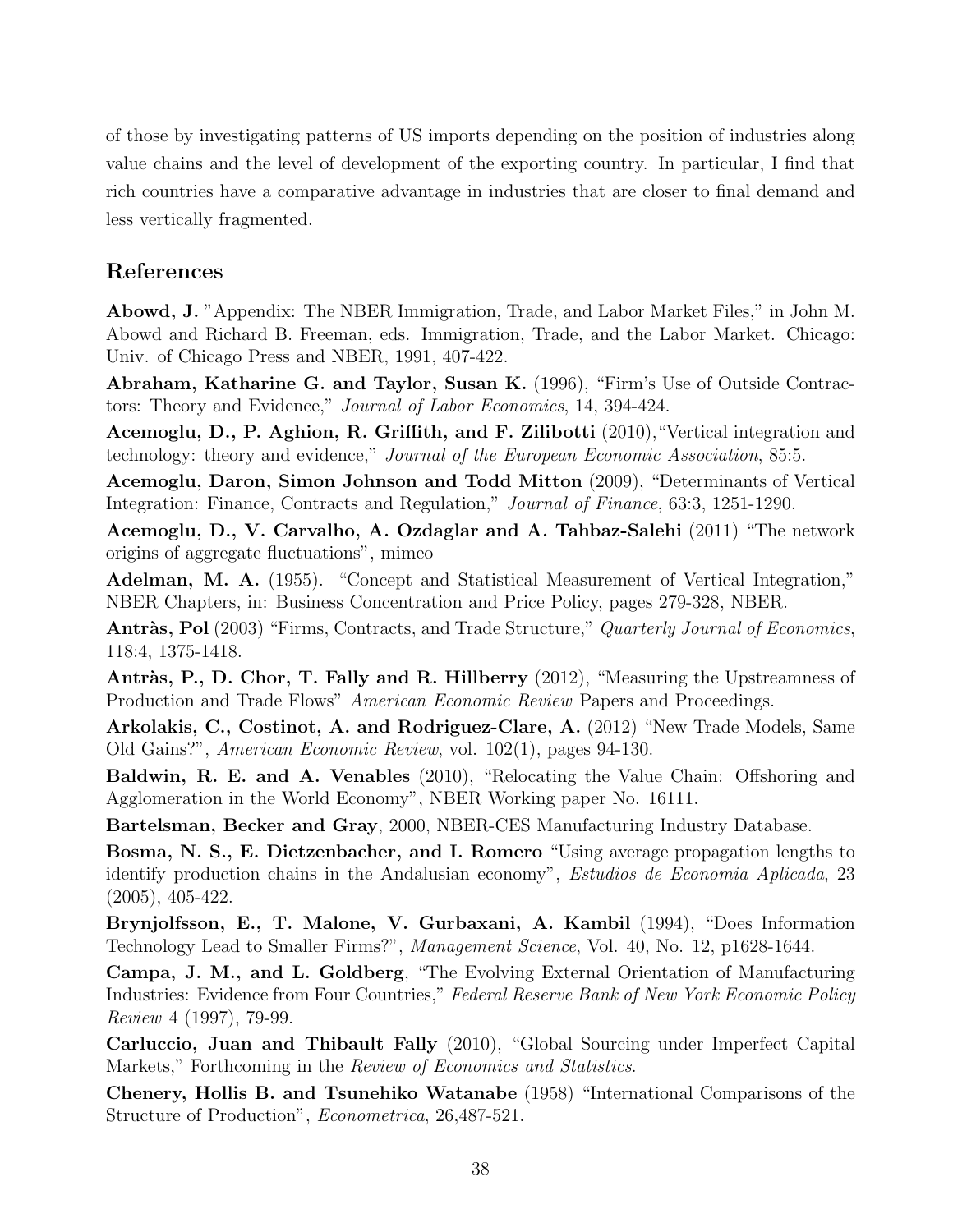Costinot, A., L. Oldenski, J. Rauch (2011), "Adaptation and the Boundary of Multinational Firms," The Review of Economics and Statistics, vol. 93(1), pp 298-308.

Costinot, A., Vogel, J. and S. Wang (2011), "An Elementary Theory of Global Supply Chains", Forthcoming in the Review of Economic Studies.

Dietzenbacher, E. and I. Romero (2007) "Production chains in an interregional framework: identification by means of average propagation lengths". International Regional Science Review, 30, 362-383.

Ellison, G., E. L. Glaeser and W. Kerr, "What Causes Industry Agglomeration? Evidence from Coagglomeration Patterns", American Economic Review, forthcoming.

Fally, Thibault, (2012) "On the Fragmentation of Production in the US", mimeo.

Fan, Joseph, and Larry Lang, 2000, "The measurement of relatedness: An application to corporate diversification", Journal of Business 73, 629-660.

Feenstra, Robert (1996) "NBER Trade Database, Disk1: U.S. Imports, 1972-1994: Data and Concordances," NBER Working Paper no. 5515, March 1996.

Feenstra, Robert (1998) "Integration of Trade and Disintegration of Production in the Global Economy", April 1998, Journal of Economic Perspectives, Fall 1998, 31-50.

Fort, Teresa (2011) "Breaking up is hard to do: how firms fragment production across locations", University of Maryland mimeo.

Guo, J., A. M. Lawson and M. A. Planting (2002), "From Make-Use to Symmetric I-O Tables: An Assessment of Alternative Technology Assumptions," BEA Papers 0021, BEA.

Hall, Robert and Charles Jones "Why do Some Countries Produce So Much More Output per Worker than Others?" Quarterly Journal of Economics, 114(1999), 83-116.

Hanson, Gordon H. 1995. "Incomplete Contracts, Risk, and Ownership." International Economic Review, 36(2): 341-63.

Helper, Susan (1991) "How much has really changed between US automakers and their suppliers?", Sloan Management Review, 32, 15-28.

Hitt, Lorin M. (1999) "Information Technology and Firm Boundaries: Evidence from Panel Data" Information Systems Research.

Horowitz, K. and M. Planting (2009), Concepts and Methods of the U.S. Input-Output Accounts, Bureau of Economic Analysis.

Hortacsu, A. and C. Syverson (2011), "Why Do Firms Own Production Chains?", University of Chicago, manuscript.

Houseman, S., C. Kurz, P. Lengermann, and B. Mandel (2011), "Offshoring Bias in U.S. Manufacturing", Journal of Economic Perspectives, Vol. 25, 2, p111-132.

Hummels, Davis, Jun Ishii and Kei-Mu Yi, "The Nature and Growth of Vertical Specialization in World Trade." Journal of International Economics, 54:1(2001), 75-96.

Johnson, R. and Noguera, G. (2010) "Accounting for Intermediates: Production Sharing and Trade in Value Added", manuscript.

Johnson, R. and Noguera, G. (2012) "Fragmentation and Trade in Value Added Over Four Decades", manuscript.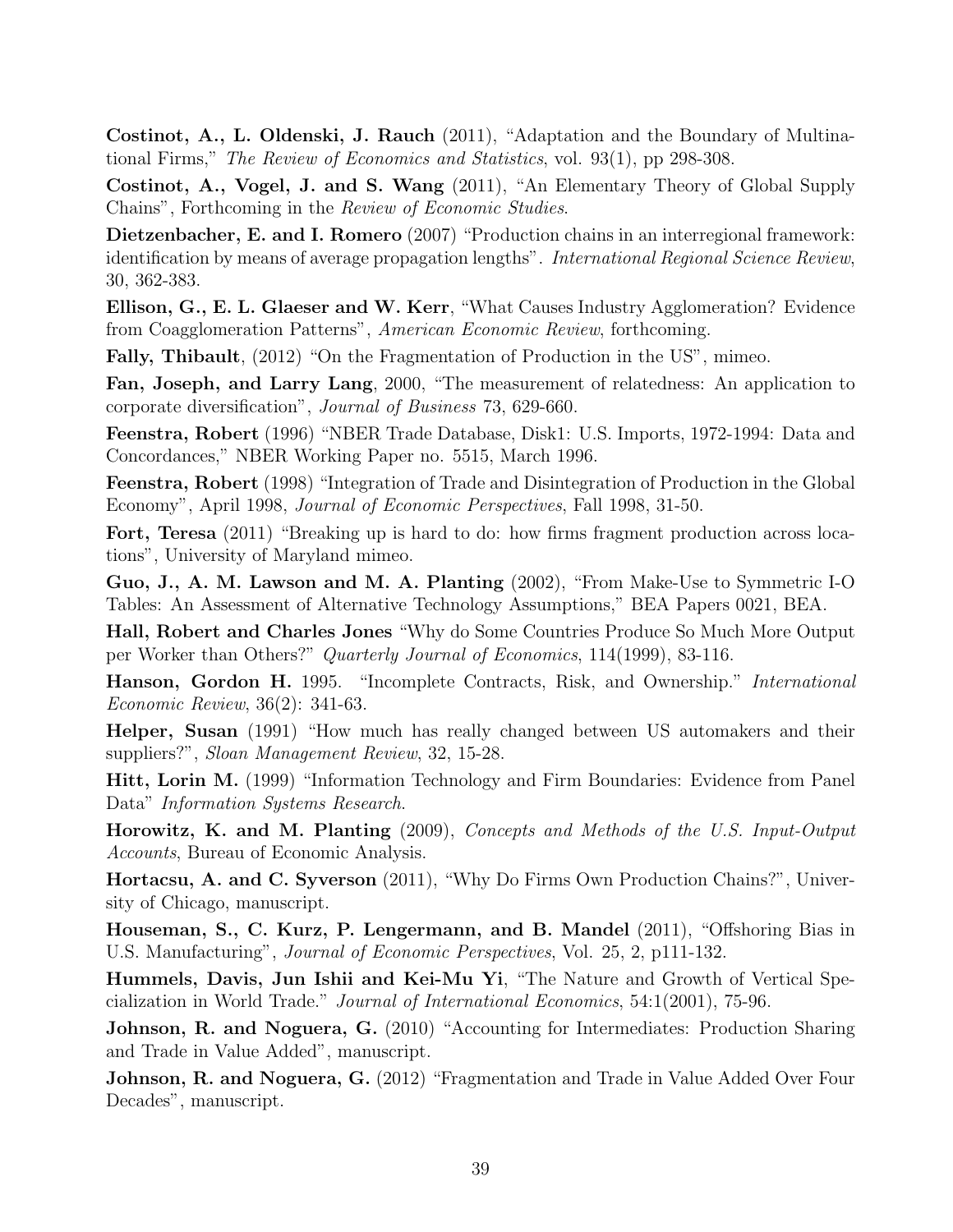Jones, Charles (2010) "Intermediate Goods and Weak Links in the Theory of Economic Development", Forthcoming in the American Economic Journal: Macroeconomics.

Kim, Se-Jik and Hyun Song Shin (2012) "Sustaining Production Chains through Financial Linkages," American Economic Review, Papers & Proceedings, vol. 102(3), pages 402-06.

Kremer, M. (1993) "The O-Ring Theory of Economic Development," Quarterly Journal of Economics, 108:3: 551-576.

Krugman, Paul R. 1996. "Does Third World Growth Hurt First World Prosperity?" Harvard Business Review 72, pp. 113-121.

Lafontaine, Francine and Margaret Slade,"Vertical Integration and Firm Boundaries: The Evidence," Journal of Economic Literature,45:3 (2007), 631-687.

Leontief, V. (1941) The structure of American economy, 1919-1939: An empirical application of equilibrium analysis.

Macchiavelo (2009) "Financial Development and Vertical Integration: Theory and Evidence", forthcoming, Journal of the European Economic Association

**Maddigan, R.** (1981). "The Measurement of Vertical Integration." Review of Economics and Statistics, 63(3): 328-335.

McLaren, J. (2000) "Globalization and Vertical Structure," American Economic Review 90:5, December, pp. 1239-54.

Masten, Scott (1984) "The Organizational Production: Evidence from the Aerospace Industry", Journal of Law and Economics, 27, 403-17.

Nunn, Nathan, "Relationship Specificity, Incomplete Contracts and the Pattern of Trade", Quarterly Journal of Economics,122:2 (2007), 569-600.

Pierce, Justin and Peter Schott, concording HS system categories to SIC and NAICS industries, NBER WP 15548

Rajan, Raghuram and Luigi Zingales. "Financial Dependence and Growth." American Economic Review 88 (1998),559-86.

Rasmussen, P. N. (1956) Studies in Intersectoral Relations. Amsterdam: North-Holland.

Rauch, James E.,"Networks Versus Markets in International Trade" Journal of International Economics 48:1 (1999), 7-35.

Romalis, John, "Factor Proportions and the Structure of Commodity Trade", American Economic Review, Vol. 94(1), March 2004, pp.67-97.

Woodrow E. (1979) "A Note on the Empirical Measurement of Vertical Integration", The Journal of Industrial Economics, Vol. 28, No. 1 (Sep., 1979), pp. 105-107.

Yeats, Alexander (2001), "Just How Big is Global Production Sharing?", in Sven W. Arndt and Henryk Kierzkowski (eds.), Fragmentation: New Production Patterns in the World Economy, Oxford University Press.

Yi, Kei-Mu (2003) "Can Vertical Specialization Explain the Growth of World Trade?" Journal of Political Economy 111:52-102.

Yi, Kei-Mu (2010) "Can multi-stage production explain the home bias in trade?" American Economic Review 100 (1): 364-393.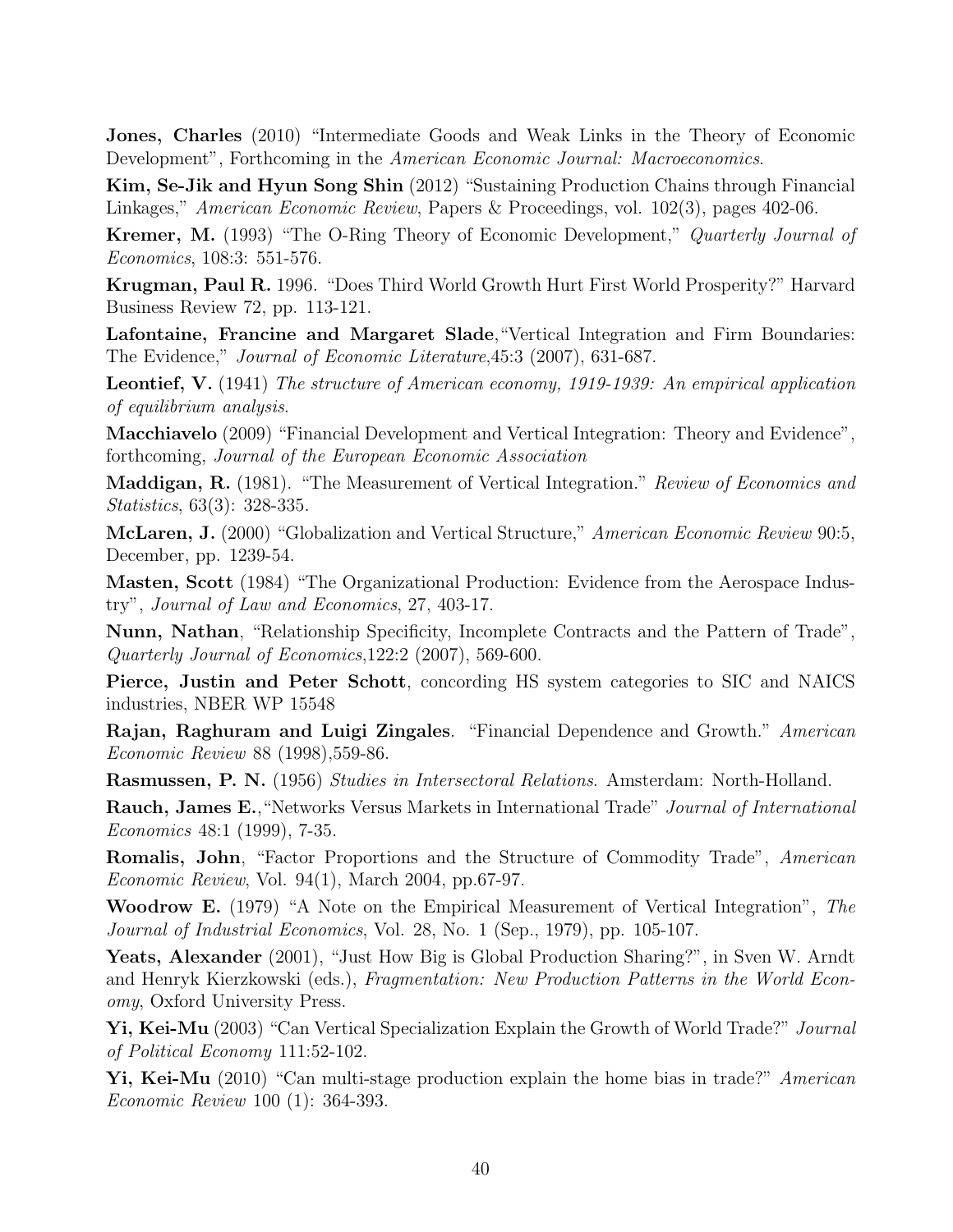# Appendix sections for online publication

## A. Mathematical Appendix

**Proposition 1:** If  $N_i$  is defined recursively as in equation (1) and  $v_i^{(n)}$  $i^{(n)}$  is defined as above, then:

$$
N_i = \sum_{n=1}^{\infty} n v_i^{(n)}
$$

In other words,  $N_i$  is the average number of stages to produce good i weighted by the share  $v_i^{(n)}$  of value added at each stage n.

**Proof:** Suppose that  $N_i$  is defined by:  $N_i = \sum_{n=1}^{\infty} n v_i^{(n)}$  where the fraction  $v_i^{(n)}$  $i^{(n)}$  is defined recursively by  $v_i^{(n+1)} = \sum_j \mu_{ij} v_j^{(n)}$  $j^{(n)}$ , with  $v_i^{(1)} = \frac{V_i}{Y_i}$  $\frac{V_i}{Y_i}$ . We need to show that  $N_i$  verifies the recursive definition of equation (1).

First, note that  $\sum_{n=1}^{\infty} v_i^{(n)} = 1$ . To see this point, note that

$$
1 - \sum_{n=1}^{\infty} v_i^{(n)} = 1 - v_j^{(1)} - \sum_{n=2}^{\infty} \sum_j \mu_{ij} v_j^{(n)}
$$
  
= 
$$
1 - \frac{V_i}{Y_i} - \sum_{n=1}^{\infty} \sum_j \mu_{ij} v_j^{(n)}
$$
  
= 
$$
\sum_j \mu_{ij} - \sum_j \mu_{ij} \left( \sum_{n=1}^{\infty} v_j^{(n)} \right)
$$
  
= 
$$
\sum_j \mu_{ij} \left( 1 - \sum_{n=1}^{\infty} v_j^{(n)} \right)
$$

Assuming that the identity matrix minus the input-output matrix is invertible (see footnote 10),  $1 - \sum_{n=1}^{\infty} v_j^{(n)} = 0$  is the only solution of the system of equation  $x_i = \sum_j \mu_{ij} x_j$ . Using the above definition of  $N_i$ , we obtain successively:

$$
N_i = \sum_{n=1}^{\infty} n v_i^{(n)}
$$
  
= 
$$
\sum_{n=0}^{\infty} (1+n) v_i^{(n+1)}
$$
  
= 
$$
\sum_{n=0}^{\infty} v_i^{(n+1)} + \sum_{n=0}^{\infty} n v_i^{(n+1)}
$$
  
= 
$$
\sum_{n=1}^{\infty} v_i^{(n)} + \sum_{n=1}^{\infty} n \sum_j \mu_{ij} v_j^{(n)}
$$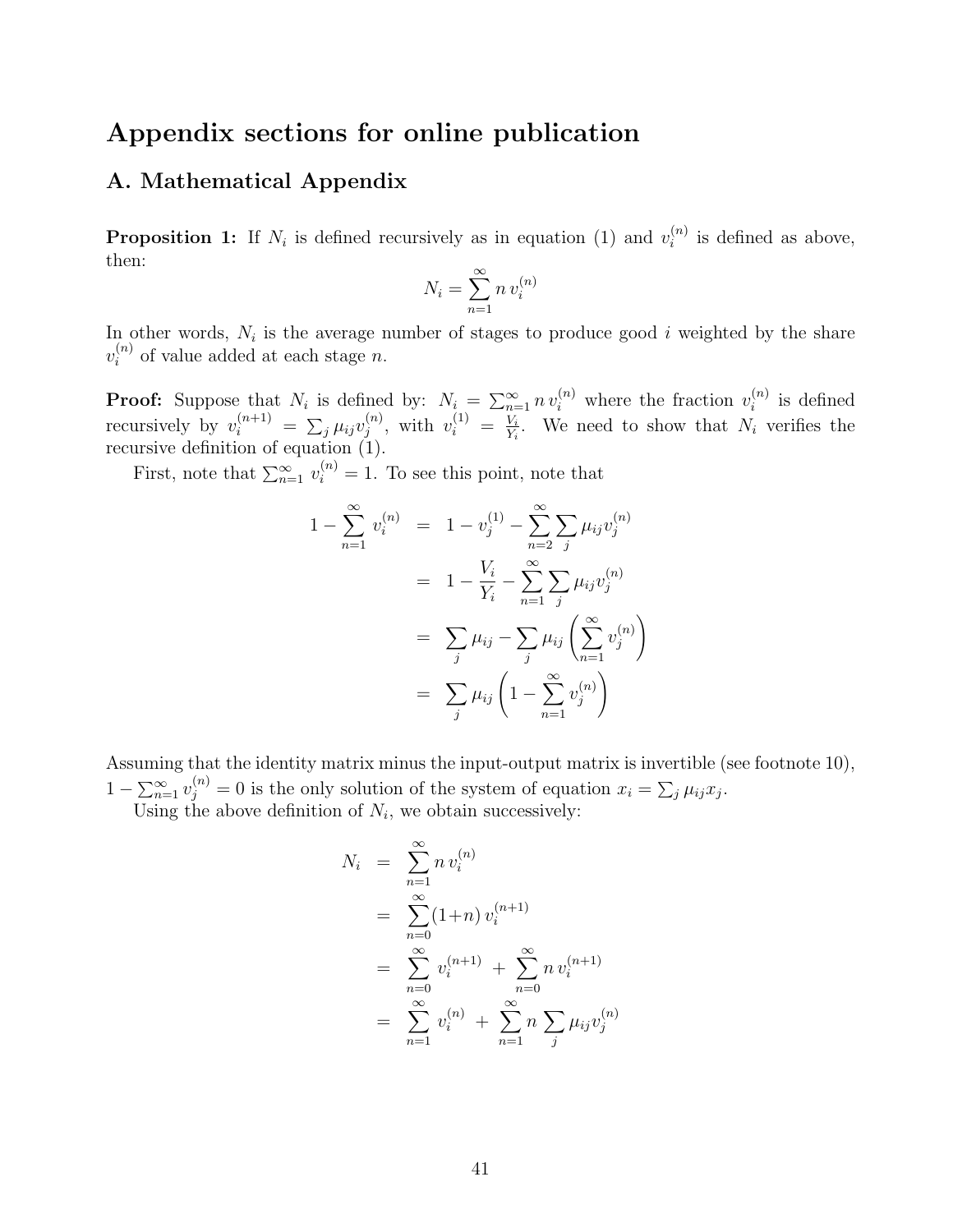Then, using the recursive definition of  $v_i^{(n)}$  and using the fact that  $\sum_{n=1}^{\infty} v_i^{(n)} = 1$ , this becomes:

$$
N_i = 1 + \sum_{n=1}^{\infty} n \sum_{j} \mu_{ij} v_j^{(n)}
$$
  
= 1 +  $\sum_{j} \mu_{ij} \sum_{n=1}^{\infty} n v_j^{(n)}$   
= 1 +  $\sum_{j} \mu_{ij} N_j$ 

which corresponds to equation (1).

### Section 2.1: Illustration

Snakes or spilders? This point is illustrated in Figure 5, cases 1 and 2. Case 1 involves sequential production whereas case 2 involves simultaneous production.





In case 1, the measure of fragmentation increases with the number of suppliers because each of them enters sequentially in production. Each plant n contributes to a fraction  $v^{(n)}$  of the final value of the product  $(\sum_{n=1}^{S} v^{(n)} = 1)$ . According to Proposition 1, N equals  $\sum_{n=1}^{S} n v^{(n)}$  for the final product and increases with S.

In case 2, however, they all ship to the same plant, so the degree of verticality does not depend on how many of them ship to this plant. Index N does not depend on the number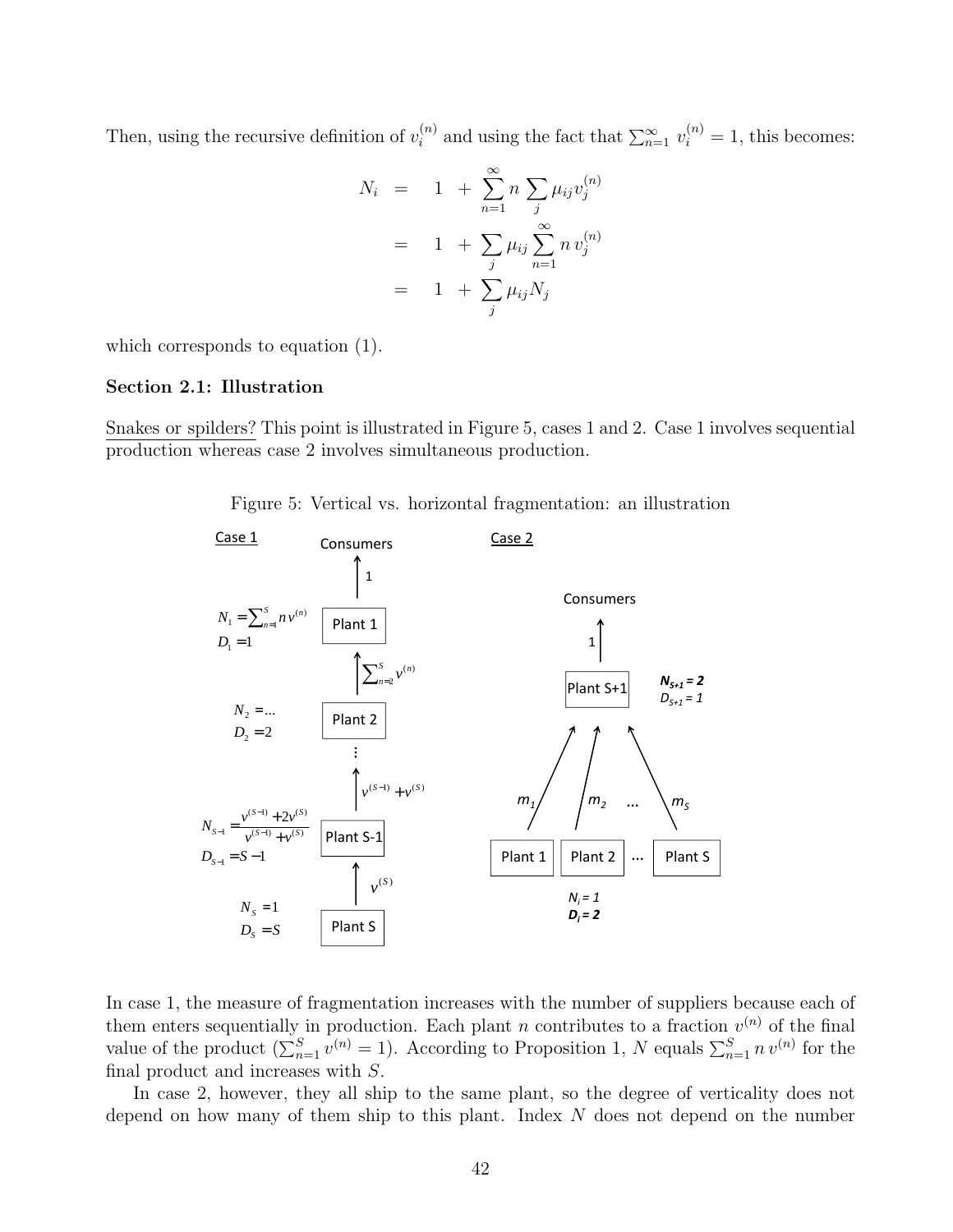of plants as long as they all contribute to a constant fraction  $\sum_j m_j$  of the value of the final product  $(\sum_j m_j = 1$  in the example above).

A production chain such as case 1 also provides a simple example to illustrate index D. In this example, plants are indexed from 1 to S depending on their position on the chain (with with one being the closest to consumers). We obtain that  $D_n = n$  or each plant n. Note that, in this example, the measure of production stages for the last stage  $N_n$  equals the average of the distance to final demand  $D_i$  across all plants i weighted by the contribution of each plant to value added. This result is a corollary of Proposition 1 and also holds for the aggregate economy (Proposition 2).

#### Section 2.3: Structural interpretations of  $N$ : details on examples ii, iii)

**Example ii):** If the production function for product i has constant returns to scale in all inputs  $j$  plus labor, the unit cost is a homogenous function of degree one in prices of each input and labor, and is inversely proportional to productivity. Keeping wages constant, we obtain that the relative change in prices satisfies:

$$
\hat{P}_i = -\hat{Z} + \sum_j \mu_{ij} \hat{P}_j
$$

where hats denote relative changes and  $\mu_{ij}$  is the share of input j in total cost of production for *i*. We can see that  $\frac{-\hat{P}_i}{\hat{Z}}$  satisfies the same reccursive definition as  $N_i$ . Hence:  $\hat{P}_i = -\hat{Z}N_i$ .

Concerning welfare, the result shown in equation (3) is obtained by considering the expenditure function and the envelop theorem. In equilibrium, quantities of goods for final consumption maximize utility given the set of prices. Hence the change in expenditures generated by a change in prices is given by:

$$
\hat{e} = \sum_i \alpha_i \hat{P}_i
$$

where  $\alpha_i = \frac{C_i}{\sum_i c_i}$  $\frac{C_i}{C_j}$  is the share of good i in final consumption. Using the previous results on price changes, we obtain the formula in the text.

**Example iii):** In a first case, let us consider an economy with  $J$  industries, in perfect competition, characterized by the following equations:

$$
Q_i = Q_i^F + \sum_j Q_{ji}^M
$$
  
\n
$$
Q_i = Z A_i \cdot \prod_{j=1}^J (Q_{ij}^M)^{\mu_{ij}} \cdot L_i^{1 - \sum_j \mu_{ij}}
$$
  
\n
$$
U = \prod_{i=1}^J (Q_i^F)^{\alpha_i}
$$
  
\n
$$
\bar{L} = \sum_i L_i
$$

where U defines preferences in terms of consumption of goods i, with the sum  $\sum_i \alpha_i$  normalized to unity;  $Q_i^F$  referes to the quantity of final goods *i* whereas  $Q_{ij}^M$  refers to the quantity of goods j used an inputs for the production of good i. In addition, we normalize wages (and nominal income) to unity. Nominal GDP is therefore equal to population  $L$ .

In this framework, final consumption (in value) is a constant fraction of total income:  $C_i \equiv P_i Q_i^F = \alpha_i \bar{L}$ . Intermediate demand (in value) is also a constant fraction of downstream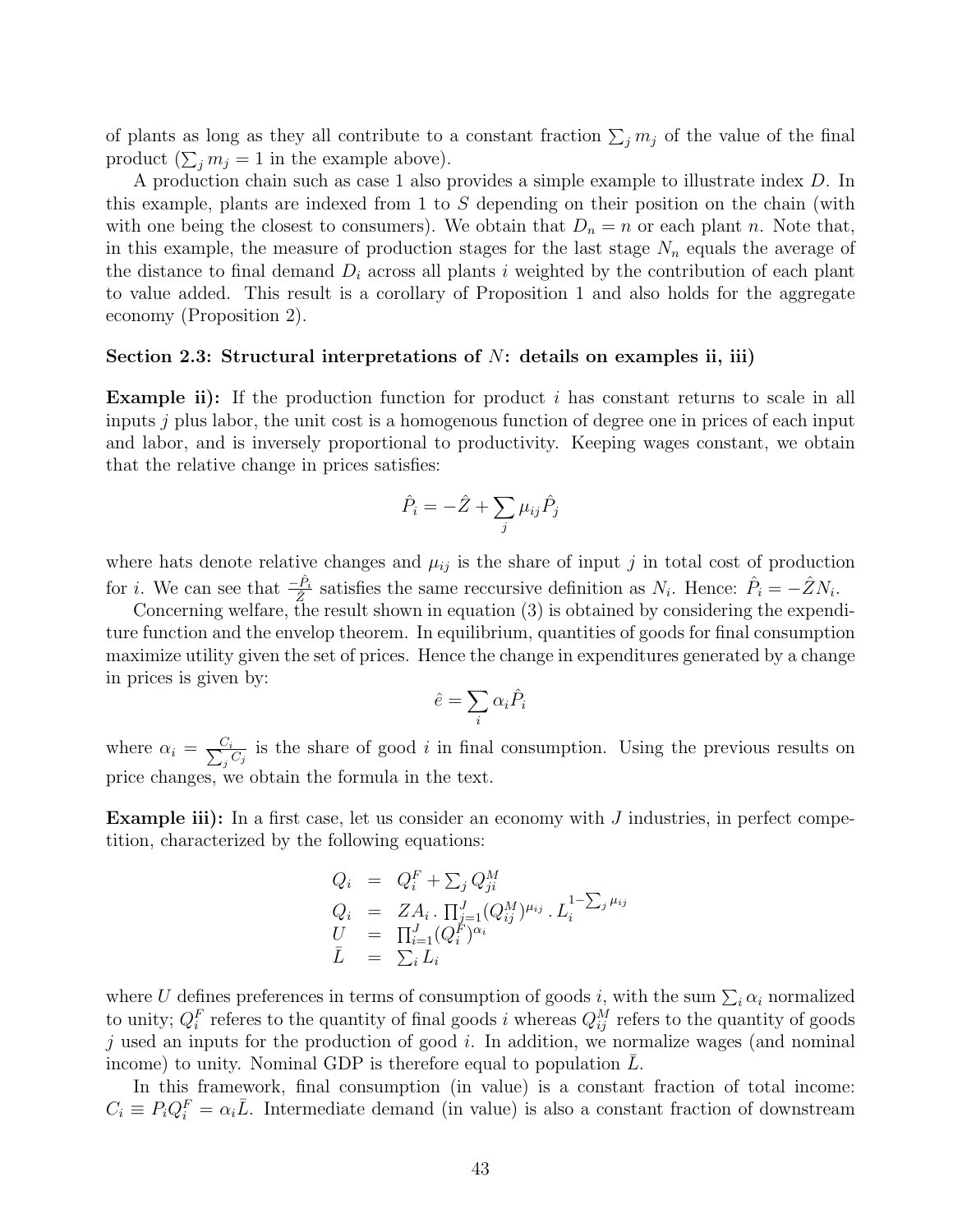production  $Y_i$  (in value):  $Y_{ij} \equiv P_j Q_{ij}^M = \mu_{ij} Y_i$ . Hence, the value of production in sector j satisfies:  $Y_j = \alpha_j \bar{L} + \sum_i \mu_{ij} Y_i$ . Taking all sectors, this system of equation determines sectoral production as a function of total income and parameters  $\alpha_i$  and  $\mu_{ij}$ . In particular, the value of production does not depend on Z.

This framework is a special case of example ii). The result on prices applies:  $\frac{\partial P_i}{\partial Z} = -N_i$ . Since the value of production does not depend on  $Z$ , quantities should satisfy:

$$
\frac{\partial Q_i}{\partial Z} = N_i
$$

Now, suppose instead that we have the following Leontief production function:

$$
Q_i = Z. \min_j \left\{ \frac{Q_{ij}}{\alpha_{ij}}, \frac{L_i}{\alpha_{iL}} \right\}
$$

with  $Q_i$  denoting the production (in quantity) of good i,  $Q_{ij}$  is the quantity of input j used for the production of i, Z reflects productivity,  $L_i$  is the amount of labor for the production of good i,  $\alpha_{ij}$  and  $\alpha_{iL}$  are parameters.

In the spirit of the O-ring theory (Kremer, 1993) and Costinot Vogel and Wang (2012), we can interprete Z as being determined by the probability that no mistake arise, assuming that mistakes potentially arise at each stage of production (i.e. for the production of each good  $i$ , whether it is a final or intermediate good).

Suppose also that utility is a Leontief function of final consumption  $Q_i^F$ :

$$
U = \min_i \left\{ \frac{Q_i^F}{\alpha_{iF}} \right\}
$$

In this framework, we obtain that  $Q_i^F = \alpha_{iF} U$  where U is the level of utility attained at equilibrium. Total production quantities of good  $i$  satisfies:

$$
Q_i = \alpha_{iF} U + \sum_j \alpha j i Q_j / Z
$$

Given a change in productivity  $\hat{Z}$  (generating a change in utility  $\hat{U}$ ), the effect on production is:

$$
\hat{Q}_i = (1 - \sum_j \varphi_{ij})\hat{U} + \sum_j \varphi_{ji}(\hat{Q}_j - \hat{Z})
$$

where  $\varphi_{ij} = \frac{\alpha j i Q_j / Z}{Q_i}$  $\frac{Q_j}{Q_i}$  denotes the share of production of good i absorbed as intermediate goods for industry  $i$ .

From the previous equation, we obtain that:

$$
\hat{Q}_i - \hat{Z} - \hat{U} = -\hat{Z} + \sum_j \varphi_{ji} (\hat{Q}_j - \hat{Z} - \hat{U})
$$

We can see that  $\frac{\hat{Q}_i - \hat{Z} - \hat{U}}{\hat{Z}}$  $\frac{-Z-U}{-\hat{Z}}$  satisfies the same recursive equation defining  $D_i$ , the index of "distance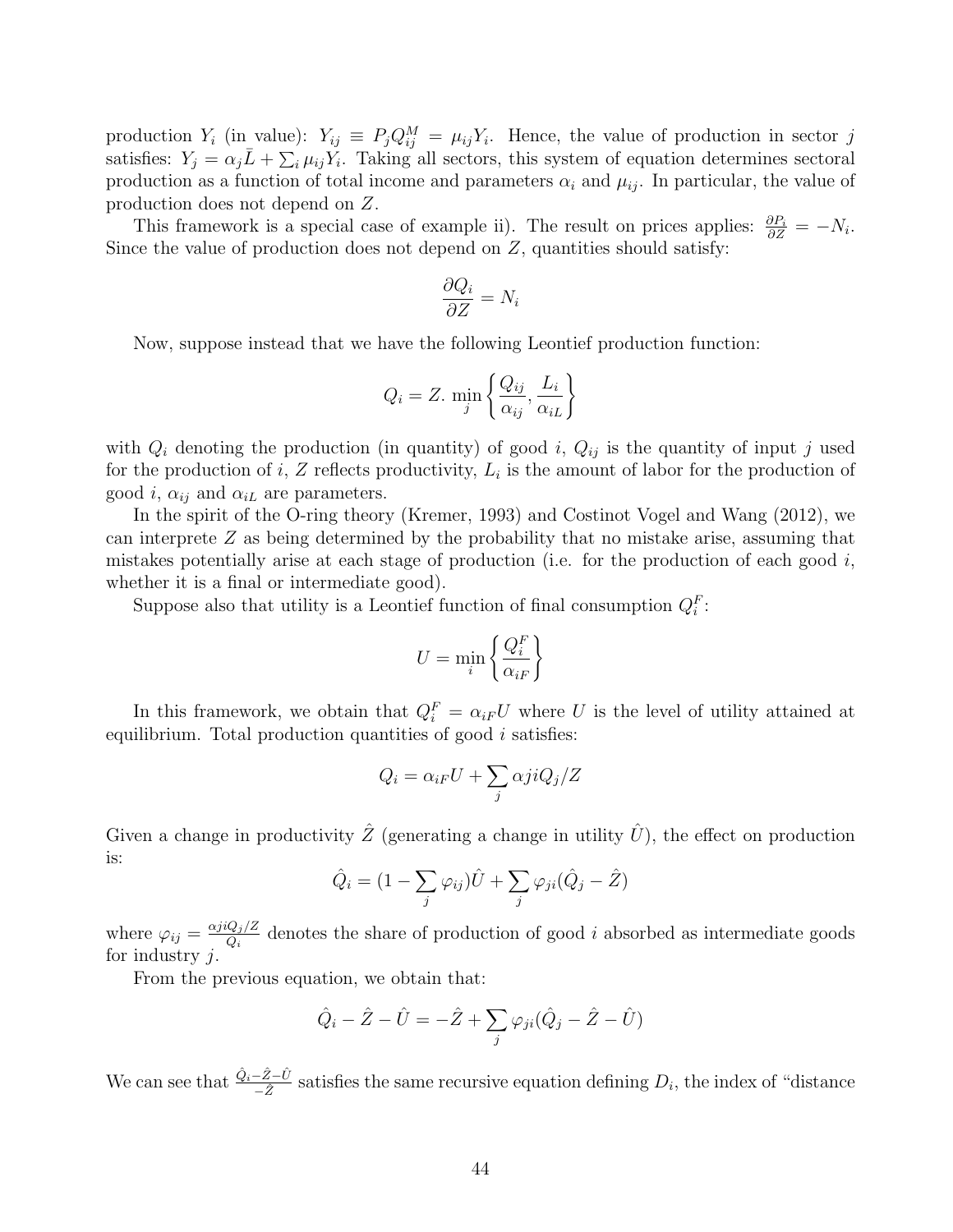to final demand", and thus should be equal to  $D_i$ . Therefore:

$$
\hat{Q}_i - \hat{Z} - \hat{U} = -\hat{Z}D_i
$$

Taking the diifference between any two industries, we obtain:

$$
\hat{Q}_i - \hat{Q}_j = -\hat{Z}(D_i - D_j)
$$

which corresponds to the result shown in the main text.

Proposition 2: In a closed economy, the aggregate measure of fragmentation equals the gross output to value added ratio:  $\frac{\sum_i C_i N_i}{\sum_i C_i}$  $\frac{C_i N_i}{\frac{C_i}{}} = \frac{\sum_i Y_i}{\sum_i V_i}$  $\frac{i Y_i}{i V_i}$  (part 1) and  $\frac{\sum_i V_i D_i}{\sum_i V_i}$  $\frac{V_i D_i}{i \, V_i} = \frac{\sum_i Y_i}{\sum_i V_i}$  $\frac{i^{\,I\,i}}{V_i}$  (part 2).

**Proof:** We use two equalities: the definition of measure of fragmentation  $N_i = 1 + \sum_j \mu_{ij} N_j$ , and the link between final consumption, intermediate demand and production (in a closed economy):  $C_i = Y_i - \sum_j \mu_{ji} Y_j$ . We obtain:

$$
\sum_{i} C_{i}N_{i} = \sum_{i} \left(Y_{i} - \sum_{j} \mu_{ji}Y_{j}\right)N_{i}
$$
\n
$$
= \sum_{i} Y_{i}N_{i} - \sum_{i,j} \mu_{ji}Y_{j}N_{i}
$$
\n
$$
= \sum_{i} Y_{i}N_{i} - \sum_{i,j} \mu_{ij}Y_{i}N_{j}
$$
\n
$$
= \sum_{i} Y_{i}N_{i} - \sum_{i} Y_{i}\left(\sum_{j} \mu_{ij}N_{j}\right)
$$
\n
$$
= \sum_{i} Y_{i}N_{i} - \sum_{i} Y_{i}(N_{i} - 1)
$$
\n
$$
= \sum_{i} Y_{i}
$$

Similarly, for the other measure  $D_i$  (part 2), we obtain:  $\sum_i V_i D_i = \sum_i Y_i$  by using the definition  $D_i = 1 + \sum_j \varphi_{ij} D_j$  and the equality  $V_i = Y_i - \sum_j \mu_{ij} Y_i = Y_i - \sum_j \varphi_{ji} Y_j$ .

Finally, notice that the sum of final demand  $\sum_i C_i$  equals the sum of value added  $\sum_i V_i$ .

Proposition 3: In an open economy:

$$
\frac{\sum_{i} C_{i} N_{i}}{\sum_{i} C_{i}} = \bar{N} + \frac{\sum_{i} (M_{i} - X_{i})(N_{i} - \bar{N})}{\sum_{i} C_{i}}
$$
\n
$$
\frac{\sum_{i} V_{i} D_{i}}{\sum_{i} V_{i}} = \bar{N} - \frac{\sum_{i} (M_{i} - X_{i})(D_{i} - 1)}{\sum_{i} V_{i}}
$$

Where  $\bar{N}$  denotes the ratio of gross output to value added  $\frac{\sum_{i} Y_i}{\sum_{i} V_i}$  $\frac{i^{\; I\, i}}{i^{\; V_i}}.$ 

**Proof:** In an open economy, final consumption satisfies  $C_i = Y_i - \sum_j \mu_{ji} Y_j + M_i - X_i$ . Let's define  $F_i \equiv Y_i - \sum_j \mu_{ji} Y_j$ . We deduce that  $C_i = F_i + (M_i - X_i)$ . Following the same path as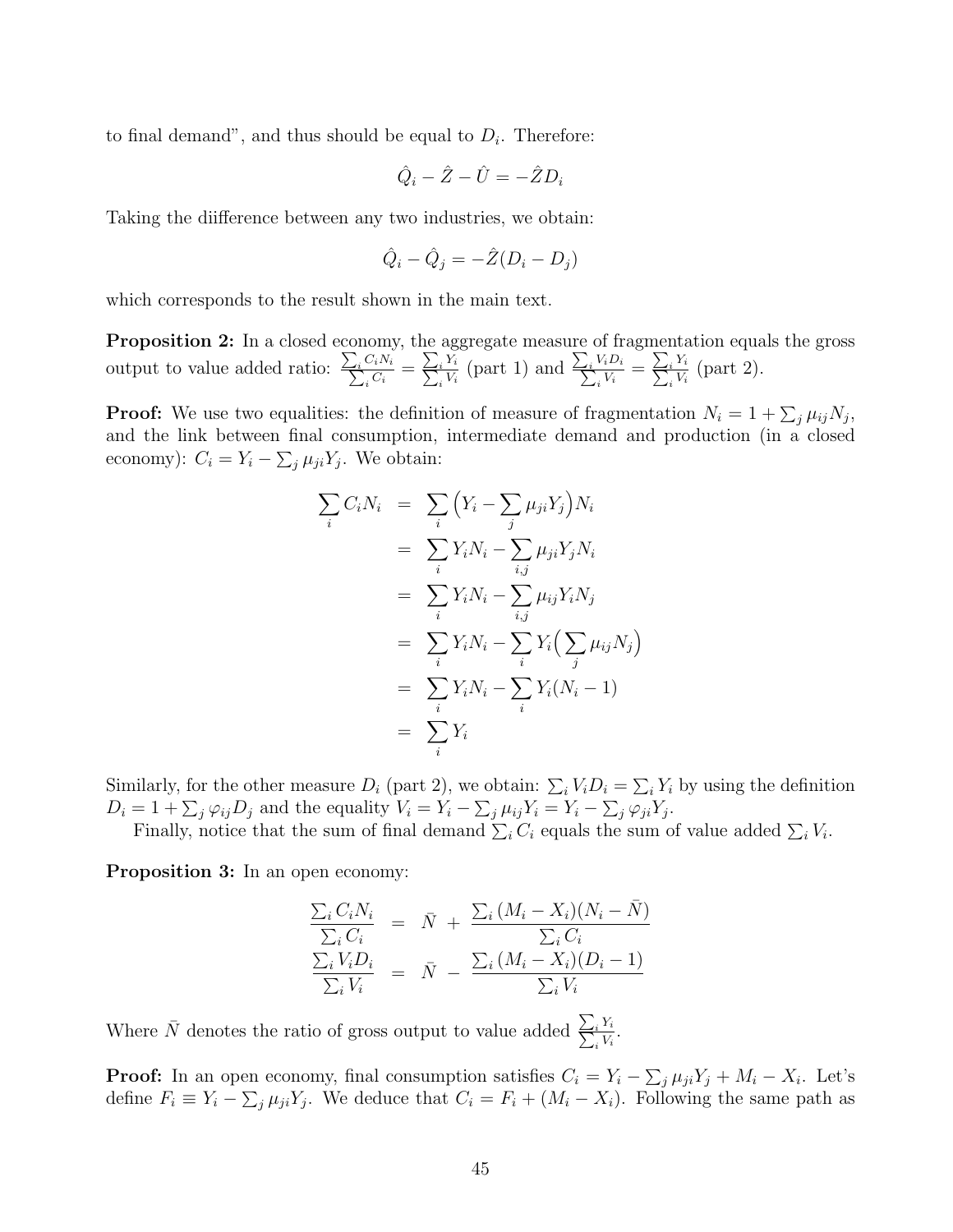in the proof of Proposition 2, we can show that  $\sum_i F_i N_i = \sum_i Y_i$ . Moreover, we can verify that  $\sum_i F_i$  equals total value added  $\sum_i V_i$  and thus:  $\overline{N} \sum_i F_i = \sum_i Y_i$ .

Using these three equalities above, we obtain:

$$
\sum_{i} C_{i}(N_{i} - \bar{N}) = \sum_{i} F_{i}(N_{i} - \bar{N}) + \sum_{i} (M_{i} - X_{i})(N_{i} - \bar{N})
$$
  
= 
$$
\sum_{i} Y_{i} - \bar{N} \sum_{i} F_{i} + \sum_{i} (M_{i} - X_{i})(N_{i} - \bar{N})
$$
  
= 
$$
\sum_{i} (M_{i} - X_{i})(N_{i} - \bar{N})
$$

After dividing by total consumption, this provides the first equality of Proposition 3.

Turning to the second equality, we use the following relationship between  $\varphi_{ij}$  and inputoutput coefficients in open economy:  $\varphi_{ij} = \frac{Y_j}{Y_i + M_i}$  $\frac{Y_j}{Y_i+M_i-X_i}$ . We obtain:

$$
\sum_{i} V_{i}D_{i} = \sum_{i} (Y_{i} - \sum_{i} \mu_{ij}Y_{i})D_{i}
$$
\n
$$
= \sum_{i} Y_{i}D_{i} - \sum_{i,j} \mu_{ij}Y_{i}D_{i}
$$
\n
$$
= \sum_{i} Y_{i}D_{i} - \sum_{i,j} \mu_{ji}Y_{j}D_{j}
$$
\n
$$
= \sum_{i} Y_{i}D_{i} - \sum_{i,j} (Y_{i} + M_{i} - X_{i}) \varphi_{ij}D_{j}
$$
\n
$$
= \sum_{i} Y_{i}D_{i} - \sum_{i} (Y_{i} + M_{i} - X_{i}) (D_{i} - 1)
$$
\n
$$
= \sum_{i} Y_{i} - \sum_{i} (M_{i} - X_{i})(D_{i} - 1)
$$

After dividing by total value added  $\sum_i V_i$  and using the definition of  $\bar{N} = \sum_i Y_i / \sum_i V_i$ , we get the second equality of Proposition 3.

#### Section 2.5: From varieties to industries

In this appendix section I derive conditions under which the index measured at the industry level (equation 1) equals the average of an ideal index at the plant level weighted by the value of production by each plant that is sold to final consumers. If production techniques are homogenous across plants within each industry, this question would be irrelevant. However, Fort (2011) documents substantial heterogeneity within each industry in terms of fragmentation of production and sourcing strategies.

Some additional notation is needed for this appendix section only. Let us assume that each industry *i* is composed of a set of varieties  $\omega \in \Omega_i$ . These sets  $\Omega_i$  offer a partition of the set of all varieties produced in the economy. If we denote by  $y(\omega)$  the value of production of variety  $\omega$ , gross output  $Y_i$  of industry i can be defined as  $Y_i = \int_{\Omega_i} y(\omega) d\omega$ .

Without loss of generality, I assume that each variety is either sold to final consumers or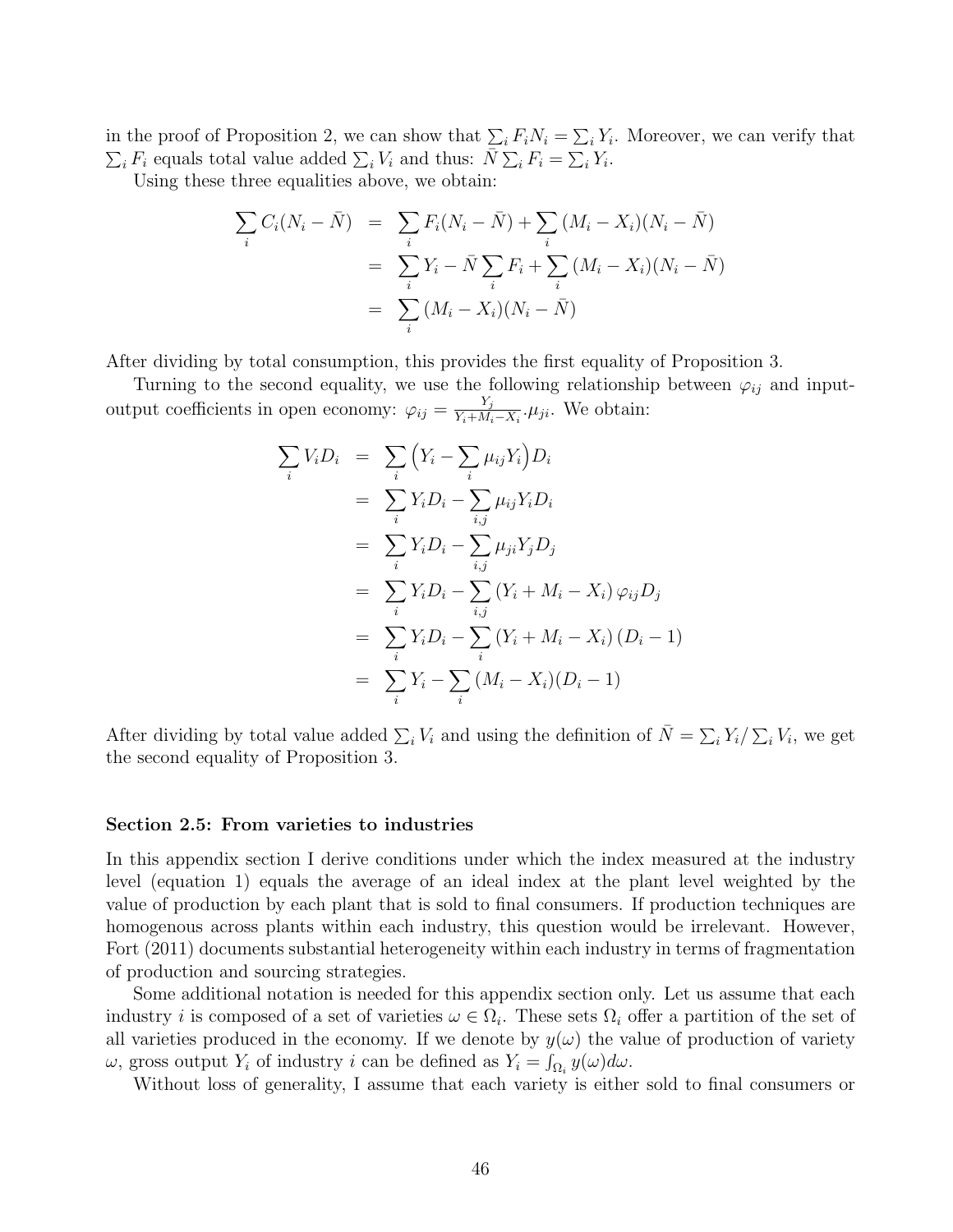sold to a unique downstream industry  $j^{(42)}$  I denote by  $\Omega_{ij}$  the set of varieties in industry i that are sold as intermediate goods to industry j, and I denote by  $\Omega_{iF}$  the set of varieties in industry i that are sold as final goods. For a given industry i, the sets  $\Omega_{ij}$  and  $\Omega_{i}$  offer a partition of  $\Omega_i$ . In particular,  $\Omega_{ii}$  refers to the set of varieties of industry i that are used as intermediate goods by industry i (e.g. chemicals used as inputs for other chemicals).

Now let us assume that  $N(\omega)$  is the "true" index of production stages at the variety level which could be measured if we had plant-level input-output matrices, i.e. data on the full supply chain for each variety  $\omega$ . Under the following conditions, the industry-level index equals a weighted average of the variety-level index in each industry:

**Proposition 4** If  $(\int_{\Omega_{ij}} y(\omega)N(\omega)d\omega)/(\int_{\Omega_{ij}} y(\omega)d\omega)$  does not depend on the downstream industry j, for all  $j \neq i$  or  $j = F$ , then:

$$
N_i = \frac{\int_{\Omega_{iF}} y(\omega) N(\omega) d\omega}{\int_{\Omega_{iF}} y(\omega) d\omega}
$$

is the solution to equation (1) which characterizes index  $N_i$  at the industry level.

In other words, the industry-level index defined by equation (1) provides an unbiased measure of the average of the "true" index at the variety level (weighted by final consumption) provided that the number of production stages does not depend on the buying industry j. Formally, it requires that:

$$
\frac{\int_{\Omega_{ij}} y(\omega) N(\omega) d\omega}{\int_{\Omega_{ij}} y(\omega) d\omega} = N_i
$$

whatever the downstream industry  $j \neq i$ . While plants may be heterogeneous in terms of production processes, such heterogeneity matters in terms of aggregation only if there is a systematic link between supply and demand across industries. For instance, if more productive firms are more likely to fragment their production, this would affect the measure of the industrylevel index only if those firms are more likely to sell goods to a particular downstream industry rather than another.

Note also that these conditions do not impose any constraint on within-industry linkages and we may have:

$$
\frac{\int_{\Omega_{ii}} y(\omega) N(\omega) d\omega}{\int_{\Omega_{ii}} y(\omega) d\omega} \neq N_i
$$

In particular, if all varieties are aggregated into a unique industry (representing the whole economy), the measured index of production stages for an aggregate closed economy (GO/VA) is unbiased and equals the average of the index across all varieties that are sold to final consumers.

In order to mitigate the aggregation bias, more aggregation might be an answer instead of an issue. Indeed, if fragmentation depends on the buying industry, aggregating industries into larger industries might actually eliminate such patterns. For instance, if the production

<sup>42</sup>While in practice the same type of product (e.g. tires) can be sold as an intermediate good to a downstream industry (e.g. the auto industry) and as a final good to consumers, for accounting purposes we can simply consider these products as different varieties that require the same production process (e.g. tires sold to final consumers vs. other tires).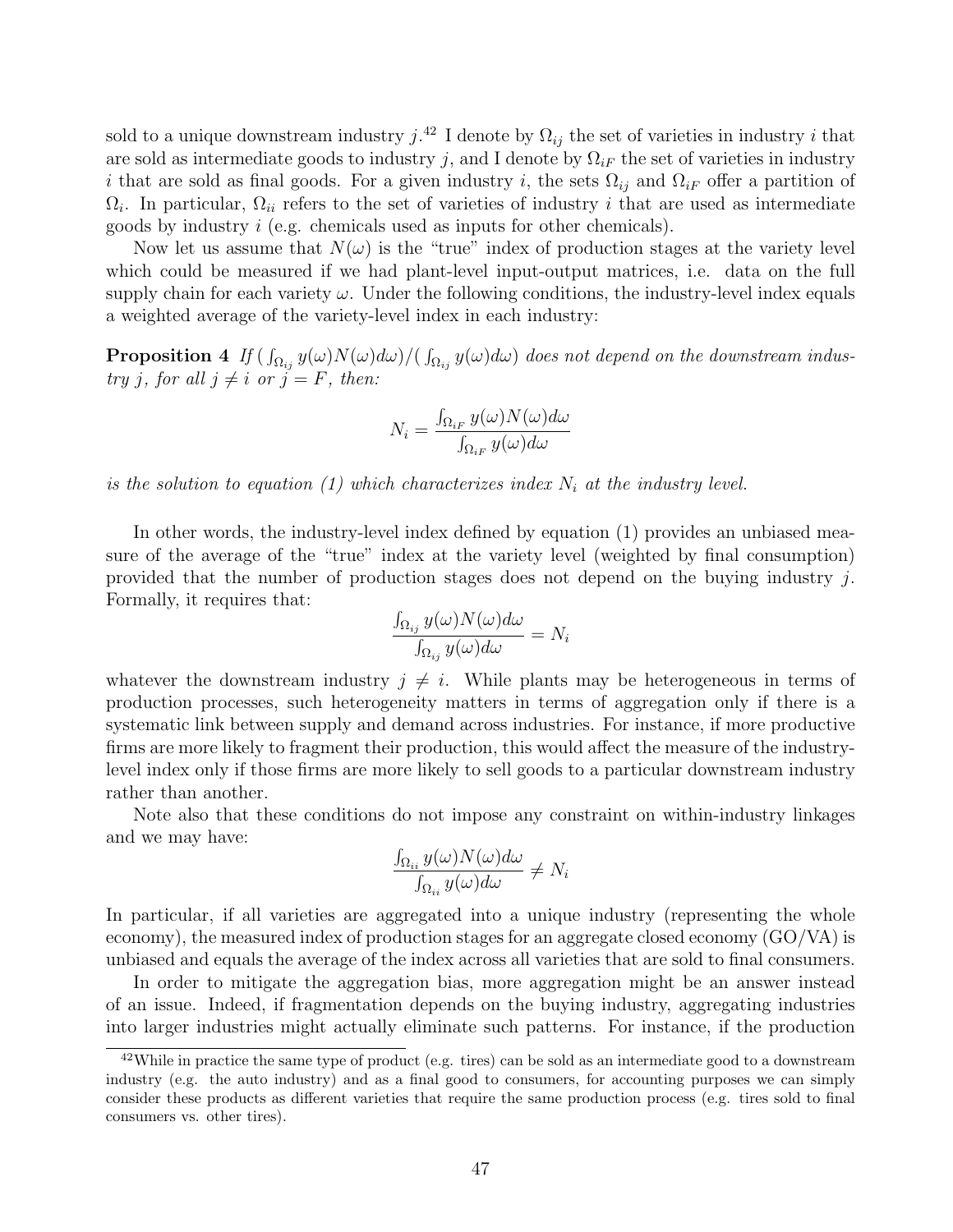of auto parts is more or less fragmented depending on whether buyers are final consumers or plants in the auto industry, then aggregating auto parts with the rest of the auto industry would eliminate the bias that arises between the observed index of production stages and the true average across varieties of the number of production stages.

Similar properties can be derived for the distance to final demand  $D_i$ . Let  $v(\omega)$  denote the value added in the production of variety  $\omega$  and  $\mu_i(\omega)$  denote the use of inputs from industry j in the production of variety  $\omega$ . We obtain the following conditions for unbiased aggregation:

 $\bf Proposition \ 5 \ \textit{If: } (\int_{\Omega_i}y(\omega)\mu_j(\omega)D(\omega)d\omega)/(\int_{\Omega_i}y(\omega)\mu_j(\omega)d\omega)=(\int_{\Omega_i}v(\omega)D(\omega)d\omega)/(\int_{\Omega_i}v(\omega)d\omega)$ for all downstream industries  $j \neq i$ , then:

$$
D_i = \frac{\int_{\Omega_i} v(\omega) D(\omega) d\omega}{\int_{\Omega_i} v(\omega) d\omega}
$$

is the solution to equation (2) which defines index  $D_i$  at the industry level.

In other words, the measure of the number of stages to final demand is unbiased at the industry level if there are no systematic differences in the distance to final demand depending on the use of inputs.

**Proof of Proposition 4:** If  $N(\omega)$  denotes the average number of stages required to produce variety  $\omega$  (same definition as for the industry-level index but at the variety- or plant-level), then  $N(\omega)$  equals 1 plus the weighted average of the index for inputs required to produce variety  $\omega$ . Aggregating over all varieties  $\omega \in \Omega_i$  in industry *i*, we obtain:

$$
\int_{\Omega_i} y(\omega) N(\omega) d\omega = \int_{\Omega_i} y(\omega) d\omega + \sum_j \int_{\Omega_{ji}} y(\omega') N(\omega') d\omega'
$$

where  $\omega'$  refers to varieties of inputs, and where  $\Omega_{ji}$  refers to the set of input varieties  $\omega'$  in industry  $j$  that enter the production of varieties in industry  $i$ . Note that the first term of the righ-hand side corresponds to output in industry  $i$ :

$$
\int_{\Omega_i} y(\omega) N(\omega) d\omega = Y_i + \sum_j \int_{\Omega_{ji}} y(\omega') N(\omega') d\omega'
$$

If we exclude varieties in  $\Omega_i$  that are used as inputs for industry i (i.e. only consider varieties  $\omega \in \Omega_i \backslash \Omega_{ii}$ , we have then:

$$
\int_{\Omega_i \setminus \Omega_{ii}} y(\omega) N(\omega) d\omega = Y_i + \sum_{j \neq i} \int_{\Omega_{ji}} y(\omega') N(\omega') d\omega'
$$

Let us denote by  $\tilde{N}_i =$  $\int_{\Omega_{iF}} y(\omega) N(\omega) d\omega$  $\int_{\Omega_{i}F} \frac{y(x)}{y(x)dx}$  the "true" average index across varieties in industry i weighted by final demand. If the conditions enounced in Proposition 4 are satisfied, then the set  $\Omega_{iF}$  in the previous definition can be replaced by the set  $\Omega_i\backslash\Omega_{ii}$  that includes all varieties not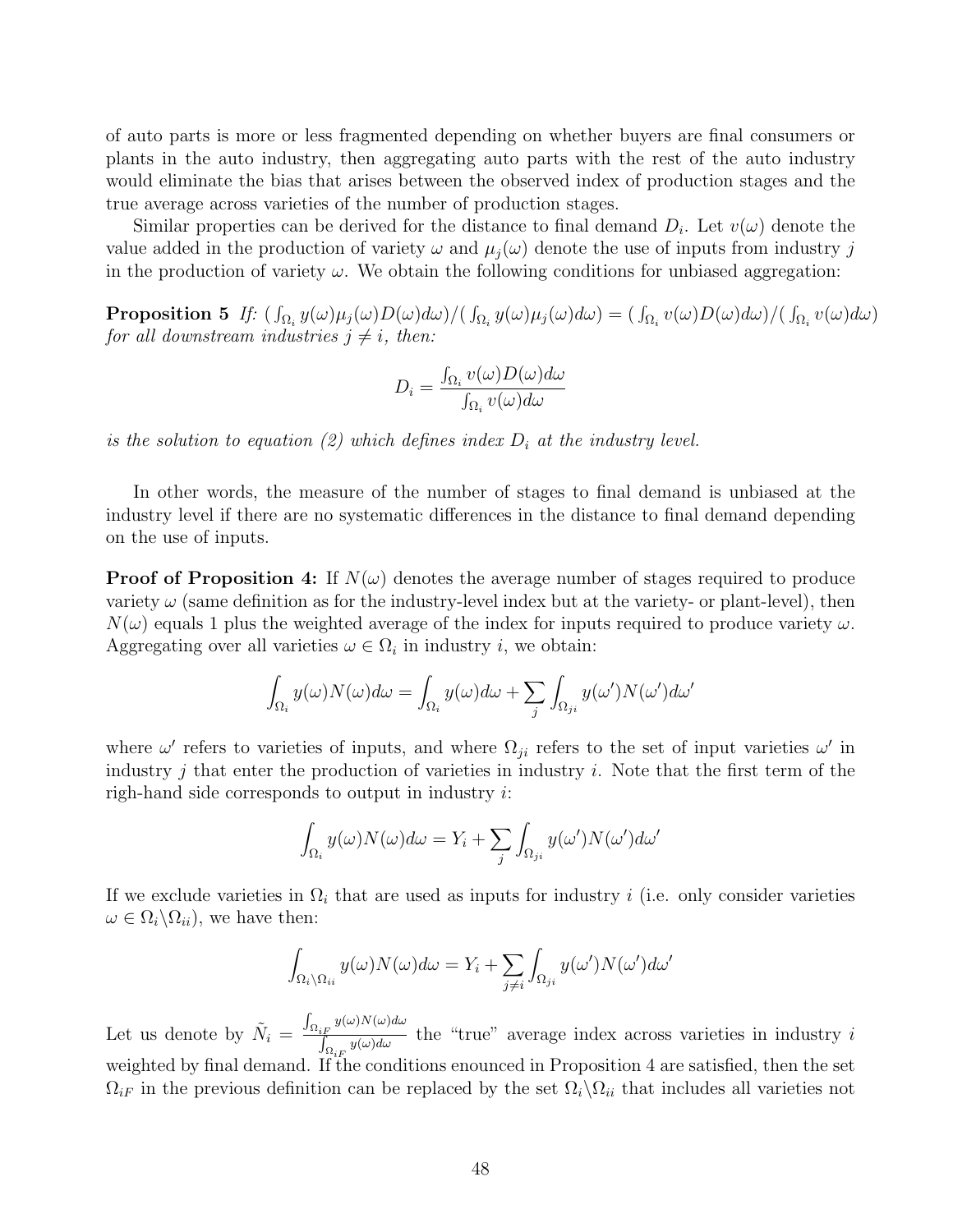sold as input for industry i. By using again the conditions enounced in Proposition 4 (between lines 3 and 4 in the following equalities), we obtain successively:

$$
\tilde{N}_{i} = \frac{\int_{\Omega_{i} \setminus \Omega_{ii}} y(\omega) N(\omega) d\omega}{\int_{\Omega_{i} \setminus \Omega_{ii}} y(\omega) d\omega}
$$
\n
$$
= \frac{\int_{\Omega_{i} \setminus \Omega_{ii}} y(\omega) N(\omega) d\omega}{Y_{i} - \mu_{ii} Y_{i}}
$$
\n
$$
= \frac{Y_{i} + \sum_{j \neq i} \int_{\Omega_{j}i} y(\omega) N(\omega) d\omega}{(1 - \mu_{ii}) Y_{i}}
$$
\n
$$
= \frac{Y_{i} + \sum_{j \neq i} \tilde{N}_{j} \int_{\Omega_{j}i} y(\omega) d\omega}{(1 - \mu_{ii}) Y_{i}}
$$
\n
$$
= \frac{Y_{i} + \sum_{j \neq i} \tilde{N}_{j} \mu_{ij} Y_{i}}{(1 - \mu_{ii}) Y_{i}}
$$
\n
$$
= \frac{1 + \sum_{j \neq i} \mu_{ij} \tilde{N}_{j}}{1 - \mu_{ii}}
$$

After rearranging, we find:

$$
\tilde{N}_i = 1 + \sum_j \mu_{ij} \tilde{N}_j
$$

This shows that  $\tilde{N}_i = N_i$  if that conditions in Proposition 4 are satisfied.

Proof of Proposition 5: The proof follows the same logic as for Proposition 4.

Propositions 4 and 5 can also be used to examine partial aggregation properties: what happens when two industries are merged together in the industry classification? Details are provided in the working paper version (Fally 2012).

#### Section 2.5: Correspondence with the VAX ratio

Johnson and Noguera (2012) define fragmentation as cross-border production sharing. Their measure of fragmentation for the aggregate world economy is the ratio of total value-added content of exports to the total gross value of exports ("VAX\_world"). In keeping with Johnson and Noguera's notation, this is:

$$
VAX_{world} = \frac{\sum_{i \neq j} \sum_{s} va_{ij}(s)}{\sum_{i \neq j} \sum_{s} x_{ij}(s)}
$$

where  $x_{ij}(s)$  denotes bilateral gross trade flows between countries i and j in sector s and where  $va_{ij}(s)$  the value-added content of trade between i and j.

There is a close link between the two measures of fragmentation, the VAX ratio in Johnson and Noguera (2012) and the gross-output-to-value-added ratio in this paper. In particular, Propositions 1 and 2 can shed light on the interpretation of the VAX ratio. To see the correspondence, one could treat each country as one plant and.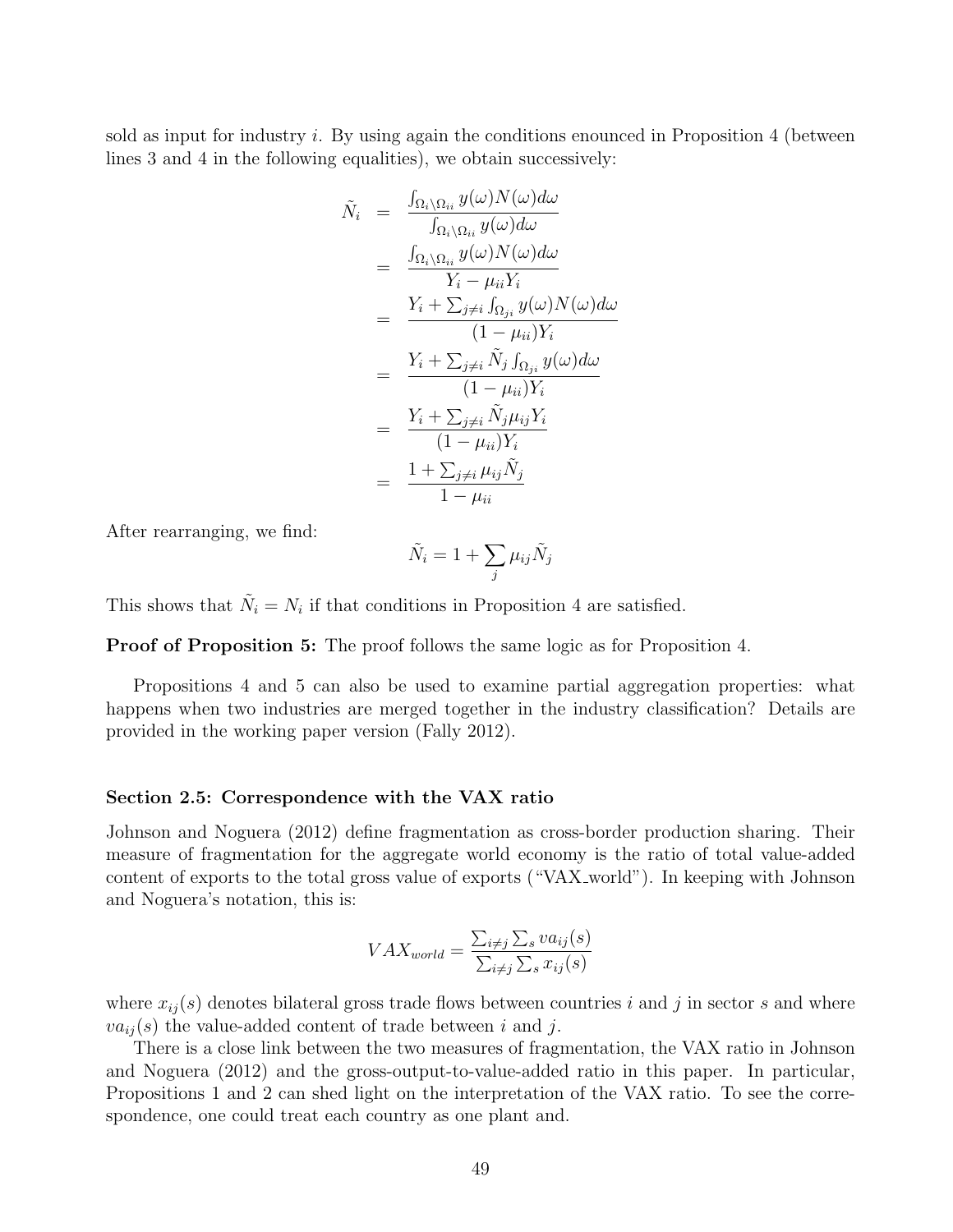Lemma 1 below formalizes the correspondence between gross output and gross exports derived as functions of the vector final demand.

Lemma 2 below formalizes the correspondence between value-added at the plant level and the value-added content of trade at the country level.

Using Propositions 1 and 2, we can conclude that the inverse of the VAX ratio corresponds to the number of embedded border crossings in each dollar of the final good, weighted by the contribution of each country to total value-added content of trade (details are provided in the appendix section). Formally:

$$
\frac{1}{VAX_{world}} = \frac{\sum_{n} \sum_{i \neq j} n.va_{ij}^{(n)}}{\sum_{n} \sum_{i \neq j} va_{ij}^{(n)}}
$$

where  $va_{ij}^{(n)}$  denotes the part of the value added by country i that is going to cross n borders before reaching final demand in country j. Hence the *inverse* of the VAX ratio is the analogous of the gross-output to value added ratio when focusing on cross-border transactions instead of transactions between plants.

The starting point in Johnson and Noguera (2010) is to construct a global input-output matrix A relating the use of input by destination and source country. They use this global IO matrix to derive output as a function of absorption in each country. Using their notation (with  $i$  and  $j$  being country subscripts):

$$
y_j = (I - A)^{-1} f_j
$$

where  $f_j$  is the vector of final goods to be purchased by final consumers in country j. Gross output  $y_j$  is the sum of both domestic sales and gross exports.

**Lemma 1:** Gross trade  $x_j$  of goods absorbed in final destination j can be expressed as:

$$
x_j = (I - \tilde{A})^{-1} \tilde{f}_j
$$

where  $\tilde{A}$  is an input-output matrix for trade flows, i.e. describing import requirement for each dollar of gross exports, and  $\tilde{f}$  is a vector of export to their final destination.

**Proof of Lemma 1:** Let us define  $A^D$  the domestic component of the global IO matrix (i.e. the block-diagonal matrix with blocks  $A_{ii}$  describing the use of inputs from country i by industries in i) and let us define  $A^M$  the IO import matrix for the use of inputs from other countries:  $A^M = A - A^D.$ 

Similarly, let us denote by  $f^D$  the vector of final goods consumption from domestic sources and by  $f^M$  the vector of imported final goods:  $f = f_D + f_M$ . Let us also denote x the vector of gross exports and  $h$  the vector of gross domestic shipments. We can obtain the following accounting equality:

$$
x = A^M(x+h) + f^M
$$
  

$$
h = A^D(x+h) + f^D
$$

The first term in the first equation corresponds to imported intermediate goods and the second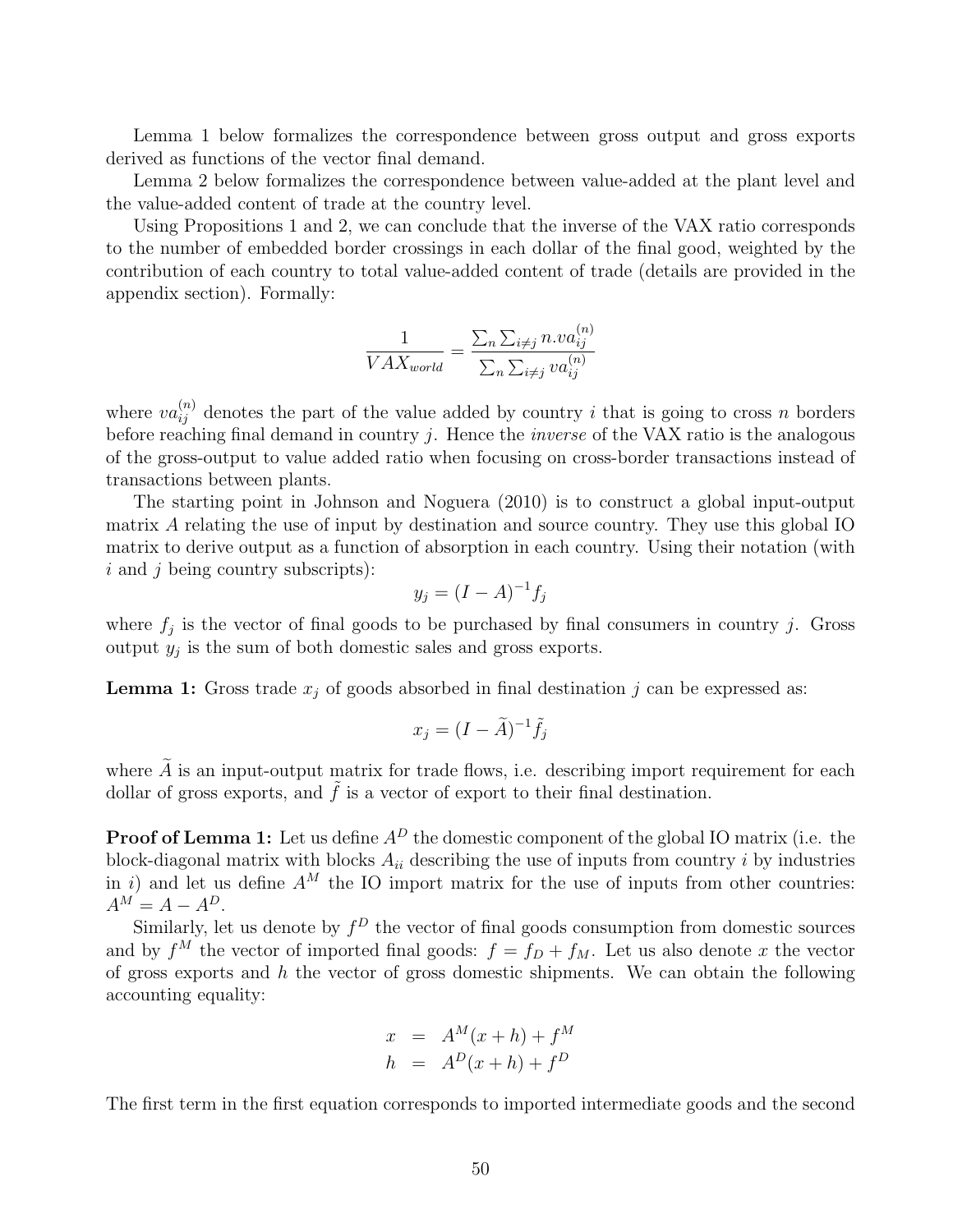term reflects imported final goods, while the second equation reflects the purchase of intermediate and final goods from domestic sources. Solving for  $h$ , we obtain that:

$$
h = (I - A^D)^{-1}A^D x + (I - A^D)^{-1}f^D
$$

Plugging in h back into the expression for x, we obtain successively:

$$
x = A^M x + A^M h + f^M
$$
  
=  $A^M x + A^M (I - A^D)^{-1} A^D x + A^M (I - A^D)^{-1} f^D + f^M$   
=  $A^M (I + (I - A^D)^{-1} A^D) x + A^M (I - A^D)^{-1} f^D + f^M$   
=  $A^M (I - A^D)^{-1} x + A^M (I - A^D)^{-1} f^D + f^M$   
=  $\tilde{A} x + \tilde{f}$ 

where  $\tilde{A} \equiv A^M (I - A^D)^{-1}$  and  $\tilde{f} \equiv f^M + \tilde{A} f^D$ . In words,  $\tilde{A}$  is the matrix of import directly required for each dollar of export  $x$  and indirectly for domestic output generated by this export through domestic requirements. We can then solve directly for trade:

$$
x = (I - \tilde{A})^{-1} \tilde{f}
$$

As in Johnson and Noguera (2010), we can also split trade and output depending on the final destination country *j* as:

$$
x_j = (I - \tilde{A})^{-1} \tilde{f}_j
$$

**Lemma 2:** Denoting by  $m_j \equiv Ax_j$  the vector indirected imports generated by exports  $x_j$ , and by 1 the column vector (by country and sector), the total value-added content of trade from i to  $j$  (summed across all sectors  $s$ ) can be obtained as:

$$
\sum_{s} va_{ij}(s) = \sum_{s} x_{ij}(s) - \sum_{s} m_{ij}(s)
$$

where  $x_{ij}(s)$  is the value of trade from i to final destination j in sector s minus the sum of import requirements  $m_{ij}(s)$  associated with these exports (summing across inputs).

**Proof of Lemma 2:** Direct inputs required for output  $y_{ij}$  (output in country i for final absorption in country j) are given by  $(I - A_i)y_{ij}$  where  $A_i$  is the global IO table component for country *i*. Output  $y_{ij}$  is the sum of exports  $x_{ij}$  and domestic output  $h_{ij}$  destined to final consumption in country  $j$ .

Note that if  $i \neq j$ , then  $h_{ij} = (I - A^D)^{-1} A^D x_{ij}$  and does not depend on final goods purchased from domestic sources in  $i$ .

Combining these results, we can obtain the vector of output  $y_{ij}$  (production in country i destined to be absorbed in country j) minus the vector of intermediate goods as a difference between the vector of export from i (for final absorption in j) and the vector of imported intermediate goods:

$$
(I - A_i)y_{ij} = (I - A_i^D - A_i^M)(x_{ij} + h_{ij})
$$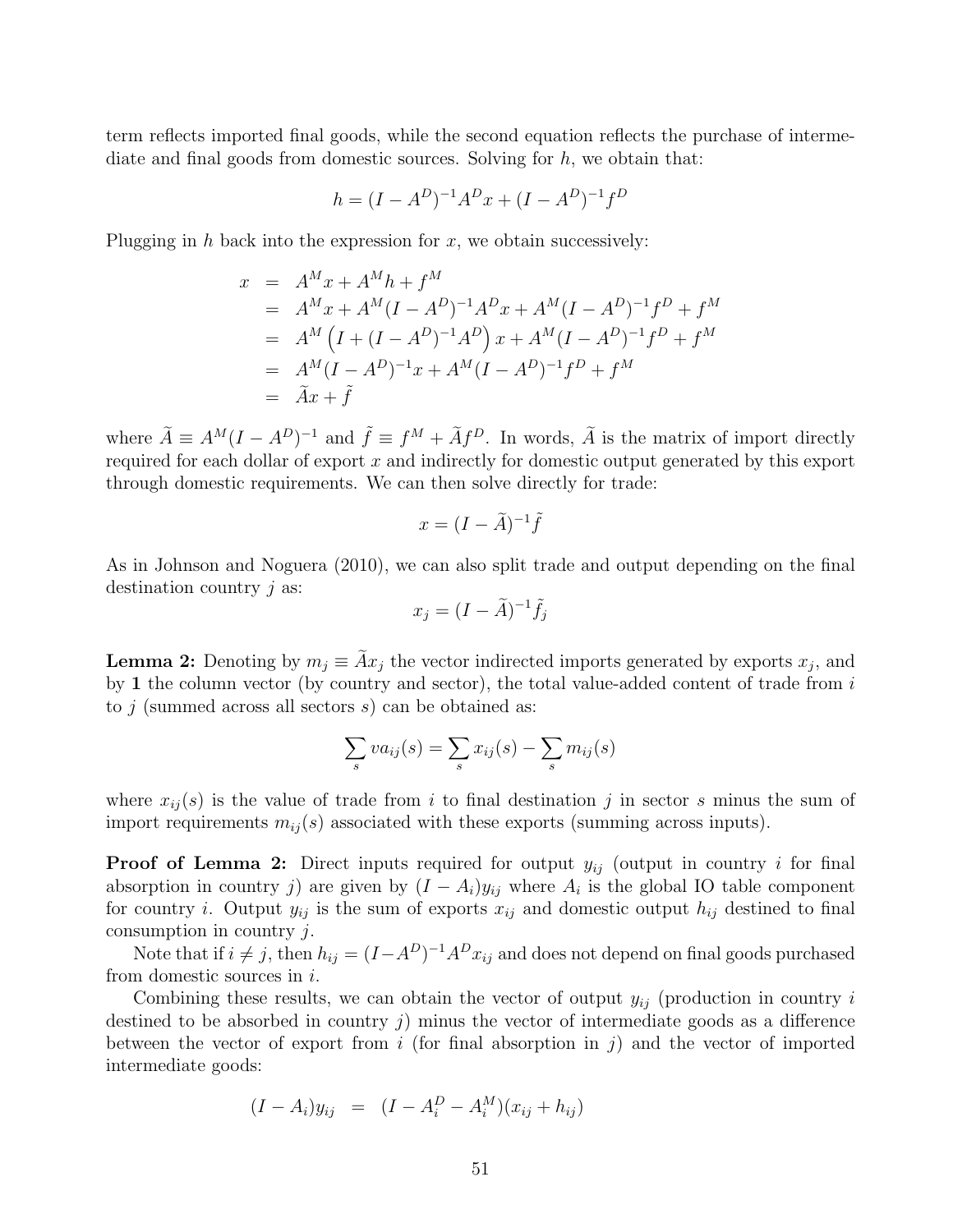$$
= (I - A_i^D - A_i^M) [x_{ij} + (I - A_i^D)^{-1} A_i^D.x_{ij}]
$$
  
\n
$$
= (I - A_i^D - A_i^M) [I + (I - A_i^D)^{-1} A_i^D] .x_{ij}
$$
  
\n
$$
= (I - A_i^D - A_i^M)(I - A_i^D)^{-1} x_{ij}
$$
  
\n
$$
= [I - A_i^M (I - A_i^D)^{-1}] x_{ij}
$$
  
\n
$$
= [I - \tilde{A}_i] x_{ij}
$$

Then, by taking the column-sum of these vectors, the left-hand side gives the value-added content of trade from i to j as defined by Johnson and Noguera  $(2010)$ : total output by country i to be absorbed in j minus total intermediate use by country i for the production of goods to be absorbed in j. Taking the column-sum of the right-hand side, we obtain total gross trade from country i to be absorbed in j minus the total use of imported intermediate goods related to these exports.

Hence, it is equivalent to measure the value-added content of trade by just looking at exports  $x_{ij}$  and the related use of imported goods using the IO matrix  $\tilde{A} = A_i^M (I - A_i^D)^{-1}$ .

Interpretation of the VAX ratio: Using these two lemmas we can deduce that:

- Exports can be derived from a purely international IO matrix  $\tilde{A} \equiv A^M (I A^D)^{-1}$  and the vector of trade to be absorbed within the destination country  $\tilde{f} \equiv f^{\tilde{M}} + \tilde{A}f^{\tilde{D}}$
- The value-added content of trade (summed across sectors) can be simply obtained from the export flows and the international IO matrix  $A$ .

Hence to draw a parallel with Proposition 2, we can treat the world as one closed economy where only international shipments are observed, where both the value-added content of trade and the index of fragmentation can be constructed from the matrix  $A$  relating observed trade flows. The equivalent of an economy's gross output would be the total gross trade in this case, while total value added (GDP) would now correspond to the total value-added content of trade. Using Proposition 2, we htus obtain that the weighted number of border crossings embodied in trade flows forthe world economy (weighted by value added at each "stage" i.e. each country) equals the VAX ratio.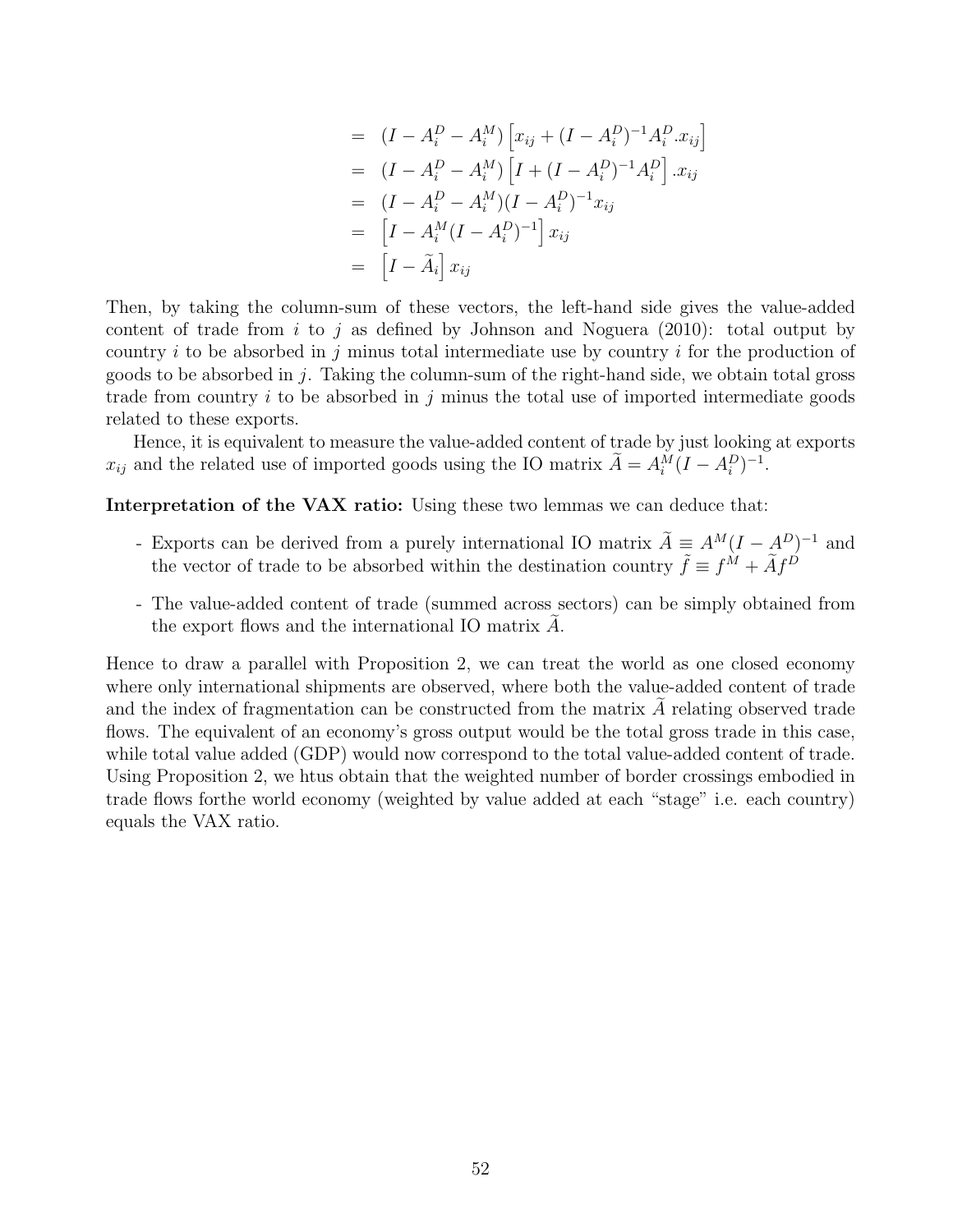## B. Data Appendix

### Treatement of "make" and "use" tables

"Make" and "use" industry-by-commodity tables are available from 1972 onward. I combine information from these two tables to construct a commodity-by-commodity table and estimate the amount of commodity j (input) used to produce commodity i (output).<sup>43</sup>

"Use" tables describe the value of purchases  $u_{kj}$  of input j by industry k, while "make" tables describe the value of production  $m_{ki}$  of output i for each industry k. I construct commodity-bycommodity input-output ceofficients  $\mu_{ij}$  by taking the average share of input j in production of industry k weighted by the contribution of industry  $k$  to the production of output  $i$ :

$$
\mu_{ij} = \sum_{k} \left[ \frac{m_{ki}}{\sum_{k'} m_{k'i}} \frac{u_{kj}}{\sum_{j'} m_{kj'}} \right]
$$

where  $\sum_{k'} m_{k'i} = Y_i$  corresponds to total production of output i and  $\sum_{i'} m_{ki'}$  corresponds to total production of industry  $k$  – this method is based on the "industry-technology assumption" (see Guo et al., 2002).

Note that this way of constructing intput-output coefficients  $\mu_{ij}$  is consistent with the construction of coefficients  $\varphi_{ij}$  measuring the fraction of output i used for production of output  $j$  if they are defined as:

$$
\varphi_{ij} = \sum_{k} \left[ \frac{u_{ki}}{\left(\sum_{k'} u_{k'i} + u_{Fi}\right)} \frac{m_{kj}}{\sum_{j'} m_{kj'}} \right]
$$

where  $\sum_{k'} u_{k'i} + u_{Fi}$  includes the use of product i by all industries plus final demand. In an open economy, this corresponds to total absorption  $Y_i + M_i - X_i$  i.e. domestic production plus net imports, as discussed in section 2.2. We can verify that:

$$
\varphi_{ij} = \frac{Y_j \mu_{ji}}{Y_i + M_i - X_i}
$$

Note also that this way to construct input-output coefficients is consistent with aggregation properties discussed in the text. In particular, we find that total value added  $\sum_i V_i$ , where value-added is defined by  $V_i = (1 - \sum_j \varphi_{ij})Y_i$  as in the text, equals total production  $\sum_{k,i} m_{ki}$ minus total use of inputs  $\sum_{k,j} u_{k,i}$ .

### Treatment of "non-comparable" and "transferred" imports

In the 1972 table and after, the sum of each column of the use table provides production for each industry (sum of value-added and intermediate purchases). Intermediate goods imports are reported as part of input usage  $u_{kj}$  as described above. Total imports and exports by product are also reported in two of the last columns.

A small share of imports, however, are reported as "non-comparable" and correspond to a distinct row in the list of inputs. These non-comparable imports correspond to products that are different from any product produced in the US such as coffee and cocoa beans. Since I need

<sup>&</sup>lt;sup>43</sup>The 1967 input-output table is treated as a commodity-by-commodity table. I obtain very similar results by extrapolating a "make" table from other years to adjust input-output coefficients.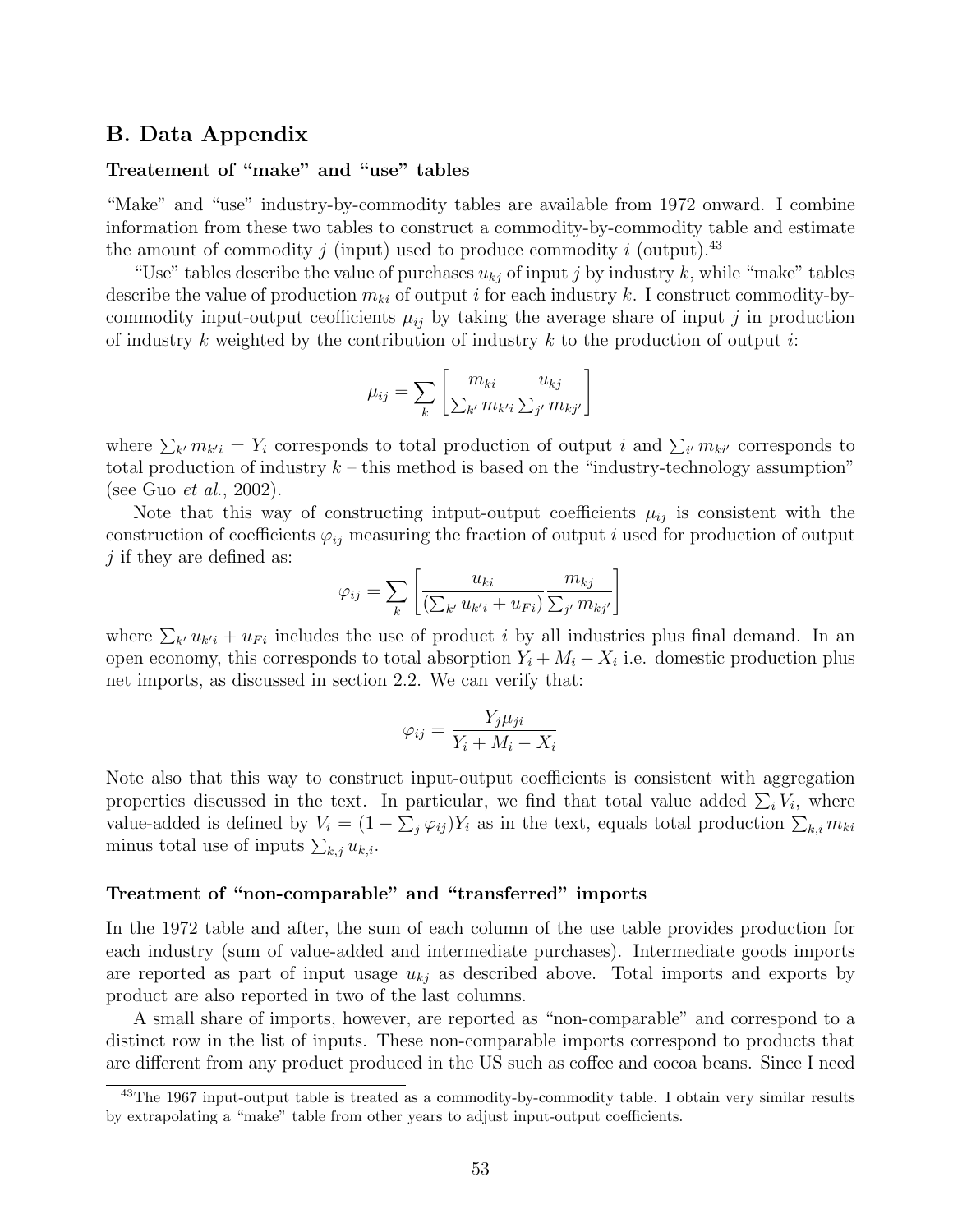to have an estimate of the number of production stages necessary to produce all inputs (even if thoses goods are imported), I make changes in the data for two industries: I assume that all non-comparable imports by the coffee-roasting industry (industry 142800) and the chocolate industry (industry 142002) correspond to imports of coffee and cocoa beans respectively and are comparable to "tree nuts" (commodity 020401). These two changes reduce the amount of noncomparable imports of intermediate goods by more than half and the remaining non-comparable account for less than half a percent of total production value (and are thus dropped).<sup>44</sup>

The 1967 input-output table has a different treatment for imports and a few other corrections are needed. Imports are classified in two categories: "non-comparable" imports as described above and "transferred" imports. "Transferred" imports are recorded in two places and would be double-counted if not carefully taken into account. In particular, the column-sum of the 1967 I-O table gives the sum of domestic production plus "transferred" imports classified in the same product category. Hence we need to substract "transferred" imports to obtain domestic output. Note however that "transferred" imports of intermediate goods also appear in input-output coefficient for each input category.<sup>45</sup> In terms of final consumption, some imports destined for final consumption are classified as "non-comparable" imports (while being actually quite comparable) and may account for a large share of absorption in these industries: for instance, most imports of cars are missing in the 1967 consumption data. I thus use import data from the NBER trade database (Feenstra, 1996) to impute the amount of imports for consumption.

### Other data sources

Industry characteristics are obtained from various sources. I use the NBER-CES database (Bartelsman, Becker and Gray, 2000) to construct an index of capital intensity (value of capital stock over wages), skill intensity (share of non-production-worker wages in total wages) and productivity. The NBER-CES database is available for manufacturing industries in the SIC 1987 classification and includes all benchmark years between 1967 and 1992. Data on R&D intensity are obtained from the National Science Foundation and is available from 1982. An index of product specificity has been developed by Rauch (1999). Rauch (1999) classifies goods into three categories: goods traded on integrated markets, goods with reference prices and other goods classified as specific. I simply use a dummy being equal to one when goods are specific.<sup>46</sup> I also use an index of dependence in external finance following Rajan and Zingales (1998) methodology. Concentration indexes are obtained from the Census, which provides the Herfindahl index and the share of production by the 4 largest companies for each 1987 SIC manufacturing industry. An index of advertising intensity for manufacturing industries is constructed using the input-output coefficient for advertising-related services in 1992. Note

<sup>44</sup>Note that the 1992 table significantly reduced the "non-comparable imports" category by associating these imports will other classified commodities. In particular, the coffee-roasting and chocolate industries in 1992 exhibit large uses of inputs classified as "tree nuts" instead of non-comparable imports, which is consistent with the changes made on earlier tables.

<sup>&</sup>lt;sup>45</sup>For instance, imports of crude petroleum to be used by the petroleum refinenement industry appear twice: in the row for transferred imports in the column of crude pretroleum, and also in the row for crude petroleum in the column for petroleum refinement.

<sup>46</sup>Rauch classification follows SITC revision 2. My final index is then the fraction of goods within each 1987 being categorized as specific in the SITC classification.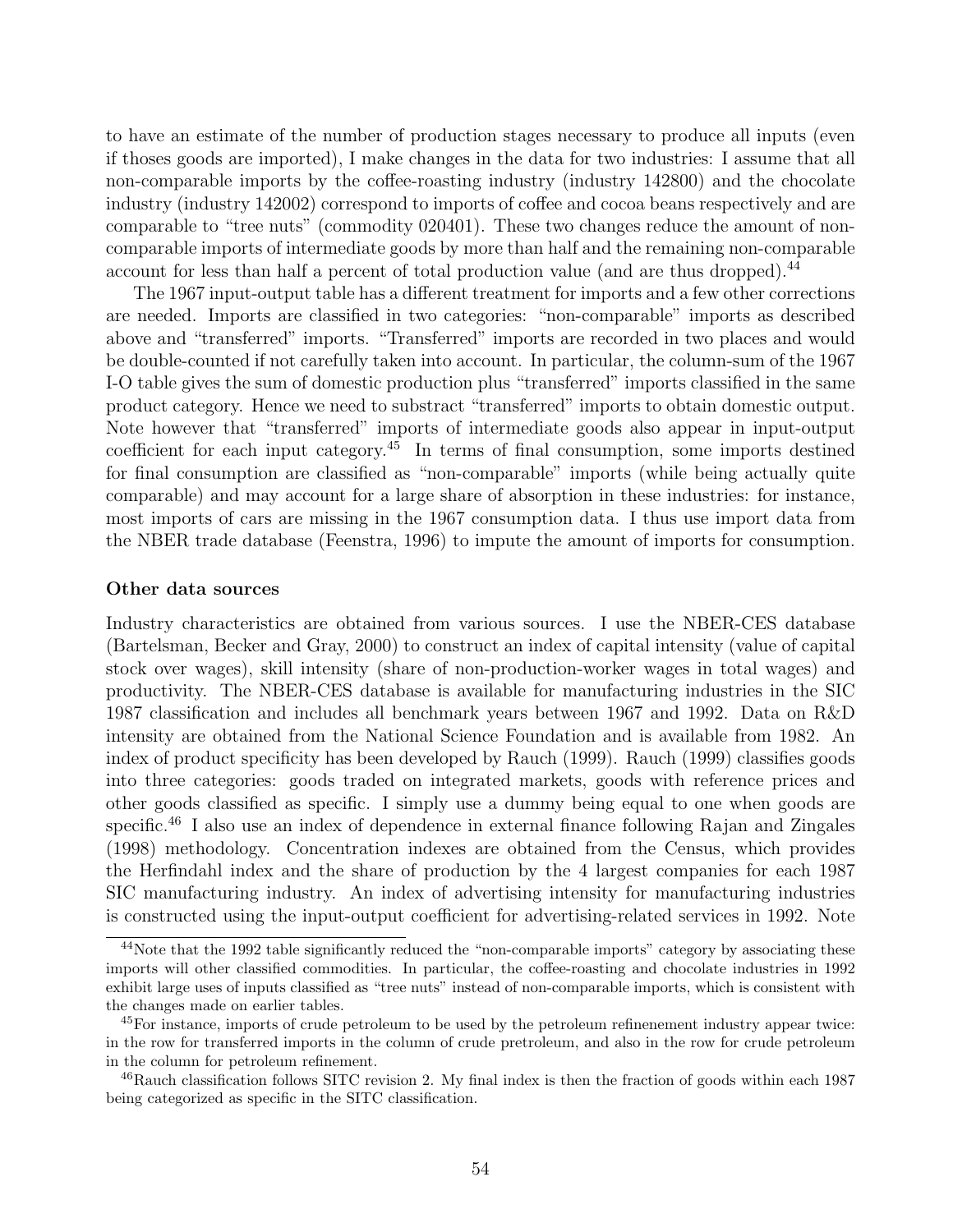| Variable               | Mean  | Std. Dev. |
|------------------------|-------|-----------|
| Number of stages       | 1.684 | 0.251     |
| Stages to final demand | 1.574 | 0.672     |
| Specificity            | 0.744 | 0.386     |
| R&D intensity          | 1.944 | 1.942     |
| Capital intensity      | 1.124 | 0.615     |
| Skill intensity        | 0.357 | 0.112     |
| Advertising intensity  | 1.479 | 2.119     |
| Productivity           | 0.978 | 0.113     |
| Productivity growth    | 0.024 | 0.081     |
| Financial Dependence   | 0.166 | 1.490     |
| Top 4 share            | 40.36 | 19.84     |
| Import penetration     | 0.096 | 0.110     |

Table 12: Mean and standard deviation of industry variables

Notes: Mean and standard deviation of the main variables across industries.

finally that the main results presented throughout the paper are robust to dropping extreme observations for each variable (extreme percentiles).

US trade data are available in the 1972 SIC classification (after 1958) and 1987 SIC classification (after 1972) for manufacturing industries from Feenstra (1996). For section 4.5 (on imports across source countries) I complement the trade data by source country with Penn World Table data on GDP per capita (average between 1990 and 1994), physical distance (CEPII) and data on endowments in capital and skilled labor from Hall and Jones (1999).

#### Section 4.3: Price decomposition

To see how the change in the input-output coefficient  $\Delta \mu_{ij,t}$  impacts the within-industry change in the fragmentation index, we can write:

$$
\Delta N_{i,t} = \sum_{j} \Delta \mu_{ij,t} \left( \frac{N_{j,t} + N_{j,t-1}}{2} \right) + \sum_{j} \left( \frac{\mu_{ij,t} + \mu_{ij,t-1}}{2} \right) \Delta N_{j,t}
$$

We can see this equality as a linear equation in  $\Delta N_{i,t}$ , the change in the fragmentation index for each industry. Inverting this equation, we can write the change in the index as a function of the change in input-output coefficients:

$$
\Delta N_{i,t} = \sum_{k} a_{ik,t} \left[ \sum_{j} \Delta \mu_{kj,t} \left( \frac{N_{j,t} + N_{j,t-1}}{2} \right) \right]
$$

where  $a_{ik,t}$  denotes the coefficients of the matrix  $(I - M_{t,t-1})^{-1}$  where I is the identity matrix and  $M_{t,t-1}$  is the matrix with coefficients  $\frac{\mu_{ij,t}+\mu_{ij,t-1}}{2}$ . Using the price-quantity decomposition of the change in direct coefficients, we thereby obtain the decomposition described in the text for the changes in  $N_i$  for each industry *i*.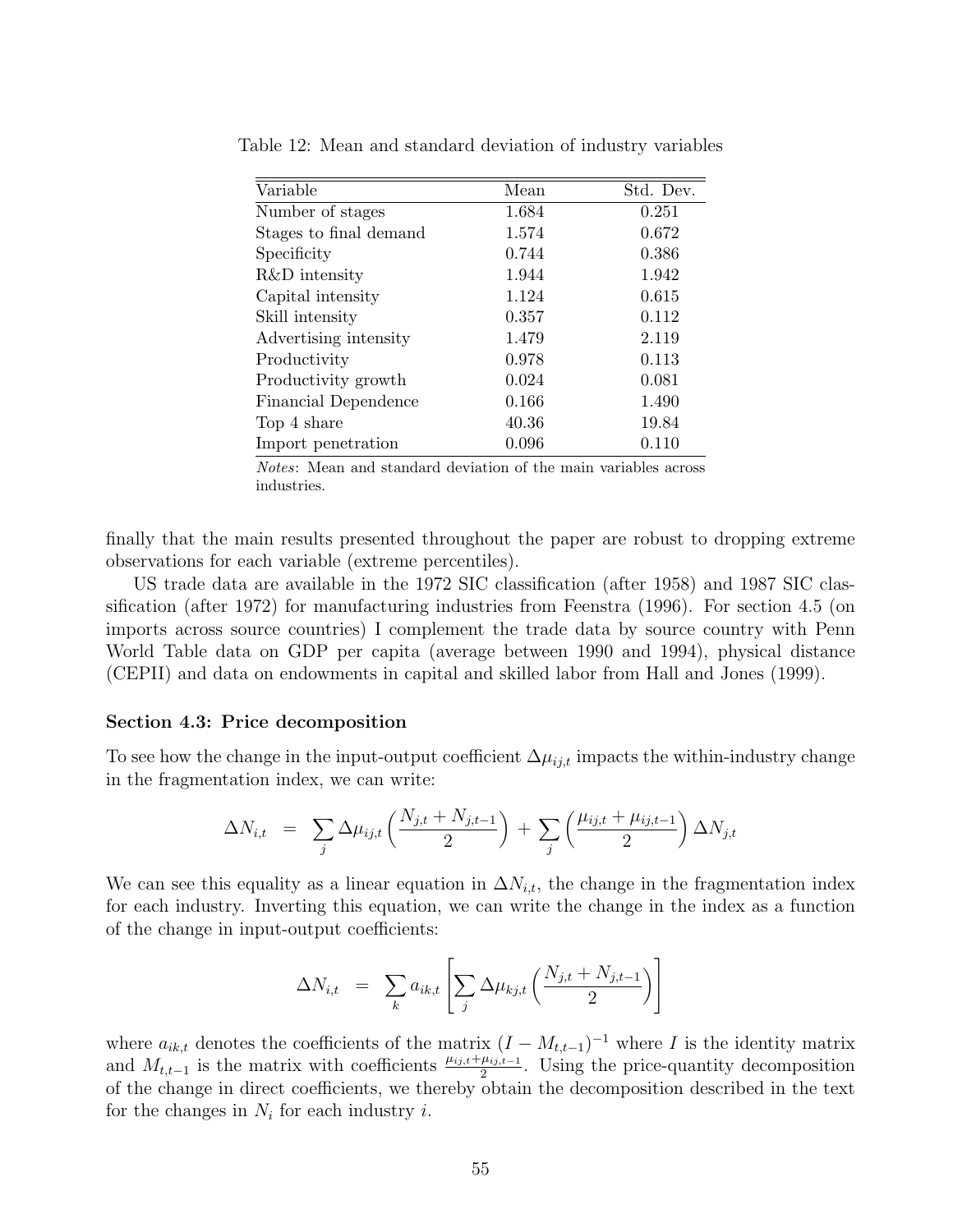## C. Other robustness checks

A first robustness check examines aggregation properties of index N by comparing the index calculated with an aggregated input-output matrix with a weighted-average of the same index calculated with a disaggregated matrix.

A second and third robustness check examine the evolution of the relative price of intermediate goods and the evolution of transport and distribution margins.

A fourth robustness check examines an alternative measure of vertical fragmentation.

### Aggregation

As shown by Proposition 4 and 5 in appendix, results at the industry-level might be sensitive to the level of disaggregation when characteristics of production across varieties within an industry are systematically related to characteristics of the buying industry. In order to check whether the level of aggregation matters, I artificially construct an aggregated input-output matrix at the 3-digit level (similar results are obtained at the 2-digit level), I reconstruct the index of fragmentation using this aggregate matrix, and I compare with the appropriately-weighted average of the disaggregated measure.





I find that the new index is always very close (less than a 1% difference on average) to the average of the disaggregated ones. This is depicted in Figure 8 where I plot the measured index using the aggregated input-output table as a function of the average of the index calculated across sub-industries using the disaggregated input-output table. We can see that the two measures differ only for extreme industries (generally belonging to the food industry).

This robustness to aggregation is comforting and promising for future studies as most countries beside the US do not have precise input-output tables. For the US, where more precise but still imperfect input-output tables are available, this suggests that the results of this paper would probably not be very different if even more detailed tables were available.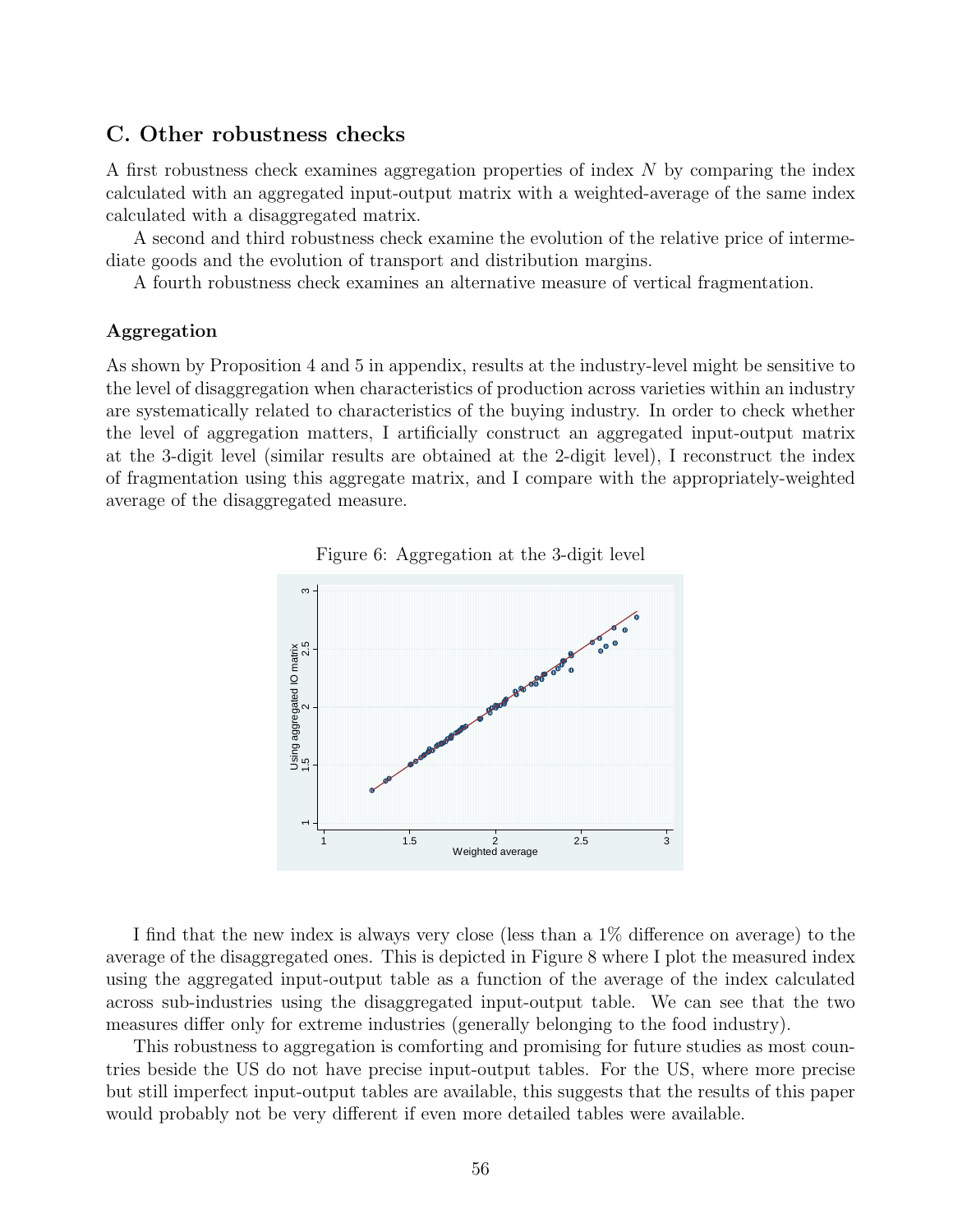### Intermediate vs. final goods prices

A first concern is that commodity prices and intermediate goods prices might have decreased compared to final goods prices. Keeping quantities constant, this could explain a downward trend in the fragmentation index. To investigate this issue, I compare producer price index series from the Federal Reserve Economic Database (FRED) for different types of goods. In particular, I consider the following series: i) "Finished Consumer Goods"; ii) "Intermediate Materials: Supplies & Components"; iii) "Crude Materials for Further Processing". Figure 6 plots the ratio of the price index of the second and third category over to the first one (yearly average).





There is no evidence that intermediate goods prices have declined compared to final goods over the 1947-2002 period. As shown in Figure 6, there has been instead an overall increase in the relative price of intermediate goods. Concerning the relative price of basic commodities, there is no decline over the period 1967-1992 (period corresponding to the results presented in Table 1 to 10) and only a small decline if we compare 1947 to 2002. Given the relatively small share of commodities in total production (10% of value added and gross output), this change is not large enough to explain the decrease of the measure of fragmentation.

### Consumer vs. producer prices

A second issue is that the BEA input-output tables are mainly based on producer prices. This might be a concern if the main focus is the decision to outsource by the downstream firm: purchasing prices could be more appropriate. From 1982 onward, the BEA input-output tables include coefficients based on consumer price, with details on transport margins, retail and wholesale margins. Such data are not available for previous tables (1947-1977) at the industry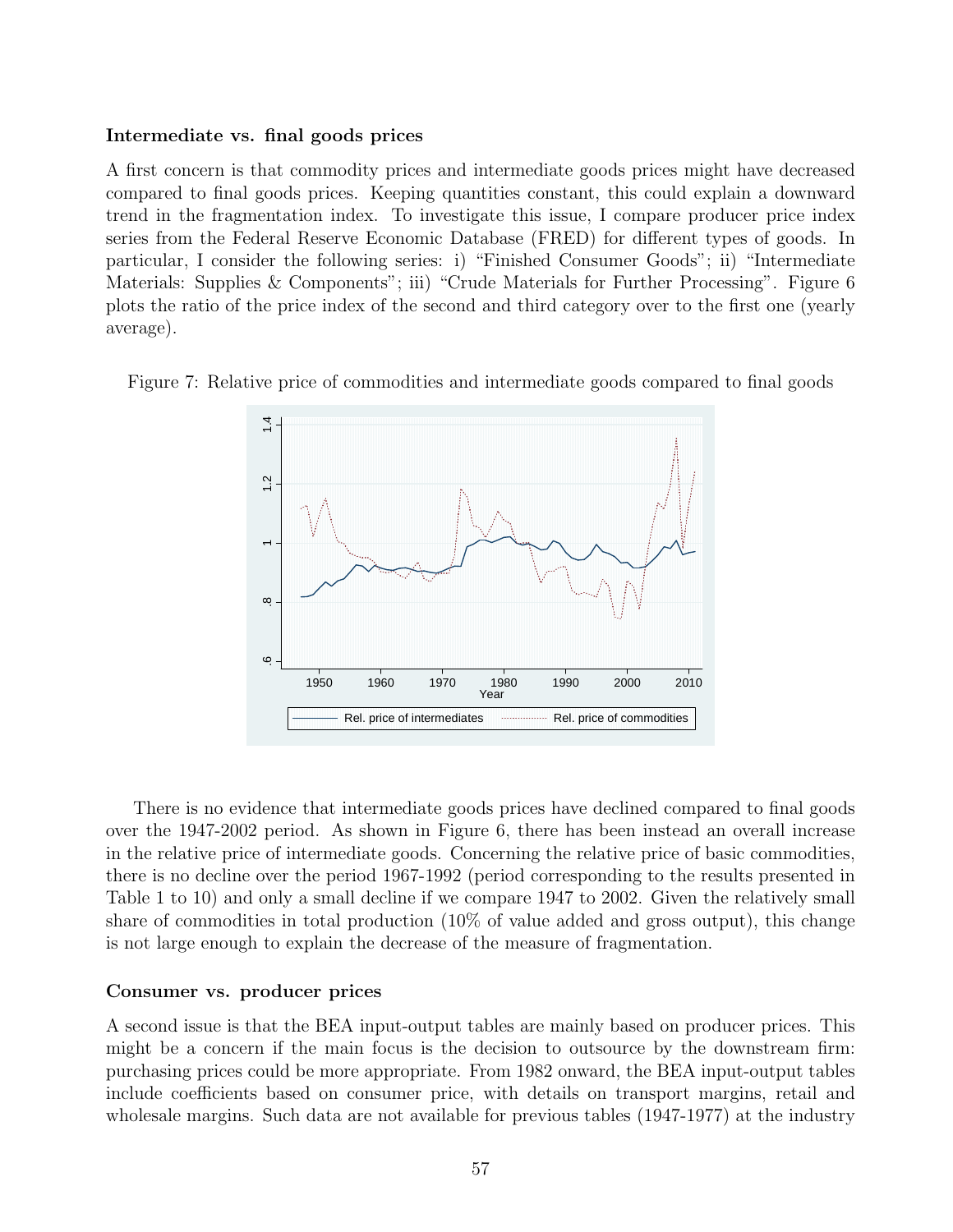level. For the aggregate economy, we can however approximate the index of fragmentation. If  $\mu$  is the ratio of intermediate goods use to gross output, and  $\tau$  the total amount of spent on trade costs divided by gross output, the corrected measure of fragmentation equals  $\frac{1}{1-\mu-\tau}$ instead of  $\frac{1}{1-\mu}$ . In order to approximate  $\tau$ , I use input-output coefficients associated with the use of retail, wholesale and transportation industries as inputs.

Figure 7 (a) plots the measure of fragmentation after incorporating transportation margins only. The corrected index of fragmentation is larger as it puts more weight on intermediate goods. The approximated curve is even above the curve using actual consumer prices, but not by far. As Figure 7 (a) shows, transportation margins have remained fairly constant over the past decades and thus the negative trend in vertical fragmentation is confirmed. Similarly, the negative trend still appears after incorporating retail, wholesale as well as transportation margins (Figure 7b), even if retail and wholesale margins have slightly increased.



Figure 8: Incorporating (a) transportation and (b) retail margins

### An alternative index of vertical fragmentation

While this measure of fragmentation aims at reflecting the number of plants that production is sequentially going through, it might not well reflect whether production is actually dispersed along the value chain. For instance, if plant A ships one dollar of an intermediate good to plant B, and plant B only add one cent of value added to the product, our measure of fragmentation associated with the final product will be equal to 2 whereas production is mostly concentrated within just one plant.

For this purpose, I construct an alternative measure of fragmentation inspired from the Herfindahl-Hirschman Index (HHI). For each product i, I define  $H_i$  by:

$$
H_i = \frac{1}{\sum_{n=0}^{\infty} (v_i^{(n)})^2}
$$

where  $v_i^{(n)}$  $i^{(n)}$  is defined as in Proposition 1 and corresponds to the share of the value added that has gone through  $n$  stages. Note that the sum of these shares equal one for each industry: